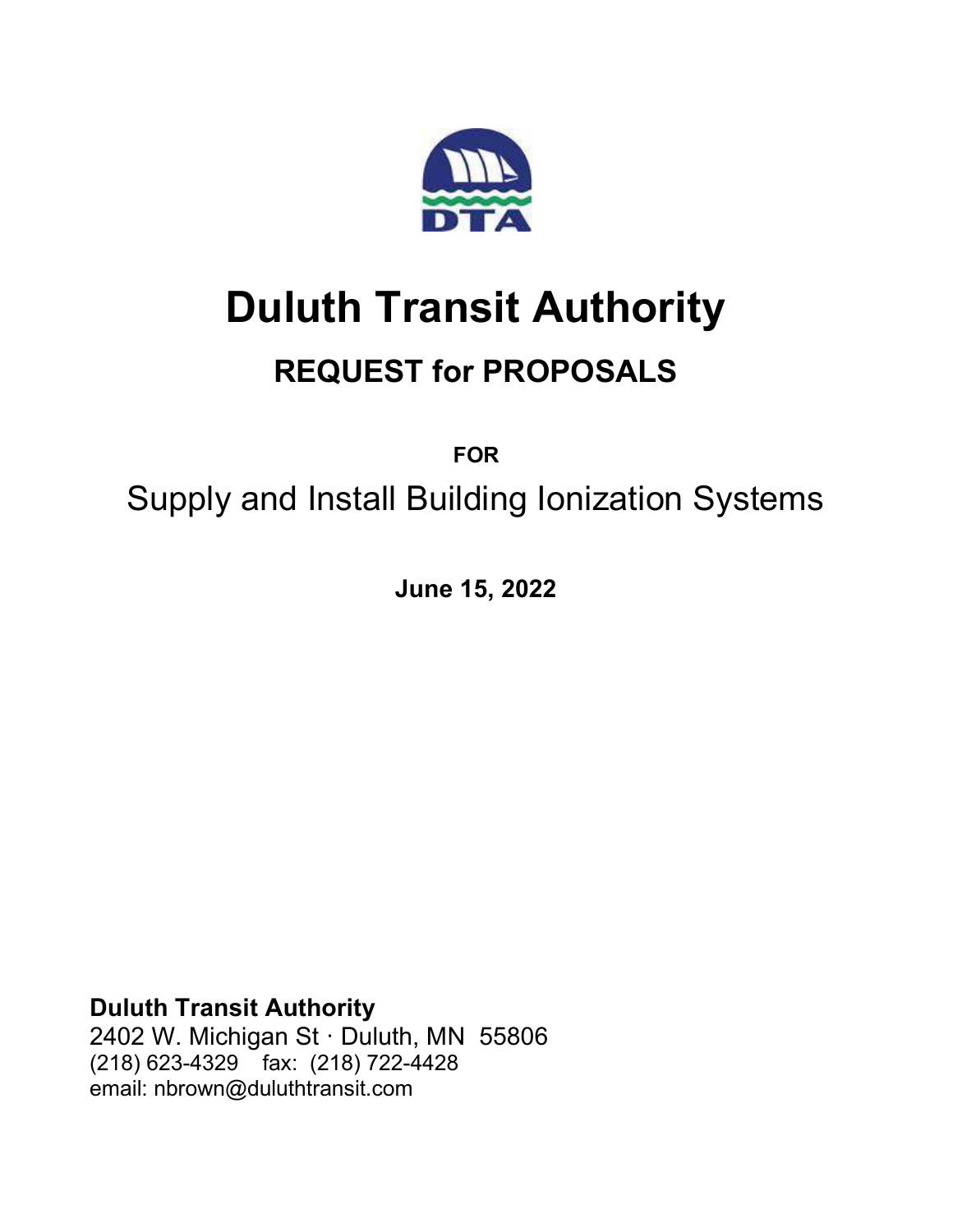### Duluth Transit Authority Request for Proposals Supply and Install Building Ionization Systems

The Duluth Transit Authority ("DTA") hereby requests proposals from qualified firms to supply and install air ionizers in DTA buildings.

Specifications are available at the DTA and may be emailed or mailed to prospective contractors. Contact (218) 623-4329 or nbrown@duluthtransit.com.

Responses must be received no later than 2:00 p.m. on Thursday, July 14, 2022.

The DTA is committed to ensuring that no person is excluded from participation in or denied the benefits of its programs and services on the basis of race, creed, color, national origin, sex, age, disability, or veteran's status, and encourages the participation of small and disadvantaged business enterprises in the performance of this contract. The DTA reserves the right to accept or reject any and/or all Proposals.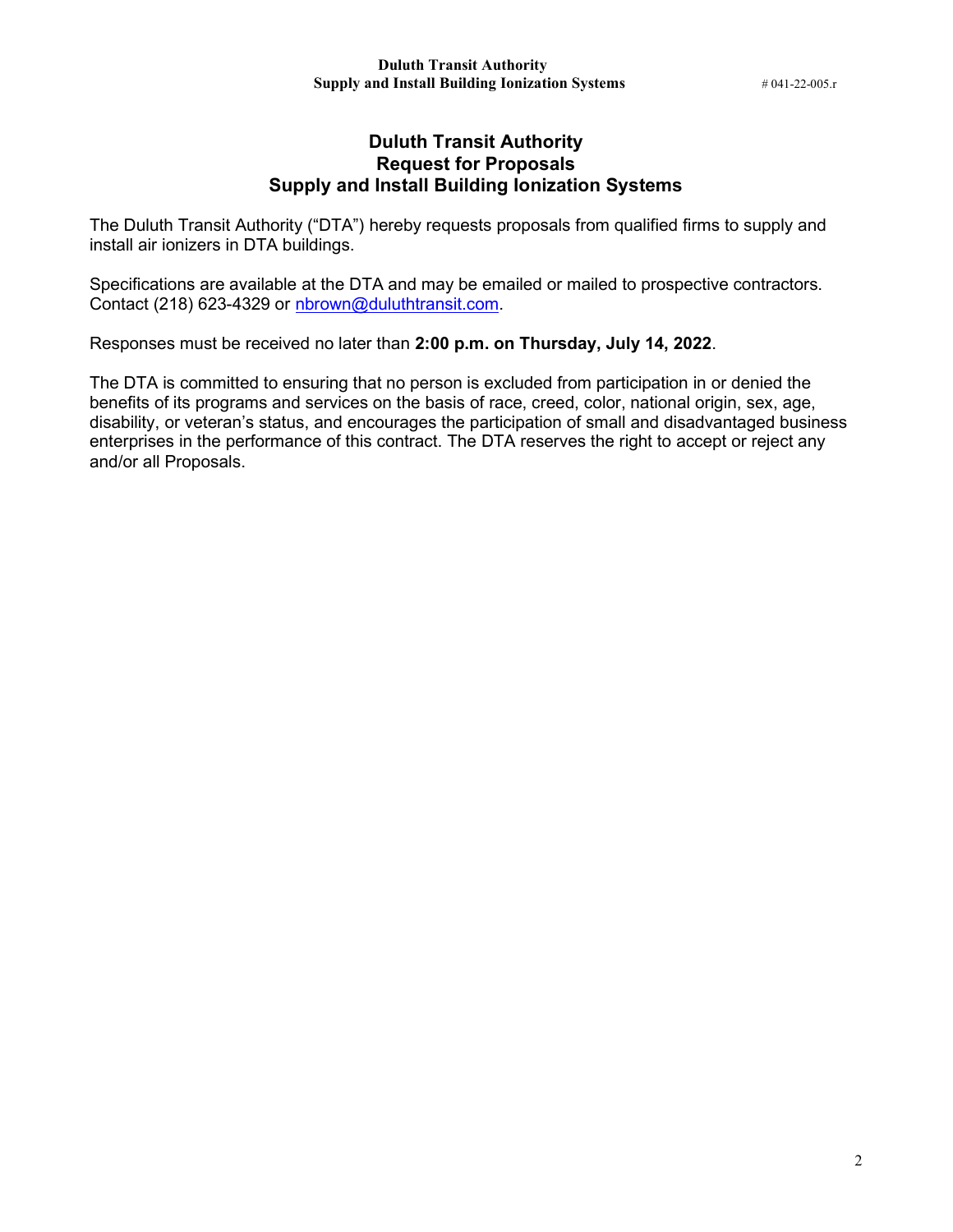# Table of Contents

|                                                                                | Page           |
|--------------------------------------------------------------------------------|----------------|
| <b>Section 1 General Conditions</b><br><b>Significant Dates of Procurement</b> | $4 - 11$<br>12 |
| Section 2 Federal Transit Administration Contract Clauses                      | 13-20          |
| Section 3 Contract (sample)                                                    | $21 - 26$      |
| Section 4 Proposal Forms                                                       | $27 - 31$      |
| Section 5 Required Certificates                                                | $32 - 36$      |
| Section 6 Special/Technical Specifications                                     | $37 - 40$      |
| Section 7 Submittal Requirements                                               | 40             |
| Section 8 Evaluation Criteria                                                  | 40-41          |
| Section 9 Wage Requirements                                                    | 42-63          |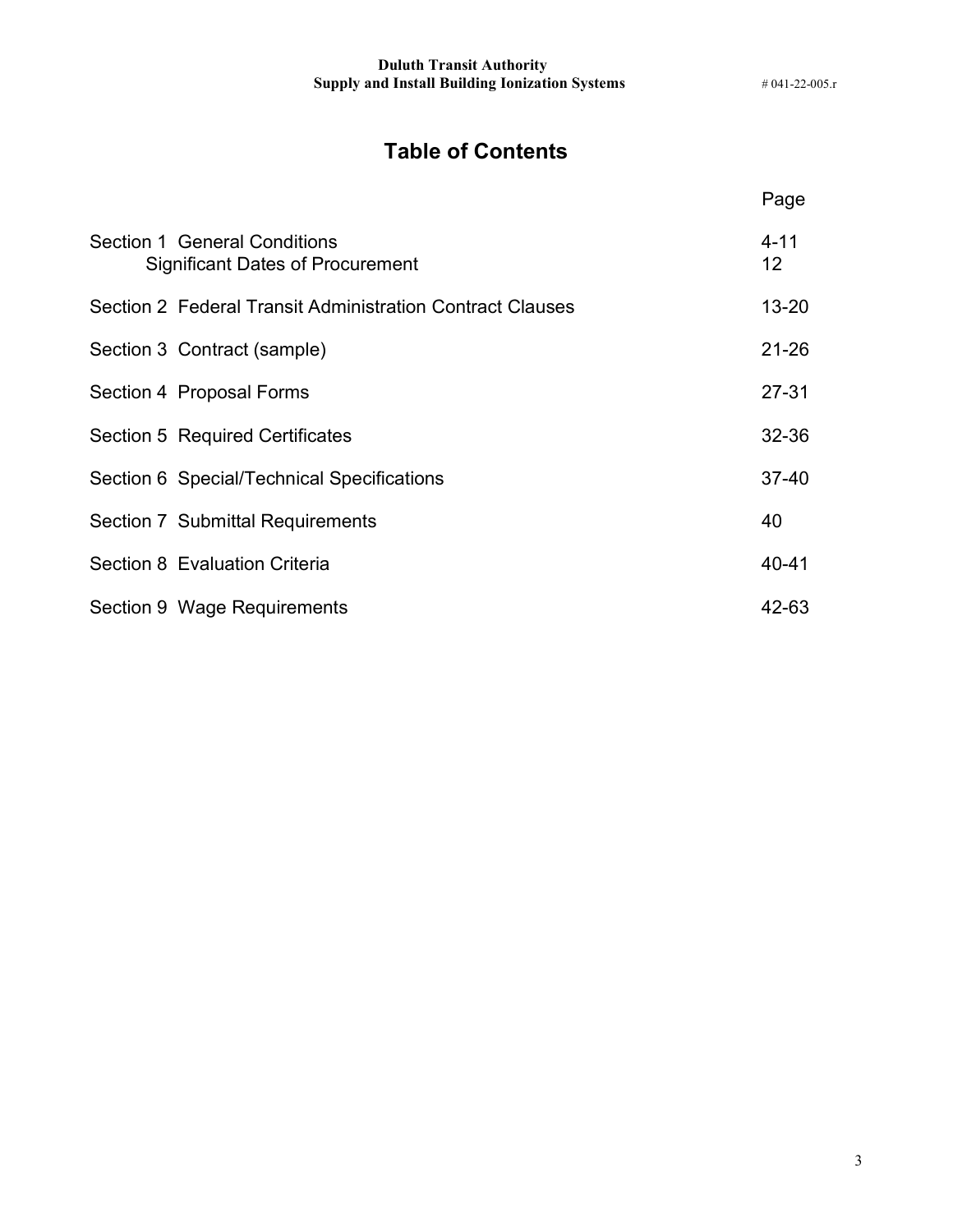# Section 1 General Conditions

### G-1 REQUEST FOR PROPOSALS

- a) The DTA is requesting Proposals from qualified firms to supply appropriately sized bipolar ionizers at two DTA buildings: The DTA Operations Center, 2402 West Michigan Street, Duluth MN 55806, and the Duluth Transportation Center, 228 West Michigan Street, Duluth MN, 55802.
- b) Proposals shall be on the proposed rates and costs per unit under the requirements and conditions set forth herein.
- c) Proposed prices shall be good for 90 days after the Proposal due date.
- d) The DTA shall not be under any obligation for payment of precontractual expenses, including expenses for preparing or submitting a Proposal in response to this request, negotiating with the DTA on any matter related to this Request For Proposals ("RFP"), and/or other expenses incurred by the Respondent prior to the date of award.
- e) Proposals are due at 2:00 p.m. on Thursday, July 14, 2022. Late Proposals will not be accepted.
- f) The DTA will hold a preproposal conference at 1:00 p.m. on Tuesday, June 21, 2022, at the DTA Operations Center, 2402 West Michigan Street, Duluth, MN 55806. Attendance is not mandatory, but strongly encouraged. Those who wish to participate but are unable to attend in person should contact nbrown@duluthtransit.com or 218-623-4329 for remote attendance instructions.
- g) The DTA intends to award the contract to the responsible Proposal as early as July 27, 2022.
- h) This project is paid for in part by a grant from the Federal Transit Administration, under the Assistance Listing #20.507.

### G-2 INQUIRIES

All inquiries and other correspondence relating to this Request for Bids shall be addressed to the Procurement Manager via email at nbrown@duluthtransit.com (preferred) or via regular mail to Duluth Transit Authority Procurement Manager, 2402 West Michigan Street, Duluth, MN 55806.

### G-3 DEFINITION OF TERMS

Whenever the following terms are used in these bid specifications, the intent and meaning of them shall be interpreted as follows:

- 1. DTA, customer, buyer, or Operator shall mean the DTA.
- 2. Project Manager shall mean Mark Ness, Director of Maintenance, for all work performed.
- 3. Manufacturer, Vendor, Proposer, Respondent, or Contractor shall mean the firm submitting a responsive and responsible Proposal and subsequently receiving a Contract award from the DTA as detailed in these specifications.
- 4. Throughout these specifications, the words "equipment", "materials" and "work" can be interpreted as interchangeable.

### G-4 SUBSTITUTIONS AND OR EQUAL

- a) Where proprietary names are used in these specifications, it is understood that they are followed by the words "or equal". Brand, manufacturer or product names are indicated in the specifications only for the purpose of establishing identification and a general description of the item(s) sought. Items of equal quality, not bearing such name may be substituted with the approval of the DTA Procurement Manager.
- b) DTA officials are NOT authorized to discuss this RFP with anyone, including Proposers, before the Proposal submission deadline without permission, except that prime contractors and/or subcontractors may make appointments to discuss these specifications with the Procurement Manager. This, however, does not relieve them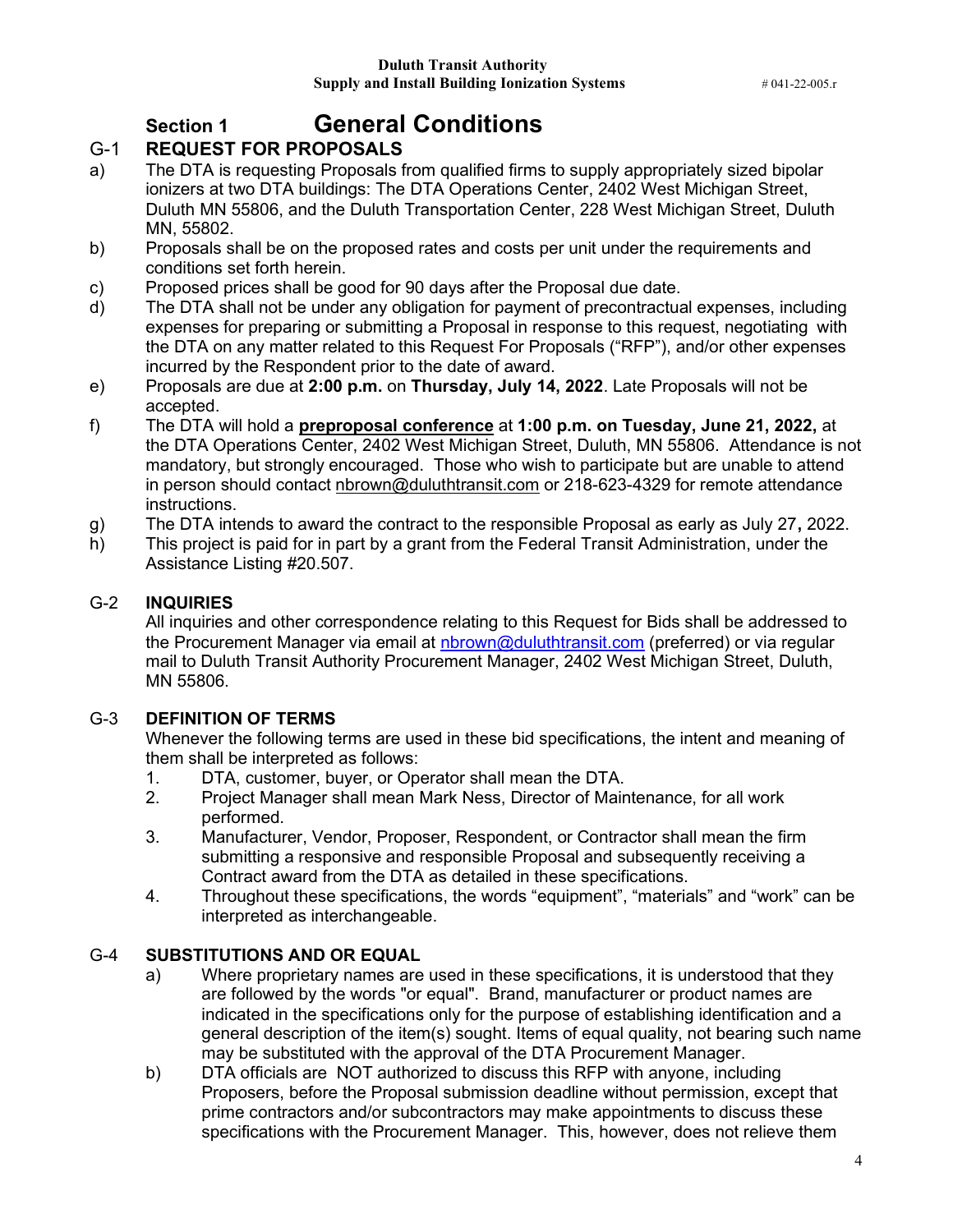from the written documented request required by paragraph c) below. Where prior approval is called for in the specifications, it means prior to the Proposal opening.

- c) Requests for approved equals, clarifications of specifications, and protest of specifications must be received by the Procurement Manager in writing via email to nbrown@duluthtransit.com (preferred) or regular mail no later than 2:00 p.m. on Wednesday, June 29, 2022. Any request for an approved equal must be fully supported with technical data, test results, or other pertinent information as evidence that the substitute offered is equal to or better than the specifications that pertain to an item under consideration. The supporting evidence for the approved equal must be submitted with the request for approval. All requests must be submitted via email or US Mail unless otherwise approved by the DTA Procurement Manager in writing.
- d) The replies to request under paragraph c) above will be posted in an addendum on the DTA website at www.duluthtrnasit.com on Thursday, June 30, 2022 to all prospective .
- e) Changes to the specifications will be made only by written addendum. Addenda will be posted on the DTA website at www.duluthtransit.com. It is the Proposer's responsibility to obtain all documents for this procurement.

### G-5 PREPARATION OF PROPOSAL

Proposals must be submitted on the forms attached. All blanks in the Proposal form must be completed with ink or typewriter. Proposals containing alterations or erasures may be rejected unless the alteration or erasure is corrected by crossing out the error, inserting the correction adjacent thereto with ink or typewriter and initialing the correction in ink by the person signing the Proposal. In the event any price term is expressed by the Proposer in both written and numerical form, the **written** representation shall govern in the event of an inconsistency.

Proposals and other documents submitted by the Proposer shall not stipulate any condition not contained in the specifications.

Each Proposal and all papers bound and attached thereto, shall be attached in a .pdf attachment to an email marked: "Supply and Install Building lonization System" and delivered to nbrown@duluthtransit.com (preferred) OR in a securely sealed envelope mailed or delivered to: Procurement Manager Duluth Transit Authority 2402 West Michigan Street

Duluth MN 55806

Proposals must be received no later than 2:00 p.m. on Thursday, July 14, 2022. Time means local time in Duluth, Minnesota. Proposals received after such time will not be considered. The DTA reserves the right to accept or reject any and/or all Proposals in the best interest of the Authority.

No Proposal may be modified after submission except by written modification physically received by the DTA prior to the time set for the opening of Proposals. Modifications must be signed by the person submitting the Proposal or accompanied by an explanation as to why it is not, and must indicate that it modifies the original Proposal. Modifications shall be submitted in a securely sealed envelope marked as indicated on the Proposal Form.

### G-6 CONSIDERATION OF PROPOSAL

The DTA reserves the right, in the determination of the most responsive and responsible Proposer, to consider the ultimate economy of the Proposal within the guidelines of these specifications, to reject any and/or all Proposals, including, but not limited to the determination that the Proposal was incomplete, non-responsive, obscure or lacking the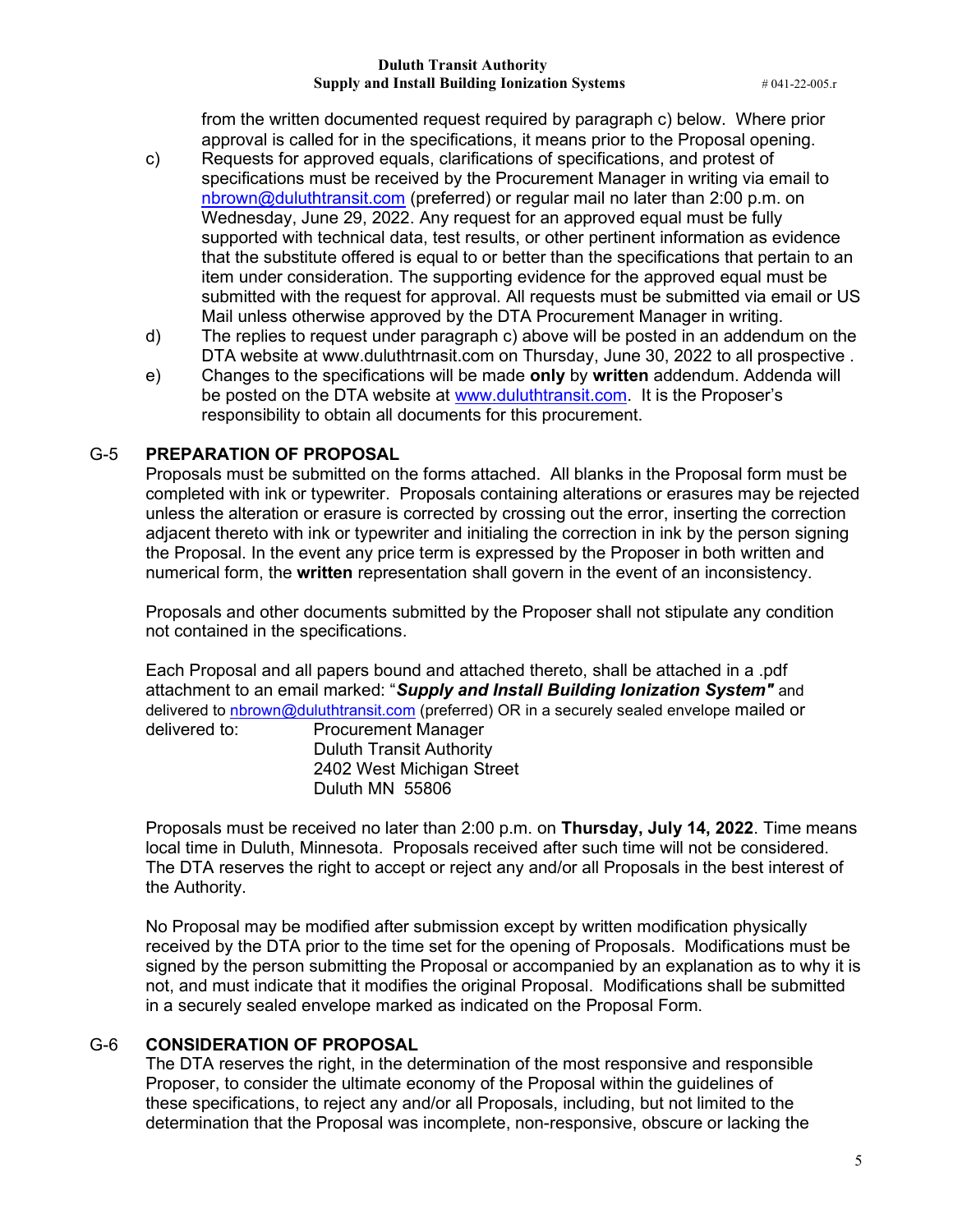necessary details and specificity, that the Proposer lacks qualifications, experience and/or responsibility necessary to provide the goods and services, or that Proposer failed or neglected to complete and submit any information within the time specified. The DTA may cancel the RFP, issue subsequent RFPs, or waive any errors or informalities in any Proposal, in the best interests of the DTA.

The Evaluation Committee may not necessarily make a recommendation to award to the Proposer with the highest technical ranking, nor make a recommendation to award to the Proposer with the lowest Cost Proposal, if doing so would not be in the best interests of the DTA.

#### G-7 PROPOSAL DOCUMENTS, ADDENDA

 It is the Proposer's responsibility to assure the receipt of all procurement documents, including addenda, pertaining to this Request for Proposals. All documents will be posted online at www.duluthtransit.com/doingbusinesswithus. In addition, Proposers may inspect and/or obtain copies of the Proposal documents at the DTA offices, 2402 West Michigan Street, Duluth, MN 55806, during business hours. The DTA may, at its sole discretion, limit the number of people at one time inspecting the Proposal documents, and/or may require Proposers to wear protective personal equipment, including face masks, gloves, high visibility vests or other PPE that may be reasonably necessary to ensure safety of DTA staff and Proposers, and encourages responsible social distancing and other measures to prevent the spread of infectious or dangerous contagions.

### G-8 PROPOSAL CONTENTS CERTIFICATION

By submitting a Proposal, the Proposer warrants that the information provided is true, correct and reliable for purposes of Contract award. The submission of inaccurate or misleading information may be grounds for disqualification from Contract award and may be subject the Proposer to suspension or debarment proceedings, as well as other remedies available to the DTA.

### G-9 DUE DILIGENCE

As required of the Proposer receiving a Contract under this RFP, due diligence is the measure of diligence and skill required of a good and competent Contractor in Proposing and performing the work as contemplated by peers in the industry and measured by standard Contracting practices commensurate with the duty to be performed and the individual circumstances of the project.

### G-10 CONTRACT FORM AND CHANGES

The chosen Proposer, within twenty (20) days after the award of the Contract from the DTA shall sign the formal Contract.

A sample Contract is included in this RFP. Any proposed changes to this Contract shall be submitted to the DTA Procurement Manager no later than ten (10) days prior to Proposal due date for DTA consideration. Approval of requested changes shall be solely at the DTA's discretion. Only written change orders, amendments or addenda, signed by the Procurement Manager and/or General Manager of the DTA shall be binding upon the DTA.

The Proposer shall at once report to the Procurement Manager any error, inconsistency, or omission it may discover in the Contract Documents. Failure to report such errors, inconsistencies or omissions immediately when the Proposer discovers them, or should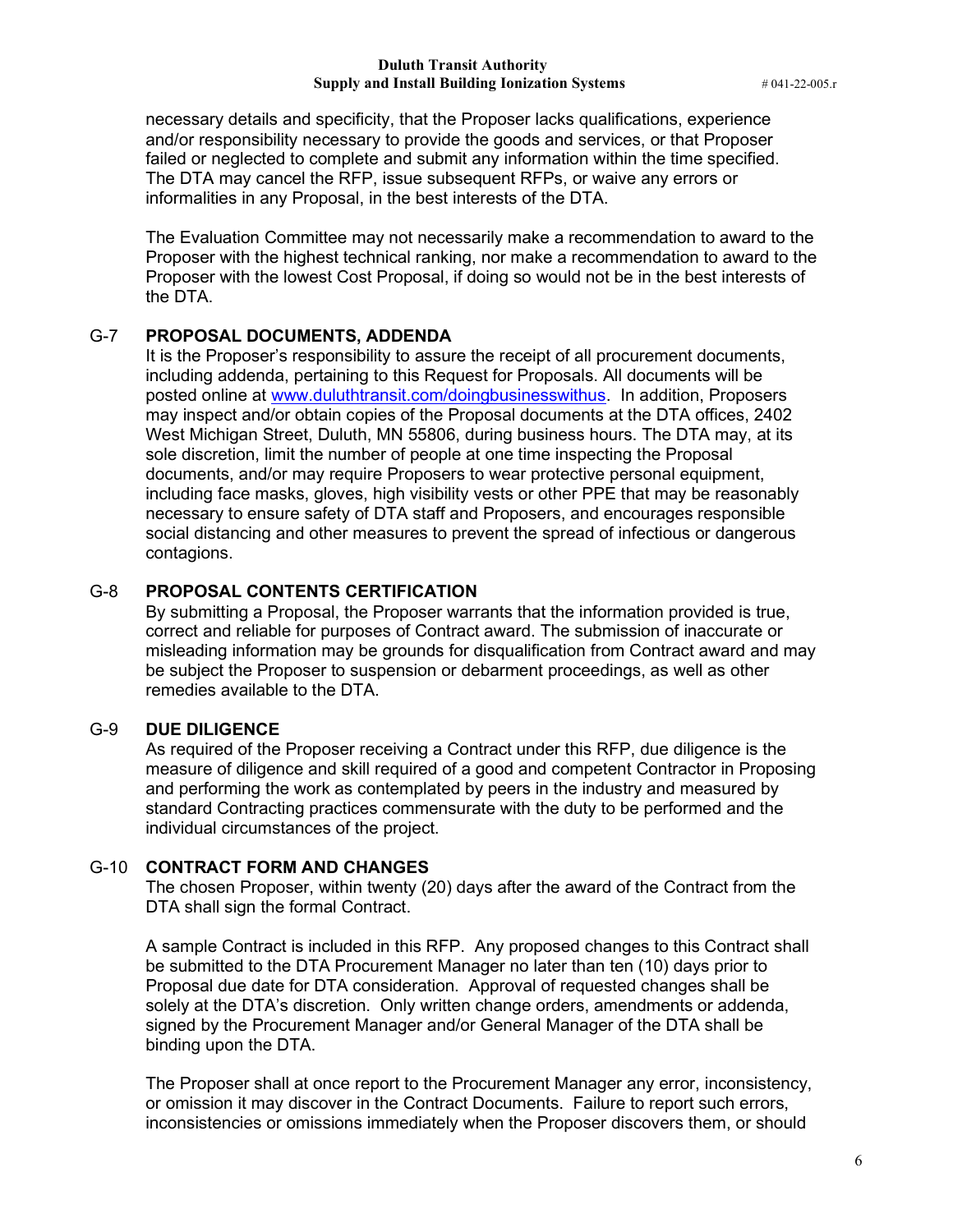have discovered them if the Proposer had conducted the Due Diligence required of the Proposer, will void any claim by the Proposer for an equitable adjustment based on the errors, inconsistencies or omissions. Additionally, if the failure to report such errors, inconsistencies or omissions results in damages to the DTA, the selected Proposer will be responsible to compensate DTA for those damages to the extent that the damages could have been avoided had the Proposer reported the errors, inconsistencies or omissions when it first discovered them, or should have discovered them.

### G-11 BONDING REQUIREMENTS

Proposers must meet the State of Minnesota bonding requirements for Proposals over \$175,000.

### G-12 PRICE COMPLETE

The price quoted in any Proposal submitted shall include all items of services, labor, material, alterations, tools, equipment and other costs necessary to fully complete the production and delivery of the equipment pursuant to these specifications. It is the intention of these specifications to provide and require complete equipment of the type prescribed herein. Any items omitted from the specifications which are clearly necessary for the operation of such equipment shall be considered included in the Proposal specifications although not directly specified or called for in these specifications. No advantage shall be taken by the Proposer, manufacturer or supplier in the omission of any part or detail which goes to make the equipment complete and ready for service or use.

Proposer acknowledges and agrees that it will not and cannot assume conditions affecting the work based upon documents and information provided by the DTA or representations and statements made by DTA personnel. The DTA assumes no responsibility for any conclusions or interpretations made by the Proposer based on the information made available by the DTA. Nor does the DTA assume responsibility for any understanding reached or representations made concerning conditions which can affect the work by any of its officers or agents before the execution of the Contract, unless that understanding or representation is expressly stated in this Contract.

#### G-13 STATE, FEDERAL, OSHA SAFETY REQUIREMENTS

All work performed under this Contract shall conform to all latest local, state, and federal safety requirements and shall, in all cases, meet OSHA requirements. It shall be the Contractor's responsibility to ensure complete compliance with these requirements. The selected Contractor is required to know the applicable general and local codes, statutes, ordinances, rules standards, guidelines promulgated by any government agency that controls or affects the work. Should the Contract Documents have specifications, drawings, figures, footnotes etc. that violates any of the general or local codes, statutes, rules or regulations, such Contract Documents are considered to contain errors, inconsistencies, or omissions requiring the Contractor, under this Section, to report them to the DTA Procurement Manager as soon as discovered, or should have been discovered had the Contractor exercised Due Diligence as required herein. Failure to report items in the Contract Documents that violate federal state or local codes, statutes, rules, or regulations voids any claim the Contractor may have based on the errors and subjects the Contractor to the liability for such errors or omissions.

#### G-14 DISPOSITION OF RESPONSES

All materials submitted in response to this RFP will become the property of the DTA, and will become public record in accordance with Minnesota Statutes §13.591 after the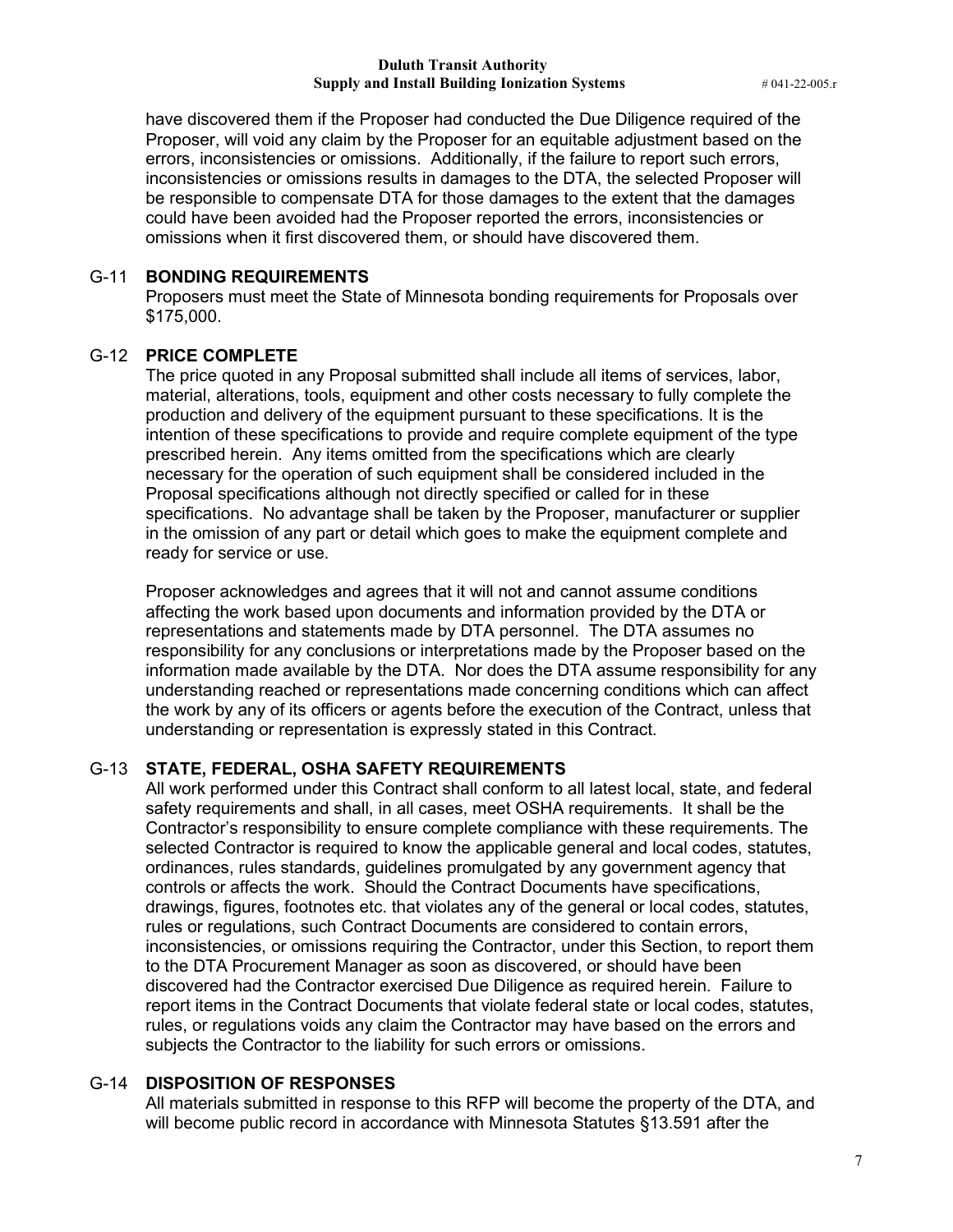award process is complete. Pursuant to the statute, If a Proposer submits information in response to this RFP that it believes to be trade secret materials as defined by the Minnesota Government Data Practices Act, Minnesota Statutes §13.37, the Proposer must:

 •Clearly mark all trade secret materials in its Proposal at the time of Proposal submittal •Include a statement with the Proposal justifying the trade secret designation for each item;

 •Respondent may not declare the entire Proposal confidential; and •Defend any action seeking release of the materials it believes to be trade secret, and indemnify and hold harmless the DTA, ATE Management of Duluth, and First Group Management, Inc., and their agents and employees, from any judgements or damages awarded against the DTA, ATE Management of Duluth, and First Group Management, Inc., in favor of the party requesting the materials, and all and all costs connected with that defense. This indemnification survives the DTA's award of a Contract. In submitting a Proposal in response to this RFP, the Proposer agrees that this indemnification survives as long as the trade secret materials are in possession of the DTA. DTA is required to keep all basic documents related to its contracts, including responses to RFPs, for a minimum of seven years.

Notwithstanding the above, the above DTA may determine those items marked as trade secret materials to be public under MN Government Data Practices Act Minnesota Statutes, Chapter 13.

#### G-15 PROTEST PROCEDURES

Protests will only be accepted from prospective Proposers or offerors whose direct economic interest would be affected by the award of a Contract or refusal to award a Contract. The General Manager will consider all such protests, whether submitted before or after the award of a contract. If oral objections are raised and the matter cannot be resolved to the satisfaction of the objector, a written protest shall be required before any further consideration is given. Protest submissions should be concise, logically arranged, and clearly state the grounds for the protest. Protest must include at least the following information:

- Name, address, and telephone number of protestor
- Identification of the solicitation or contract number
- A detailed statement of the legal and factual grounds of protest including copies of relevant documents
- A statement as to what relief is requested

All protest documents received by the General Manager shall be stamped with date and time received and logged into a protest file folder with a copy to the Master File.

#### PROTESTS BEFORE AWARD

Protests before award must be submitted within the time as specified herein. If the written protest is not received by the time specified, the evaluation process shall continue in the normal manner unless the Finance Director, upon investigation, finds that remedial action is desirable, in which event such action shall be taken.

The protests addressing the adequacy of Invitation for Bids, RFPs, including, without limitation, the pre-award procedure, the Instructions to Bidders or Proposers, General Terms and Conditions, Technical Specifications and Scope of Work, must be filed at the Finance Department no later than three days before the scheduled opening date or the bid or proposal. Thereafter, such issues are deemed waived by all interested parties. Notice of protest and the basis therefor shall be given to all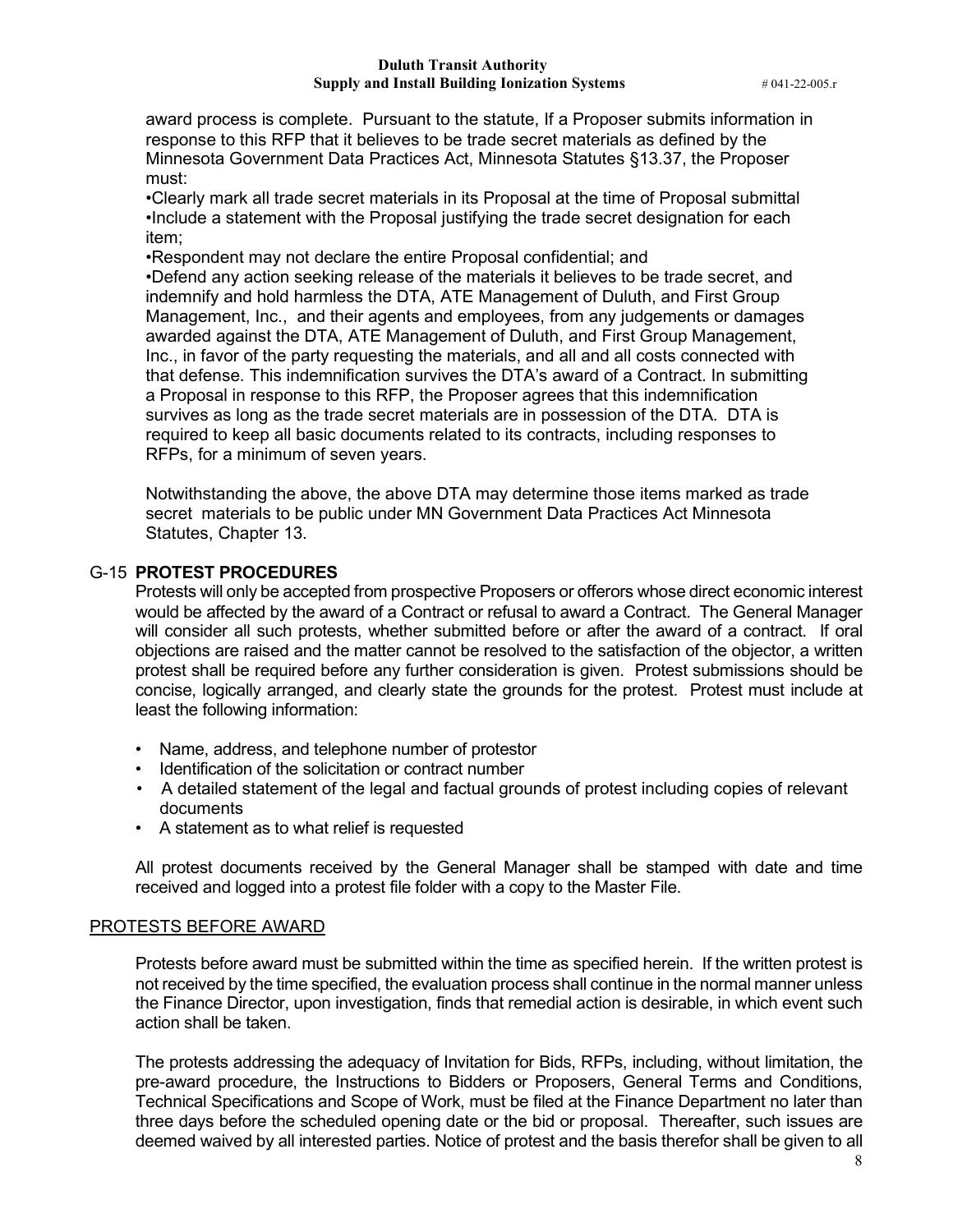bidders or proposers. In addition, when a protest against the making of an award is received and the Finance Director determines to withhold the award pending disposition of the protest, the bidders or proposers whose bids or proposals might become eligible for award shall be requested, before expiration of the time for acceptance of their bids or proposals, to extend the time for acceptance (with consent of sureties, if any) to avoid the need for readvertising.

When a written protest against the making of an award is received, award shall not be made until five days after the matter is resolved, unless the General Manager determines that:

- the items to be procured are urgently required; or
- delivery or performance will be unduly delayed by failure to make the award promptly; or
- failure to make prompt award will otherwise cause undue harm to DTA or the State or the Federal Government.

 In the event the General Manager determines that the award is to be made during the five-day period or during the pendency of protest, he/she shall notify the FTA prior to make such award. FTA preserves the right not to participate in such procurement.

If award is made, the Finance Director shall document the file to explain the need for an award, and shall give written notice of the decision to proceed with the award to the protestor and, as appropriate, to others concerned.

### PROTESTS AFTER AWARD

Protests against award must be filed at the Finance Department within five days immediately following the award. The Finance Director shall review the protests. The contractor shall be furnished with the notice of protest and the basis therefor. Also, when it appears likely that an award may be invalidated and a delay in receiving the supplies or services is not prejudicial to DTA's interest, the Finance Director shall inform the contractor that DTA will not be responsible if the award is set aside and that the contractor proceeds with performance at his/her own risk.

#### DECISION ON PROTEST

The General Manager shall render his/her decision in writing within 14 days from the receipt of the written protest and shall provide written notice of such decision to all interested parties.

Following an adverse decision by the General Manager, the protestor may file a protest with FTA. For details, see FTA Circular 4220.1F, as amended, which states that FTA will only review protests regarding the alleged failure of a grantee (here, the DTA) to have written protest procedures or alleged failure to follow such procedures.

### G-16 ORGANIZATION CONFLICTS OF INTEREST

a. An organization conflict of interest means that because of other activities or relationships with other persons or entities, a Contractor is unable, or potentially unable to render impartial assistance or advice to the DTA, or the Contractor's objectivity in performing the Contract work is, or might be otherwise impaired, or the Contractor has an unfair competitive advantage. Organizational conflict of interest includes situations where the capacity of a Contractor (including the Contractor's executives, directors, consultants, subsidiaries, parent companies or subcontractors) to give impartial, technically sound advice or objective assistance is or may be impaired or may otherwise result in a biased work product because of any past, present or planned interest, financial or otherwise, in the DTA.

b. The Contractor is responsible for maintaining and providing up to date conflict of interest information to the DTA's Director of Finance. If, after award of this Contract or task order, the Contractor discovers a conflict of interest with respect to this Contract or task order which could not reasonably have been known prior to award, or if any additional conflicts or potential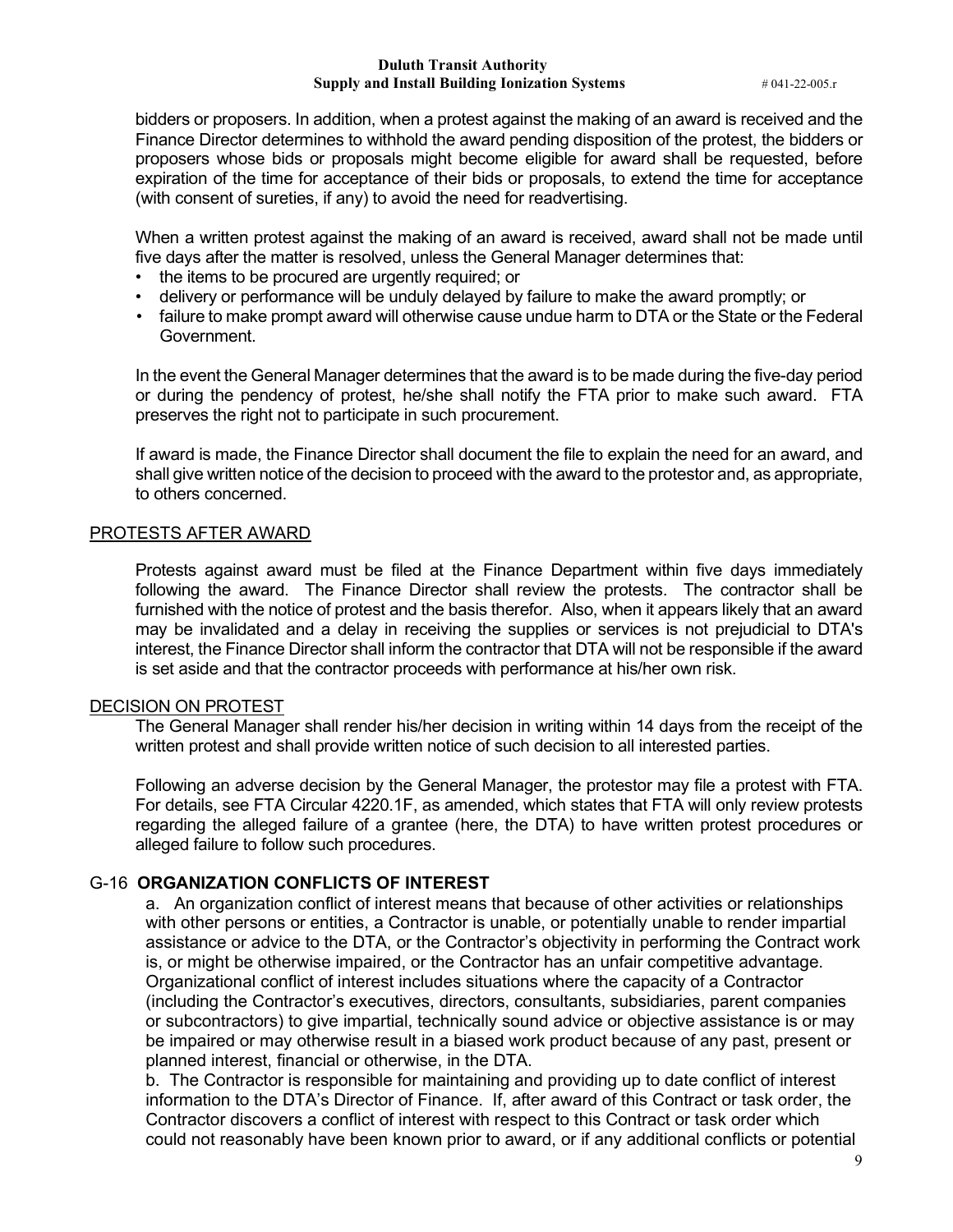conflicts arise after award, the Contractor shall give written notice to the DTA's Director of Finance as set forth below.

c. The Contractor's notice called for in paragraph 2 above shall describe the actual, apparent or potential conflict of interest, the action(s) the Contractor has taken or proposes to take to avoid or mitigate any conflict, and shall set forth any other information which the Contractor believes would be helpful to the DTA's Director of Finance in analyzing the situation. d. The Contractor has the responsibility of formulating and forwarding a proposed mitigation plan to the DTA's Director of Finance, for review and consideration. This responsibility arises when the Contractor first learns of an actual, apparent, or potential conflict of interest. Corporate counsel review of the proposed mitigation plan is necessary to ensure a timely review and final determination by the DTA's Director of Finance.

e. If the DTA's Director of Finance, in his/her discretion, determines that the Contractor's actual, apparent or potential conflict of interest remains, or the measures proposed are insufficient to avoid or mitigate the conflict, the DTA's Director of Finance will direct a course of action to the Contractor designed to avoid, neutralize, or mitigate the conflict of interest. If the parties fail to reach agreement on a course of action, or if having reached such agreement the Contractor fails to strictly adhere to such agreement during the remaining period of contract performance, the DTA's Director of Finance has the discretion to terminate the contract for default. No determination by the DTA's Director of Finance under this clause shall be reviewable under FAR Clause 52.233-1, "Disputes Clause (MAY 2014)," which is also incorporated by reference herein.

f. The Contractor's misrepresentation of facts in connection with a conflict of interest reported or a Contractor's failure to disclose a conflict of interest as required shall be a basis for default termination of this Contract.

### G-17 TAXES

All local sales and use taxes which are due are to be paid by the Contractor and should be included in the Proposal price. The DTA is exempt from payment of the Federal excise, transportation tax, Minnesota State sales tax and City of Duluth City sales tax. The Proposer shall include sales tax for materials included in its Proposal, and shall retain records of the amount of sales tax paid for materials for DTA review. The DTA may, at its sole discretion, elect to purchase and take immediate possession of the materials directly for incorporation into the project.

Contractor shall submit a Minnesota Form IC 134 with the request for final payment.

 Unless a Certificate of Exemption is provided, any out of state Proposer receiving a Proposal award will have eight percent (8%) retained from invoice payments on any contracts over \$50,000.

#### G-18 PROMPT PAYMENT TO SUBCONTRACTORS.

In accordance with Minnesota § 337.10 (3), Contractor shall pay any subcontractor or material supplier within ten (10) days of receipt by the party responsible for payment of payment of undisputed services provided by the party requesting payment. The Contractor shall pay interest of at least one and one-half percent (1-1/2%) per month to the party requesting payment on any undisputed amount not paid on time. The minimum monthly interest payment for an unpaid balance of \$100 or more is \$10. For an unpaid balance of less than \$100, the party responsible for payment shall pay the actual penalty due to the party requesting payment. A party requesting payment who prevails in a civil action to collect interest penalties from a party responsible for payment must be awarded its costs and disbursements, including attorney's fees incurred in bringing the action.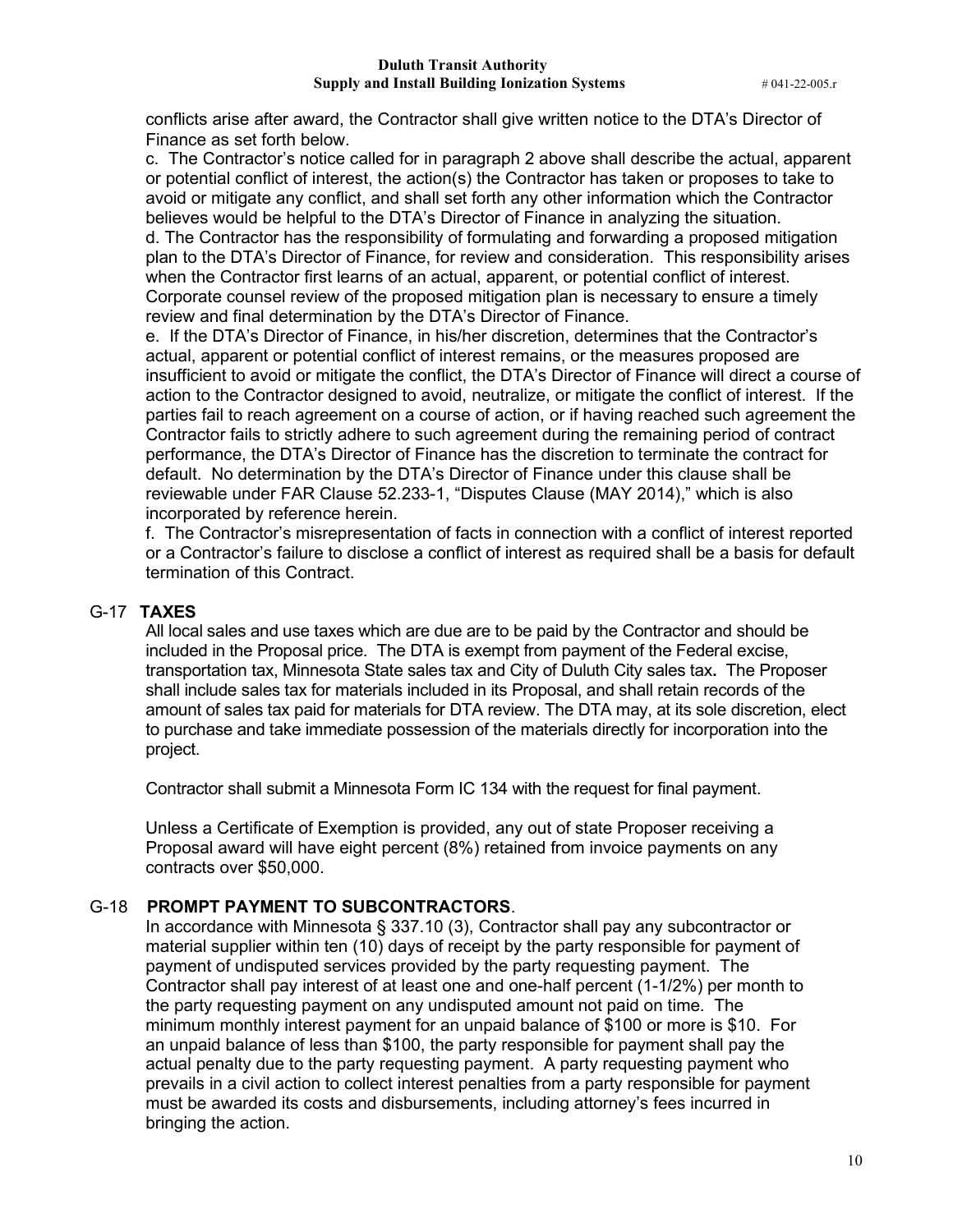Contractor shall further require this provision to be included in all contracts between subcontractors and sub-subcontractors of any tier.

### G-19 SUBCONTRACTOR REPORTING

a. The Contractor shall disclose all Subcontractors and their involvement in the project at the time of Proposal submittal.

b. The Contractor shall ensure that procurement activities for its Subcontractors (of any tier) and Suppliers on the project comply with the DTA's guidelines and requirements. The DTA reserves the right to reject any Subcontractor (of any tier) or Supplier without cause, and prior to award, upon notice from the DTA Procurement Manger, Contractor shall seek a different Subcontractor or Supplier in compliance with the above provisions.

c. The Contractor shall insert the required Federal and State provisions into every subcontract, along with the applicable prevailing wage determination(s) and require submission of weekly reports in accordance with the specifications herein.

d. If any Subcontractor employed by the Contractor or any person employed by the Contractor or by a Subcontractor fails to perform the assigned Work in a proper and skillful manner, or becomes intemperate, disorderly, abusive or harassing, the Contractor shall remove that Subcontractor or person from the project as directed in writing by the DTA. The Contractor shall not employ that Subcontractor or person again on any portion of the project unless otherwise approved by the DTA in writing. If the Contractor fails to provide suitable and sufficient personnel for the proper execution of the Work, the DTA may suspend Work until the Contractor complies with the direction from the DTA.

e. Contractor shall provide with each pay application submitted to the DTA, a separate, itemized summary of all retainage Contractor has withheld from subcontractors and suppliers on the project.

f. Contractor shall provide a copy to the DTA of any notices to proceed, default notifications, notice to cure, termination notices, lien waivers, contract close-out documents, notice of acceptance, or other correspondence with Subcontractors (of any tier) and suppliers relevant to the project.

g. In the event a subcontractor (of any tier) or supplier is found in default of any applicable federal, state or local law, ordinance, regulation or requirement promulgated by any agency as it relates to the project, or in default of their contract, Contractor shall immediately report such default to the DTA in writing along with any documents, reports or other information pertinent to the default.

### G-20 REQUIRED INSPECTIONS

The Contractor is responsible for requesting and scheduling any required building code inspections for all work on the project, including work completed by any subcontractor of any tier, and shall provide the DTA with a copy of all inspection reports.

### G-21 SINGLE RESPONSE

If only one Proposal is received in response to this RFP, a detailed cost/price analysis may be requested of the Proposer. A cost or cost and price analysis and evaluation, and/or audit of the cost may be performed in order to determine if the price is fair and reasonable. If the DTA Procurement Manager determines a cost analysis is required, the Proposer must be prepared to provide, upon request, cost summaries of estimated costs (i.e. labor, equipment, supplies, overhead, etc.) and documentation supporting all cost elements.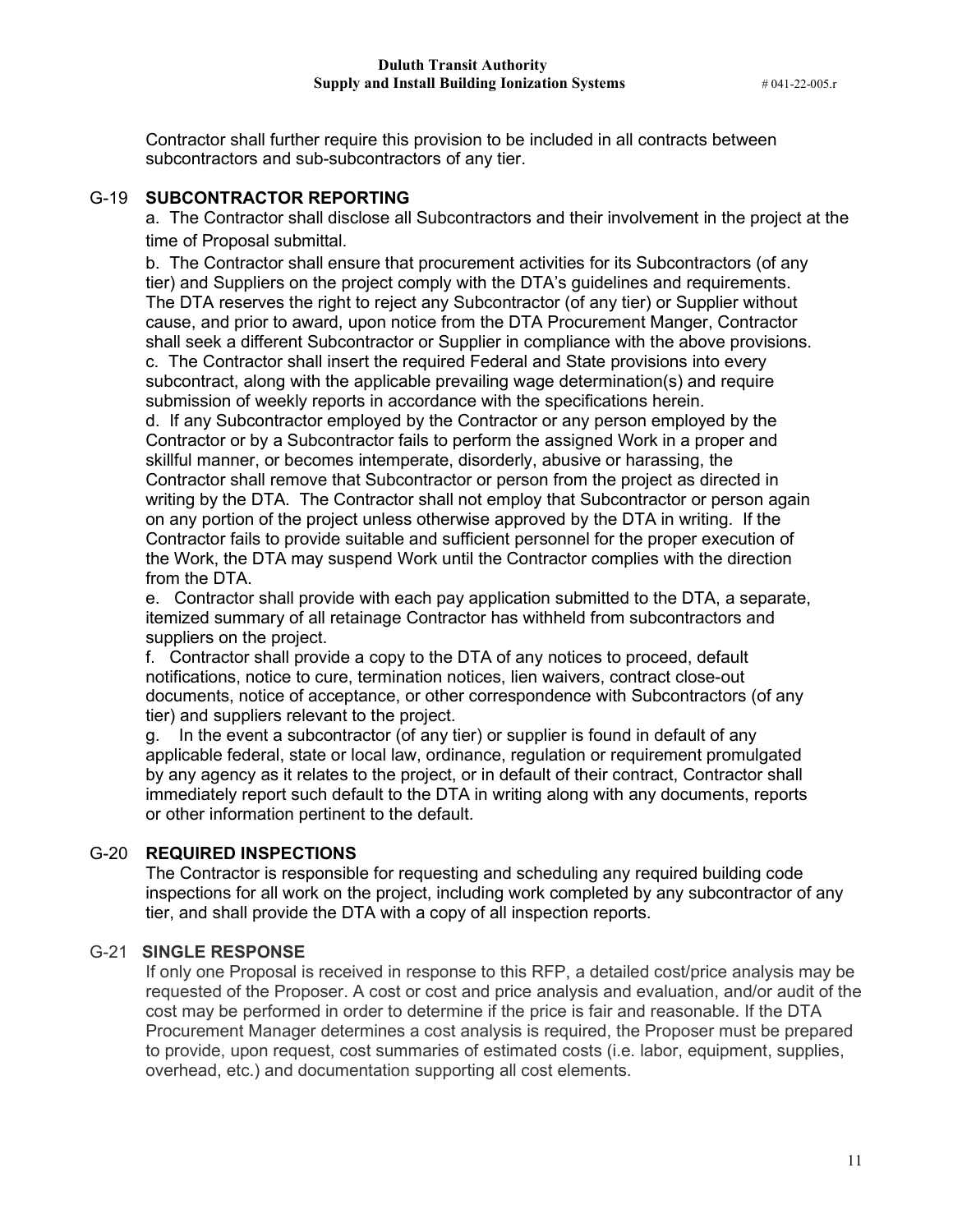Significant Dates of Procurement:

| <b>Item</b>                       | <b>Date</b>   | Time      |
|-----------------------------------|---------------|-----------|
| Date of Release                   | June 15, 2022 |           |
| <b>Preproposal Meeting</b>        | June 21, 2022 | 1:00 p.m. |
| <b>Request for Clarifications</b> | June 29, 2022 | 2:00 p.m. |
| <b>Response to Clarifications</b> | June 30, 2022 | 2:00 p.m. |
| <b>Proposal Opening</b>           | July 14, 2022 | 2:00 p.m. |
| Award                             | July 31, 2022 |           |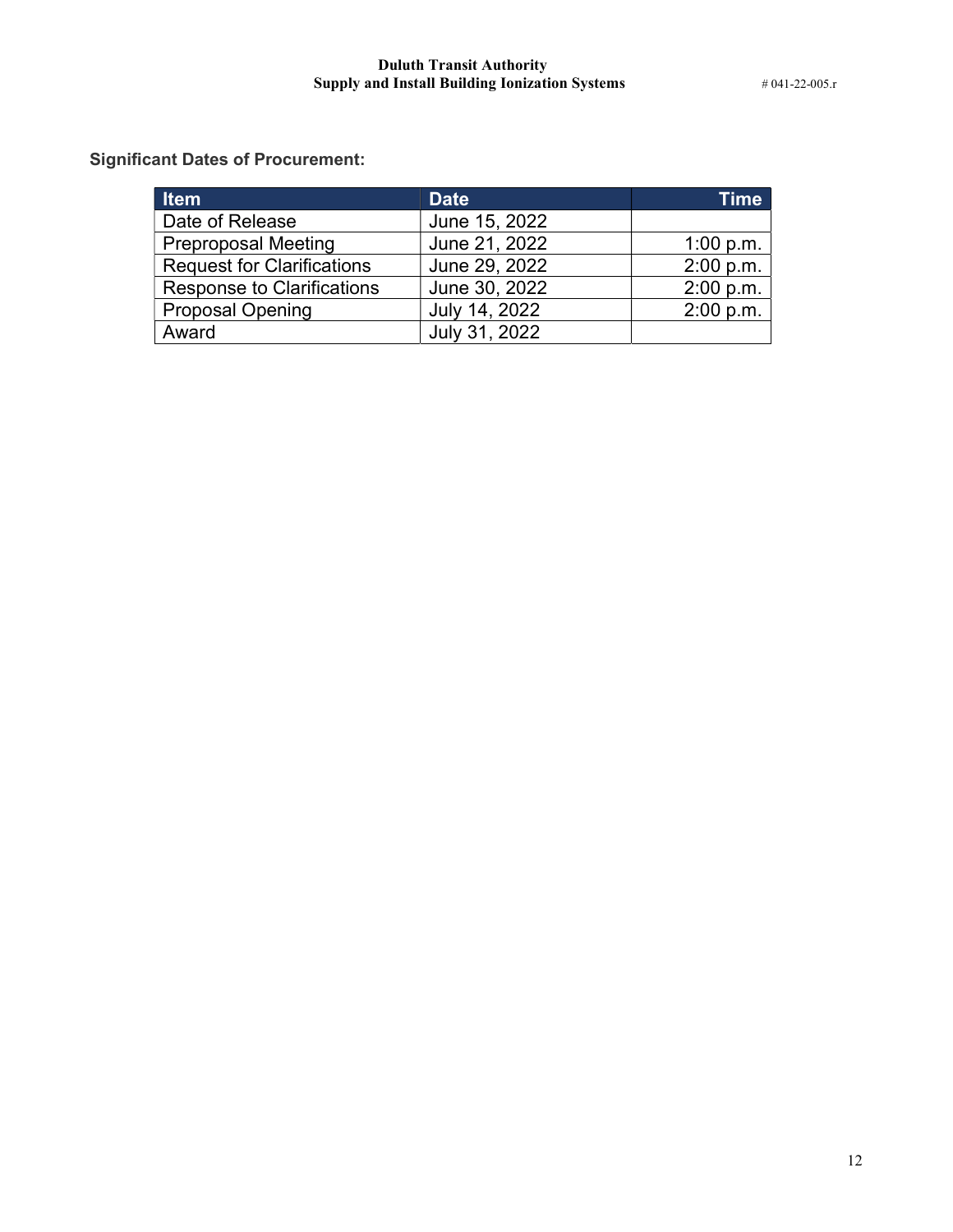# Section 2. Federal Transit Administration Contract Clauses

### 1) ACCESS TO RECORDS 49 U.S.C. § 5325(g).

a. Records Retention. The Contractor will retain, and will requires its subcontractors of all tiers to retain, complete and readily accessible records related in whole or in part to the contract; including, but not limited to, data, documents, reports, statistics, sub-agreements, leases, subcontracts, arrangements, other third-party agreements of any type, and supporting materials related to those records.

b. Retention Period. The Contractor agrees to comply with the record retention requirements in accordance with 2 C.F.R. § 200.333. The Contractor shall maintain all books, records, accounts and reports required under this Contract for a period of not less than three (3) years after the date of termination or expiration of this Contract, except in the event of litigation or settlement of claims arising from the performance of this Contract, in which case records shall be maintained until the disposition of all such litigation claims or exceptions related thereto.

c. Access to Records. The Contractor agrees to provide sufficient access to FTA and its contractors to inspect and audit records and information related to performance of this contract as reasonably may be required. d. Access to the Sites of Performance. The Contractor agrees to permit FTA and its contractors access to the sites of performance under this Contract as reasonably may be required.

### 2) CIVIL RIGHTS LAWS AND REGULATIONS

The Duluth Transit Authority is an Equal Opportunity Employer. As such, the Duluth Transit Authority agrees to comply with all applicable Federal civil rights laws and implementing regulations. Apart from inconsistent requirements imposed by Federal laws or regulations, the Duluth Transit Authority agrees to comply with the requirements of 49 U.S.C. §5323(h) (3) by not using any Federal assistance awarded by FTA to support procurements using exclusionary or discriminatory specifications.

Under this Agreement, the Contractor shall at all times comply with the following requirements and shall include these requirements in each subcontract entered into as part thereof.

1. Nondiscrimination. In accordance with Federal transit law at 49 U.S.C. §5332, the Contractor agrees that it will not discriminate against any employee or applicant for employment because of race, color, religion, national origin, sex, disability, or age. In addition, the Contractor agrees to comply with applicable Federal implementing regulations and other implementing requirements FTA may issue.

2. Race, Color, Religion, National Origin, Sex. In accordance with Title VII of the Civil Rights Act, as amended, 42 U.S.C. §5332, the Contractor agrees to comply with all applicable equal employment opportunity requirements of U.S. Department of Labor (U.S. DOL) regulations, "Office of Federal Contract Compliance Programs, Equal Employment Opportunity, Department of Labor," 41 C.F.R. Chapter 60, and Executive Order No. 11246, "Equal Employment Opportunity in Federal Employment", September 24, 1965, 42 U.S.C. §2000e note, as amended by any later Executive Order that amends or supersedes it, referenced in 42 U.S.C. §2000e note. The Contractor agrees to take affirmative action to ensure that applicants re employed, and that employees are treated during employment, without regard to their race, color, religion, national origin, or sex (including sexual orientation and gender identity). Such action shall include, but not be limited to, the following: employment, promotion, demotion or transfer, recruitment or recruitment advertising, layoff or termination, rates of pay or other forms of compensation; and selection for training, including apprenticeship. In addition, the Contractor agrees to comply with any implementing requirements FTA may issue.

3. Age. In accordance with the Age Discrimination in Employment Act, 29 U.S.C. §§ 621-634, U.S. Equal Employment Opportunity Commission (U.S. EEOC) regulations, "Age Discrimination in Employment Act," 29 C.F.R. Part 1625, the Age Discrimination Act if 1975, as amended, 42 U.S.C. §6101 et. Seq., U.S. Health and Human Services regulations, "Nondiscrimination on the Basis of Age in Programs or Activities Receiving Federal Financial Assistance," 45 C.F.R. Part 90, and Federal transit law at 49 U.S.C. §5332, the Contractor agrees to refrain from discrimination against present and prospective employees for the reason of age. In addition, the Contractor agrees to comply with any implementing requirements FTA may issue. 4. Disabilities. In accordance with Section 504 of the Rehabilitation Act of 1973, as amended, 29 U.S.C. §794, the Americans with Disabilities Act of 1990, as amended, 42 U.S.C. §12101 et. Seq., the Architectural Barriers Act of 1968, as amended, 42 U.S.C. §4151 et. Seq., and Federal transit law at 49 U.S.C. §4332, the Contractor agrees that it will not discriminate against individuals on the basis of disability. In addition, the Contractor agrees to comply with any implementing requirements FTA may issue.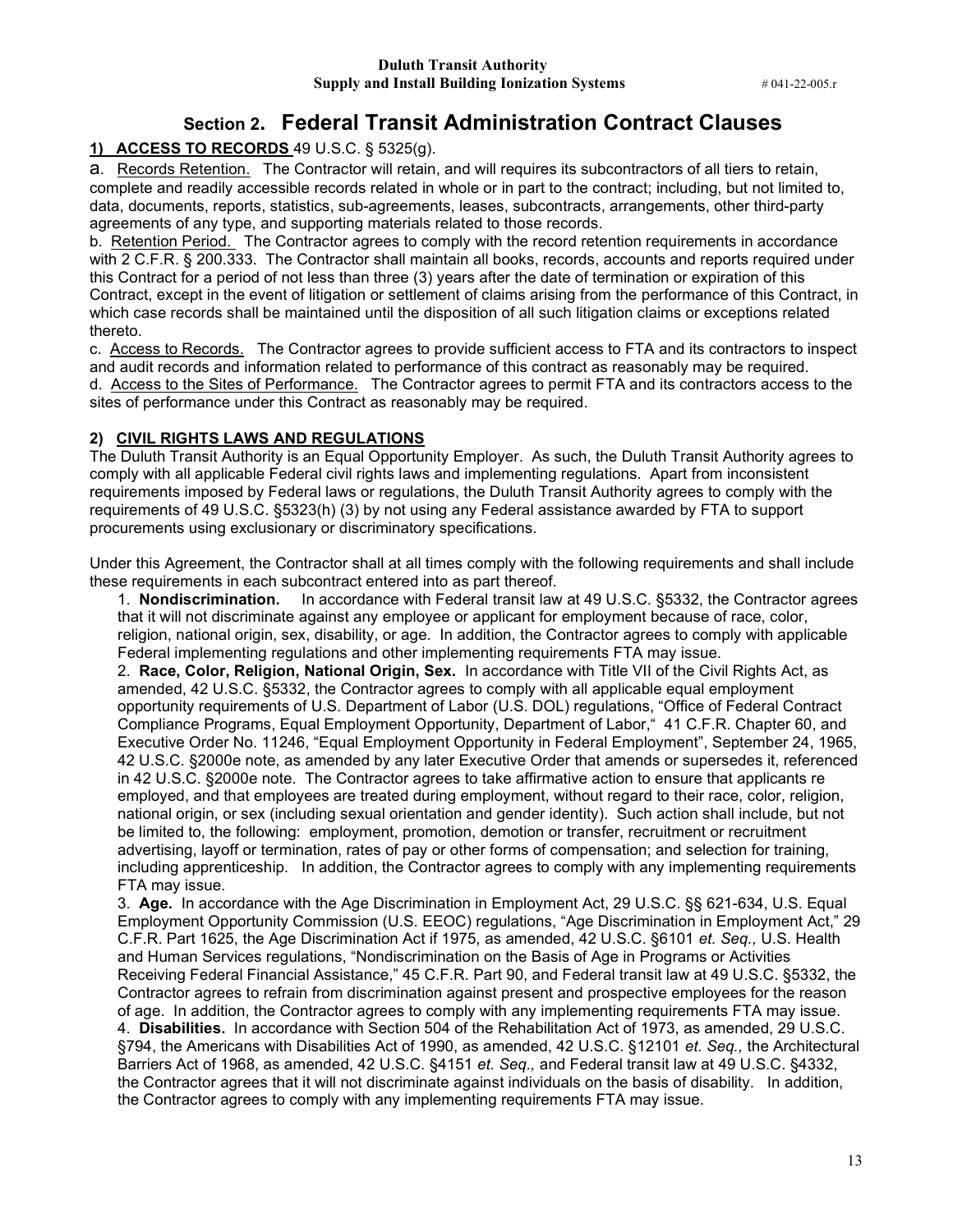#### 3) DISADVANTAGED BUSINESS ENTERPRISE (DBE) 49 CFR Part 26

It is the policy of the Duluth Transit Authority and the United States Department of Transportation ("DOT") that Disadvantaged Business Enterprises ("DBE's"), as defined herein and in the Federal regulations published at 49 C.F.R. Part 26, shall have an equal opportunity to participate in DOT-assisted contracts. It is also the policy of the Duluth Transit Authority to:

- 1. ensure nondiscrimination in the award and administration of DOT-assisted contracts;
- 2. Create a level playing field on which DBE's can compete fairly for DOT-assisted contracts;
- 3. Ensure that the DBE program is narrowly tailored in accordance with applicable law;

4. Ensure that only firms that fully meet 49 C.F.R. Part 26 eligibility standards are permitted to participate as DBEs;

- 5. Help remove barriers to the participation of DBEs in DOT assisted contracts;
- 6. To promote the use of DBEs in all types of federally assisted contracts and procurement activities; and
- 7. Assist in the development of firms that can compete successfully in the marketplace outside the DBE program.

This contract is subject to the requirements of Title 49, Code of Federal Regulations, Part 26. Therefore, the Contractor must satisfy the requirements for DBE participation as set forth herein. These requirements are in addition to all other equal opportunity employment requirements of this Contract. The Duluth Transit Authority shall make all determinations with regard to whether or not a Bidder/Offeror is in compliance with the requirements stated herein. In assessing compliance, the Duluth Transit Authority may consider during its review of the Bidder/Offeror's submission package, the Bidder/Offeror/s documented history of non-compliance with DBE requirements on previous contracts with the Duluth Transit Authority.

#### Contractor Assurance

The contractor, subrecipient or subcontractor shall not discriminate on the basis of race, color, national origin, or sex in the performance of this Contract. The contractor shall carry out applicable requirements of 49 CFR Part 26 in the award and administration of DOT-assisted contracts. Failure by the contractor to carry out these requirements is a material breach of this contract, which may result in the termination of this contract or such other remedy as Duluth Transit Authority deems appropriate, which may include, but is not limited to:

- 1. Withholding monthly progress payments
- 2. Assessing sanctions;
- 3. Liquidated damages; and/or
- 4. Disqualifying the contractor from future bidding as non-responsible. 49 C.F.R. §26.13(b).

#### DBE Participation

- For purposes of this Contract, the Duluth Transit Authority will only accept DBEs who are:
- 1. Certified at the time of the bid opening or proposal evaluation by the Unified Certification Program; or
- 2. An out of state firm who has been certified by either a local government, state government or Federal government entity authorized to certify DBE status or an agency whose DBE certification process has received FTA approval; or
- 3. Certified by another agency approved by the Duluth Transit Authority.

DBE Participation Goal

There is no DBE participation goal for this Contract.

The contractor is required to pay its subcontractors performing work related to this contract for satisfactory performance of that work no later than 30 days after the contractor's receipt of payment for that work from the Duluth Transit Authority or in accordance with state statutes, whichever if more restrictive. In addition, the contractor is required to return any retainage payments to those subcontractors within 30 days (or in accordance with state law, whichever is more restrictive) after the subcontractor's work related to this contract is satisfactorily completed.

The contractor must promptly notify Duluth Transit Authority, whenever a DBE subcontractor performing work related to this contract is terminated or fails to complete its work, and must make good faith efforts to engage another DBE subcontractor to perform at least the same amount of work. The contractor may not terminate any DBE subcontractor and perform that work through its own forces or those of an affiliate without prior written consent of Duluth Transit Authority.

4) EMPLOYEE PROTECTIONS 49 U.S.C. §5333(a), 40 U.S.C. §§3141-3148; 29 C.F.R. Part 5, 18 U.S.C. §874; 29 C.F.R. Part 3, 40 U.S.C. §§3701-3708, 29 C.F.R. Part 1926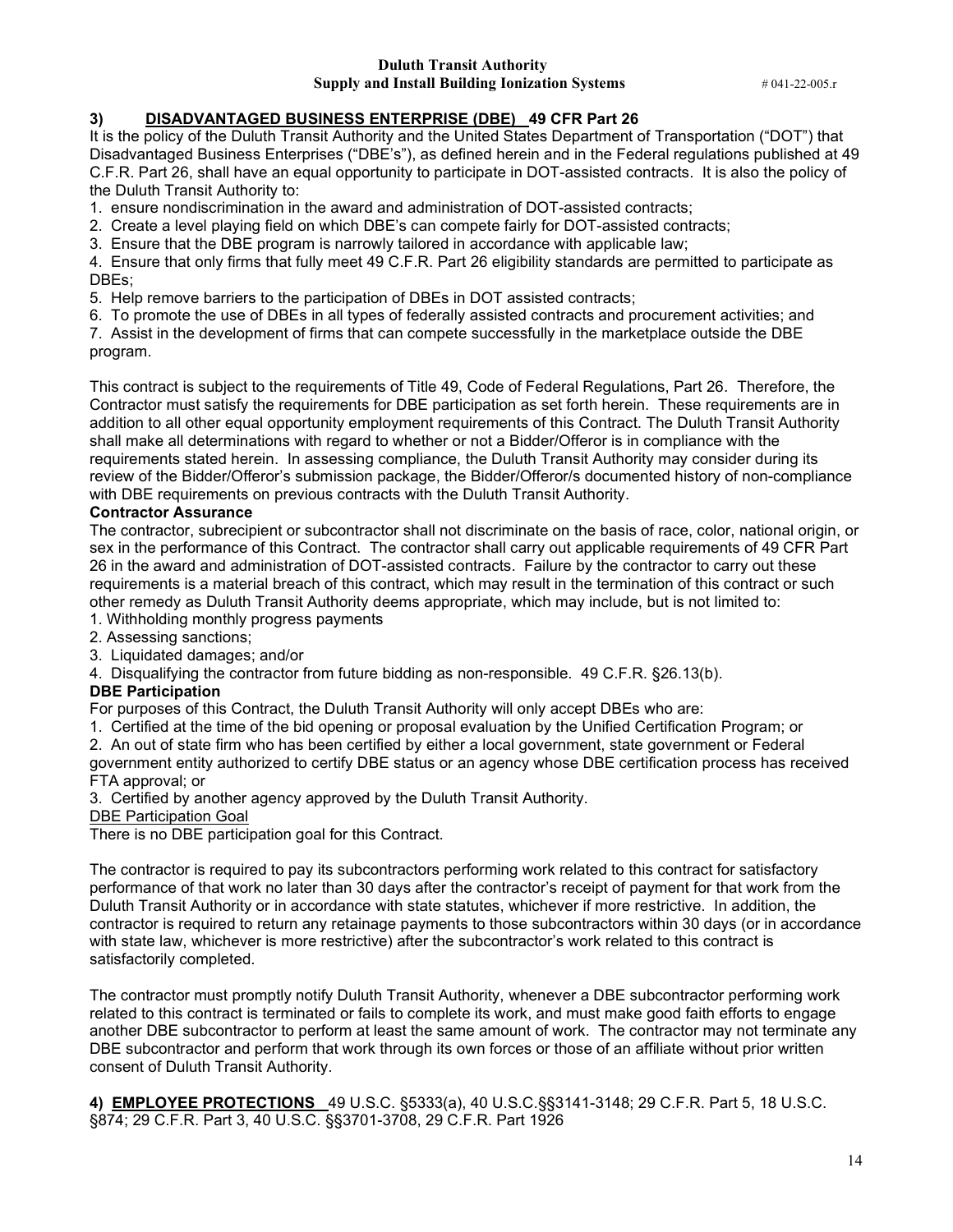#### Prevailing Wage and Anti-Kickback

For all prime construction, alteration or repair contracts in excess of \$2,000 awarded by FTA, the Contractor shall comply with the Davis-Bacon Act and the Copeland "Anti-Kickback" Act. Under 49 U.S.C. § 5333(a), prevailing wage protections apply to laborers and mechanics employed on FTA assisted construction, alteration, or repair projects. The Contractor will comply with the Davis-Bacon Act, 40 U.S.C. §§ 3141-3144, and 3146- 3148 as supplemented by DOL regulations at 29 C.F.R. part 5, "Labor Standards Provisions Applicable to Contracts Governing Federally Financed and Assisted Construction." In accordance with the statute, the Contractor shall pay wages to laborers and mechanics at a rate not less than the prevailing wages specified in a wage determination made by the Secretary of Labor. In addition, the Contractor agrees to pay wages not less than once a week. The Contractor shall also comply with the Copeland "Anti-Kickback" Act (40 U.S.C. § 3145), as supplemented by DOL regulations at 29 C.F.R. part 3, "Contractors and Subcontractors on Public Building or Public Work Financed in Whole or in part by Loans or Grants from the United States." The Contractor is prohibited from inducing, by any means, any person employed in the construction, completion, or repair of public work, to give up any part of the compensation to which he or she is otherwise entitled.

5) ENERGY CONSERVATION REQUIREMENTS 42 U.S.C. 6321 et seq. 49 CFR Part 622, Subpart C Energy Conservation – The contractor agrees to comply with mandatory standards and policies relating to energy efficiency which are contained in the state energy conservation plan issued in compliance with the Energy Policy and Conservation Act.

#### 6) GOVERNMENT-WIDE DEBARMENT AND SUSPENSION

2 C.F.R. part 180 2 C.F.R part 1200 2 C.F.R. § 200.213 2 C.F.R. part 200 Appendix II (I) Executive Order 12549 Executive Order 12689

#### Debarment, Suspension, Ineligibility and Voluntary Exclusion

The Contractor shall comply and facilitate compliance with U.S. DOT regulations, "Nonprocurement Suspension and Debarment," 2 C.F.R. part 1200, which adopts and supplements the U.S. Office of Management and Budget (U.S. OMB) "Guidelines to Agencies on Governmentwide Debarment and Suspension (Nonprocurement)," 2 C.F.R. part 180. These provisions apply to each contract at any tier of \$25,000 or more, and to each contract at any tier for a federally required audit (irrespective of the contract amount), and to each contract at any tier that must be approved by an FTA official irrespective of the contract amount. As such, the Contractor shall verify that its principals, affiliates, and subcontractors are eligible to participate in this federally funded contract and are not presently declared by any Federal department or agency to be: a) Debarred from participation in any federally assisted Award;

- b) Suspended from participation in any federally assisted Award;
- c) Proposed for debarment from participation in any federally assisted Award;
- d) Declared ineligible to participate in any federally assisted Award;
- e) Voluntarily excluded from participation in any federally assisted Award; or
- f) Disqualified from participation in ay federally assisted Award.

By signing and submitting its bid or proposal, the bidder or proposer certifies as follows:

The certification in this clause is a material representation of fact relied upon by the Duluth Transit Authority. If it is later determined by the Duluth Transit Authority that the bidder or proposer knowingly rendered an erroneous certification, in addition to remedies available to the Duluth Transit Authority, the Federal Government may pursue available remedies, including but not limited to suspension and/or debarment. The bidder or proposer agrees to comply with the requirements of 2 C.F.R. part 180, subpart C, as supplemented by 2 C.F.R. part 1200, while this offer is valid and throughout the period of any contract that may arise from this offer. The bidder or proposer further agrees to include a provision requiring such compliance in its lower tier covered transactions.

### 7) LOBBYING RESTRICTIONS, 31 U.S.C. § 1352 2 C.F.R. § 200.450 2 C.F.R. part 200 appendix II (J) 49 C.F.R. part 20

The undersigned certifies, to the best of his or her knowledge and belief, that:

1. No Federal appropriated funds have been paid or will be paid, by or on behalf of the undersigned, to any person for influencing or attempting to influence an officer or employee of an agency, a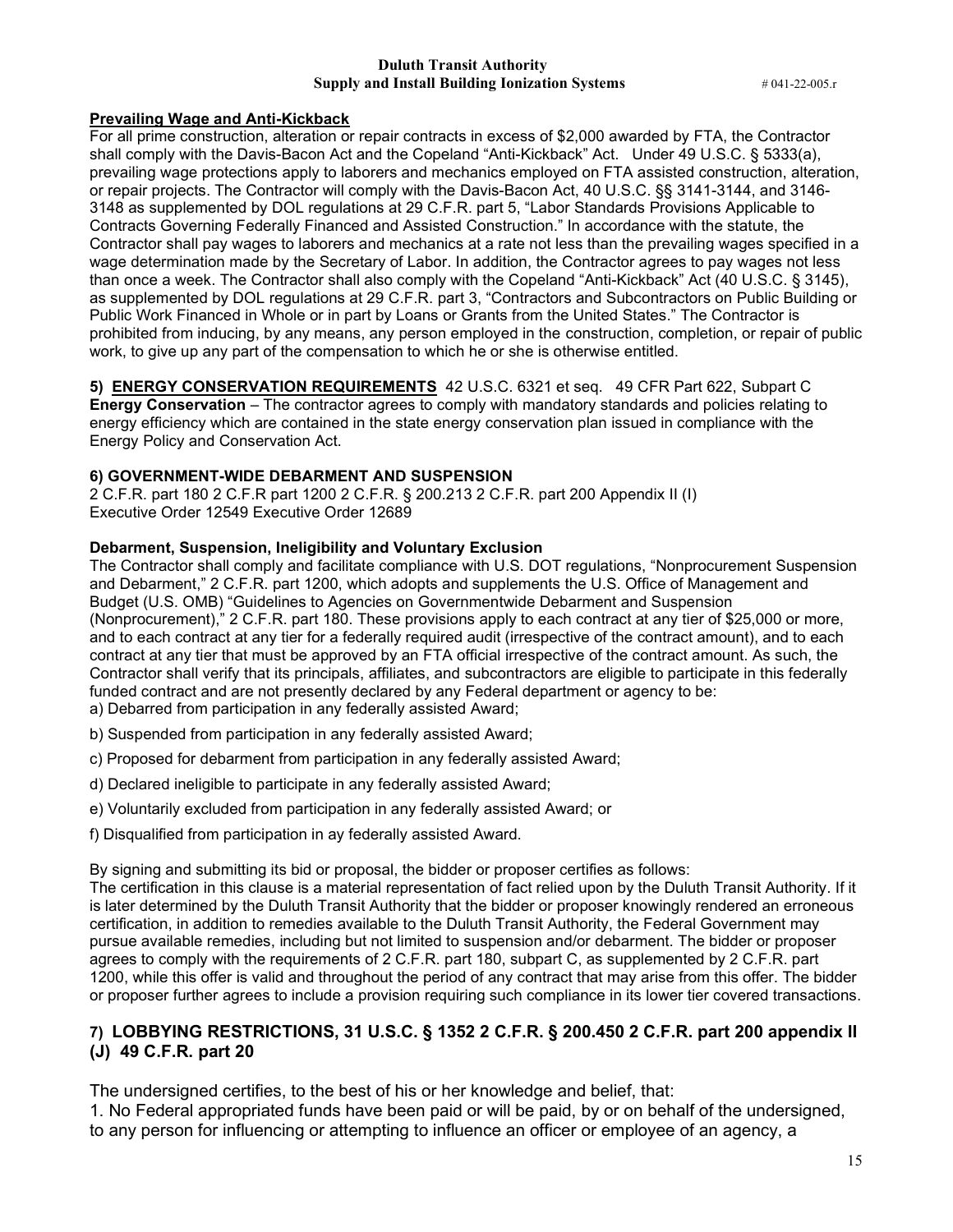Member of Congress, an officer or employee of Congress, or an employee of a Member of Congress in connection with the awarding of any Federal contract, the making of any Federal grant, the making of any Federal loan, the entering into of any cooperative agreement, and the extension, continuation, renewal, amendment, or modification of any Federal contract, grant, loan, or cooperative agreement.

2. If any funds other than Federal appropriated funds have been paid or will be paid to any person for influencing or attempting to influence an officer or employee of any agency, a Member of Congress, an officer or employee of Congress, or an employee of a Member of Congress in connection with this Federal contract, grant, loan, or cooperative agreement, the undersigned shall complete and submit Standard Form-LLL, "Disclosure Form to Report Lobbying," in accordance with its instructions.

3. The undersigned shall require that the language of this certification be included in the award documents for all sub-awards at all tiers (including subcontracts, sub-grants, and contracts under grants, loans, and cooperative agreements) and that all subrecipients shall certify and disclose accordingly.

This certification is a material representation of fact upon which reliance was placed when this transaction was made or entered into. Submission of this certification is a prerequisite for making or entering into this transaction imposed by section 1352, title 31, U.S. Code. Any person who fails to file the required certification shall be subject to a civil penalty of not less than \$10,000 and not more than \$100,000 for each such failure.

### 8) NO GOVERNMENT OBLIGATION TO THIRD PARTIES

The DTA and Contractor acknowledge and agree that, notwithstanding any concurrence by the Federal Government in or approval of the solicitation or award of the underlying Contract, absent the express written consent by the Federal Government, the Federal Government is not a party to this Contract and shall not be subject to any obligations or liabilities to the Recipient, Contractor or any other party (whether or not a party to that contract) pertaining to any matter resulting from the underlying Contract. The Contractor agrees to include the above clause in each subcontract financed in whole or in part with Federal assistance provided by the FTA. It is further agreed that the clause shall not be modified, except to identify the subcontractor who will be subject to its provisions.

### 8) PROGRAM FRAUD AND FALSE OR FRAUDULENT STATEMENTS AND RELATED ACTS 49 U.S.C. §

5323(l) (1), 31 U.S.C. §§ 3801-3812; 18 U.S.C. § 1001, 49 C.F.R. part 31

### Program Fraud and False or Fraudulent Statements or Related Acts

The Contractor acknowledges that the provisions of the Program Fraud Civil Remedies Act of 1986, as amended, 31 U.S.C. § 3801 et seq. and U.S. DOT regulations, "Program Fraud Civil Remedies," 49 C.F.R. part 31, apply to its actions pertaining to this Project. Upon execution of the underlying contract, the Contractor certifies or affirms the truthfulness and accuracy of any statement it has made, it makes, it may make, or causes to be made, pertaining to the underlying contract or the FTA assisted project for which this contract work is being performed. In addition to other penalties that may be applicable, the Contractor further acknowledges that if it makes, or causes to be made, a false, fictitious, or fraudulent claim, statement, submission, or certification, the Federal Government reserves the right to impose the penalties of the Program Fraud Civil Remedies Act of 1986 on the Contractor to the extent the Federal Government deems appropriate.

The Contractor also acknowledges that if it makes, or causes to be made, a false, fictitious, or fraudulent claim, statement, submission, or certification to the Federal Government under a contract connected with a project that is financed in whole or in part with Federal assistance originally awarded by FTA under the authority of 49 U.S.C. chapter 53, the Government reserves the right to impose the penalties of 18 U.S.C. § 1001 and 49 U.S.C. § 5323(l) on the Contractor, to the extent the Federal Government deems appropriate.

The Contractor agrees to include the above two clauses in each subcontract financed in whole or in part with Federal assistance provided by FTA. It is further agreed that the clauses shall not be modified, except to identify the subcontractor who will be subject to the provisions.

## 9) RECYCLED PRODUCTS 42 U.S.C. § 6962, 40 C.F.R. part 247; 2 C.F.R. part § 200.322

### Recovered Materials

The Contractor agrees to provide a preference for those products and services that conserve natural resources, protect the environment, and are energy efficient by complying with and facilitating compliance with Section 6002 of the Resource Conservation and Recovery Act, as amended, 42 U.S.C. § 6962, and U.S. Environmental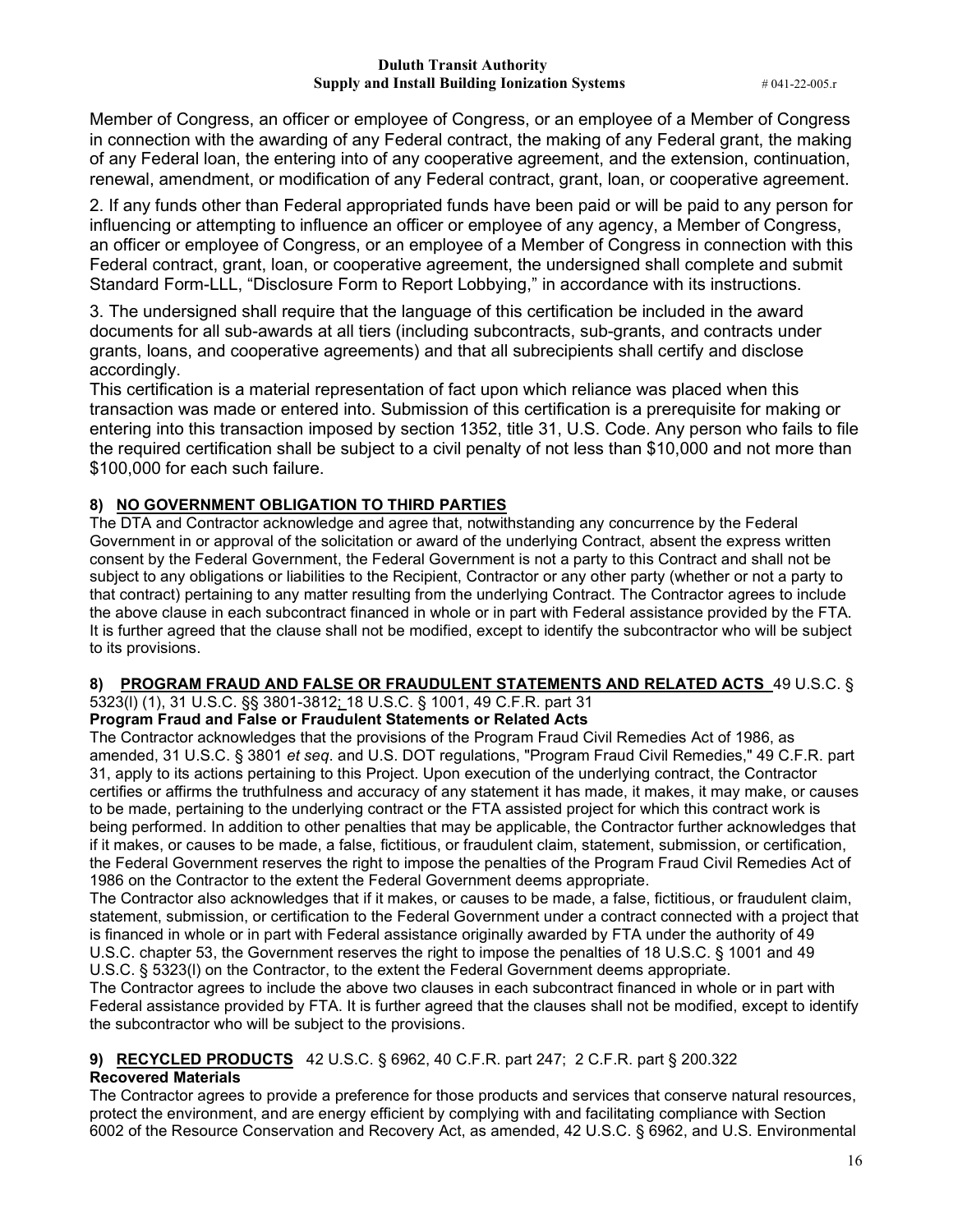Protection Agency (U.S. EPA), "Comprehensive Procurement Guideline for Products Containing Recovered Materials," 40 C.F.R. part 247.

#### 10) SAFE OPERATION OF MOTOR VEHICLES 23 U.S.C. part 402, Executive Order No. 13043; Executive Order No. 13513, U.S. DOT Order No. 3902.10

### Safe Operation of Motor Vehicles

#### Seat Belt Use

The Contractor is encouraged to adopt and promote on-the-job seat belt use policies and programs for its employees and other personnel that operate company-owned vehicles, company-rented vehicles, or personally operated vehicles. The terms "company-owned" and "company-leased" refer to vehicles owned or leased either by the Contractor or the Duluth Transit Authority.

#### Distracted Driving

The Contractor agrees to adopt and enforce workplace safety policies to decrease crashes caused by distracted drivers, including policies to ban text messaging while using an electronic device supplied by an employer, and driving a vehicle the driver owns or rents, a vehicle Contactor owns, leases, or rents, or a privately-owned vehicle when on official business in connection with the work performed under this agreement.

### 11) TERMINATION 2 C.F.R. § 200.339, 2 C.F.R. part 200, Appendix II (B)

#### Termination for Convenience (General Provision)

The Duluth Transit Authority may terminate this contract, in whole or in part, at any time by written notice to the Contractor when it is in the Duluth Transit Authority's best interest. The Contractor shall be paid its costs, including contract close-out costs, and profit on work performed up to the time of termination. The Contractor shall promptly submit its termination claim to the Duluth Transit Authority to be paid the Contractor. If the Contractor has any property in its possession belonging to the Duluth Transit Authority, the Contractor will account for the same, and dispose of it in the manner the Duluth Transit Authority directs.

#### Termination for Default [Breach or Cause] (General Provision)

If the Contractor does not deliver supplies in accordance with the contract delivery schedule, or if the contract is for services, the Contractor fails to perform in the manner called for in the contract, or if the Contractor fails to comply with any other provisions of the contract, the Duluth Transit Authority may terminate this contract for default. Termination shall be effected by serving a Notice of Termination on the Contractor setting forth the manner in which the Contractor is in default. The Contractor will be paid only the contract price for supplies delivered and accepted, or services performed in accordance with the manner of performance set forth in the contract.

If it is later determined by the Duluth Transit Authority that the Contractor had an excusable reason for not performing, such as a strike, fire, or flood, events which are not the fault of or are beyond the control of the Contractor, the Duluth Transit Authority, after setting up a new delivery of performance schedule, may allow the Contractor to continue work, or treat the termination as a Termination for Convenience.

#### Opportunity to Cure (General Provision)

The Duluth Transit Authority, in its sole discretion may, in the case of a termination for breach or default, allow the Contractor ten (10) days in which to cure the defect. In such case, the Notice of Termination will state the time period in which cure is permitted and other appropriate conditions to cure the defect.

If Contractor fails to remedy to the Duluth Transit Authority's satisfaction the breach or default of any of the terms, covenants, or conditions of this Contract within ten (10) days after receipt by Contractor of written notice from the Duluth Transit Authority setting forth the nature of said breach or default, the Duluth Transit Authority shall have the right to terminate the contract without any further obligation to Contractor. Any such termination for default shall not in any way operate to preclude the Duluth Transit Authority from also pursuing all available remedies against Contractor and its sureties for said breach or default.

#### Waiver of Remedies for any Breach

In the event that the Duluth Transit Authority elects to waive its remedies for any breach by Contractor of any covenant, term or condition of this contract, such waiver by the Duluth Transit Authority shall not limit the Duluth Transit Authority's remedies for any succeeding breach of that or of any other covenant, term, or condition of this contract.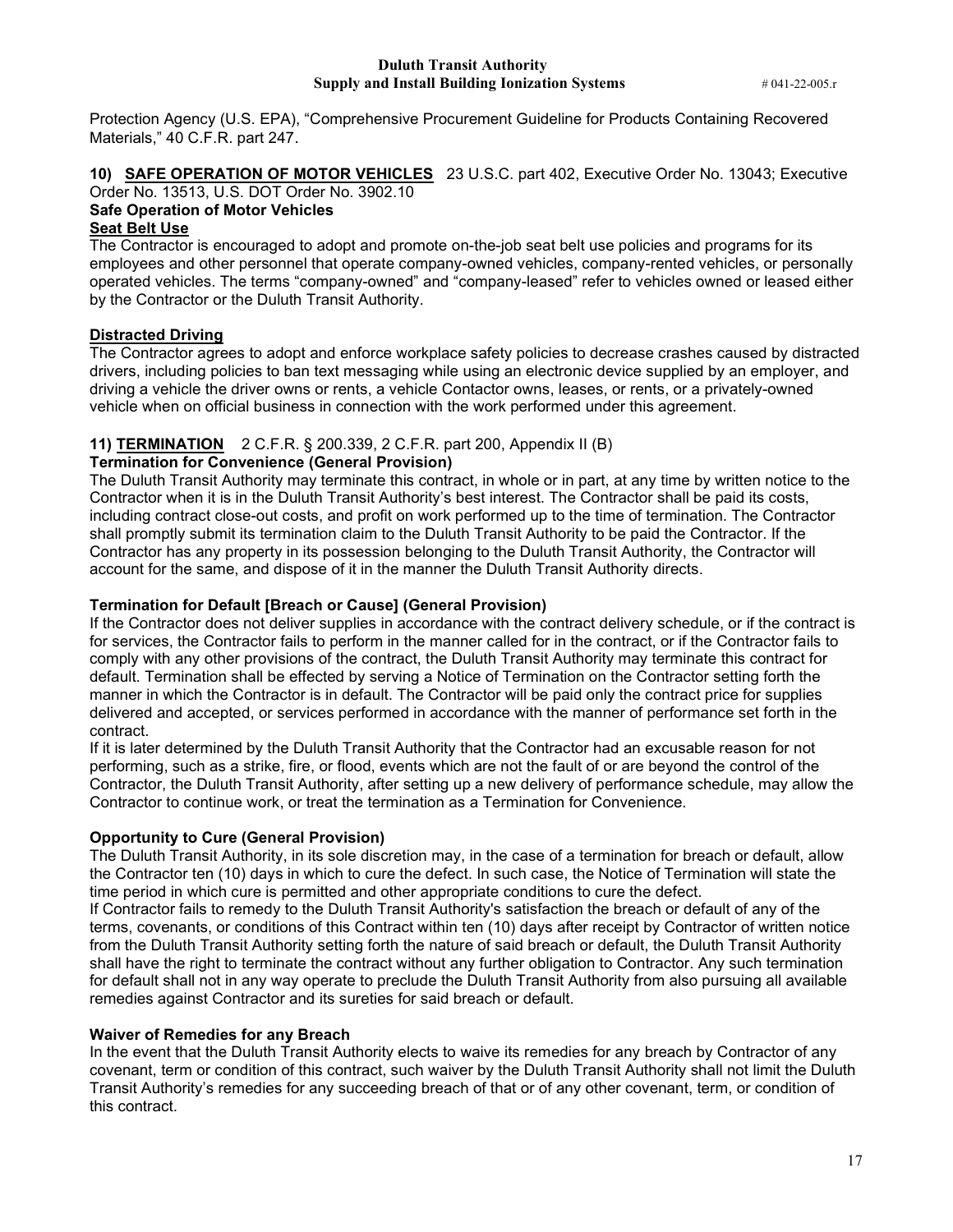#### 12) PROHIBITION ON CONTRACTING FOR CERTAIN TELECOMMUNICATIONS AND VIDEO SURVEILLANCE SERVICES OR EQUIPMENT

(a) Definitions. As used in this clause—

 Backhaul means intermediate links between the core network, or backbone network, and the small subnetworks at the edge of the network (e.g., connecting cell phones/towers to the core telephone network). Backhaul can be wireless (e.g., microwave) or wired (e.g., fiber optic, coaxial cable, Ethernet).

Covered foreign country means The People's Republic of China.

Covered telecommunications equipment or services means–

 (1) Telecommunications equipment produced by Huawei Technologies Company or ZTE Corporation (or any subsidiary or affiliate of such entities);

 (2) For the purpose of public safety, security of Government facilities, physical security surveillance of critical infrastructure, and other national security purposes, video surveillance and telecommunications equipment produced by Hytera Communications Corporation, Hangzhou Hikvision Digital Technology Company, or Dahua Technology Company (or any subsidiary or affiliate of such entities);

 (3) Telecommunications or video surveillance services provided by such entities or using such equipment; or

 (4) Telecommunications or video surveillance equipment or services produced or provided by an entity that the Secretary of Defense, in consultation with the Director of National Intelligence or the Director of the Federal Bureau of Investigation, reasonably believes to be an entity owned or controlled by, or otherwise connected to, the government of a covered foreign country.

Critical technology means–

 (1) Defense articles or defense services included on the United States Munitions List set forth in the International Traffic in Arms Regulations under subchapter M of chapter I of title 22, Code of Federal Regulations;

 (2) Items included on the Commerce Control List set forth in Supplement No. 1 to part 774 of the Export Administration Regulations under subchapter C of chapter VII of title 15, Code of Federal Regulations, and controlled-

 (i) Pursuant to multilateral regimes, including for reasons relating to national security, chemical and biological weapons proliferation, nuclear nonproliferation, or missile technology; or

(ii) For reasons relating to regional stability or surreptitious listening;

 (3) Specially designed and prepared nuclear equipment, parts and components, materials, software, and technology covered by part 810 of title 10, Code of Federal Regulations (relating to assistance to foreign atomic energy activities);

 (4) Nuclear facilities, equipment, and material covered by part 110 of title 10, Code of Federal Regulations (relating to export and import of nuclear equipment and material);

 (5) Select agents and toxins covered by part 331 of title 7, Code of Federal Regulations, part 121 of title 9 of such Code, or part 73 of title 42 of such Code; or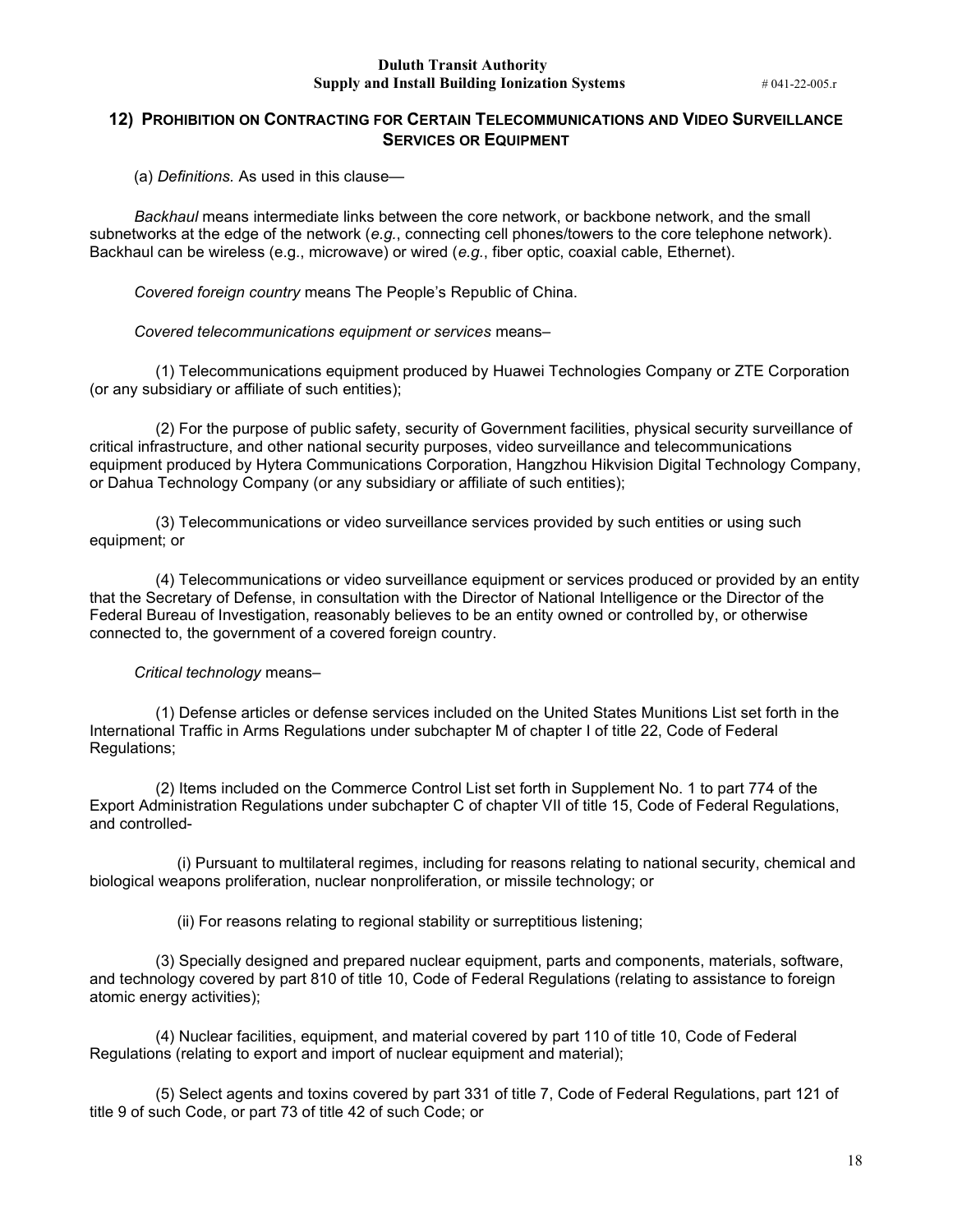(6) Emerging and foundational technologies controlled pursuant to section 1758 of the Export Control Reform Act of 2018 (50 U.S.C. 4817).

 Interconnection arrangements means arrangements governing the physical connection of two or more networks to allow the use of another's network to hand off traffic where it is ultimately delivered (e.g., connection of a customer of telephone provider A to a customer of telephone company B) or sharing data and other information resources.

 Reasonable inquiry means an inquiry designed to uncover any information in the entity's possession about the identity of the producer or provider of covered telecommunications equipment or services used by the entity that excludes the need to include an internal or third-party audit.

 Roaming means cellular communications services (e.g., voice, video, data) received from a visited network when unable to connect to the facilities of the home network either because signal coverage is too weak or because traffic is too high.

 Substantial or essential component means any component necessary for the proper function or performance of a piece of equipment, system, or service.

#### (b) Prohibition.

 (1) Section 889(a)(1)(A) of the John S. McCain National Defense Authorization Act for Fiscal Year 2019 (Pub. L. 115-232) prohibits the DTA on or after August 13, 2019, from procuring or obtaining, or extending or renewing a contract to procure or obtain, any equipment, system, or service that uses covered telecommunications equipment or services as a substantial or essential component of any system, or as critical technology as part of any system. The Contractor is prohibited from providing to the Government any equipment, system, or service that uses covered telecommunications equipment or services as a substantial or essential component of any system, or as critical technology as part of any system, unless an exception at paragraph (c) of this clause applies or the covered telecommunication equipment or services are covered by a waiver described in FAR 4.2104.

 (2) Section 889(a)(1)(B) of the John S. McCain National Defense Authorization Act for Fiscal Year 2019 (Pub. L. 115-232) prohibits the head of an executive agency on or after August 13, 2020, from entering into a contract, or extending or renewing a contract, with an entity that uses any equipment, system, or service that uses covered telecommunications equipment or services as a substantial or essential component of any system, or as critical technology as part of any system, unless an exception at paragraph (c) of this clause applies or the covered telecommunication equipment or services are covered by a waiver described in FAR 4.2104. This prohibition applies to the use of covered telecommunications equipment or services, regardless of whether that use is in performance of work under a Federal contract.

(c) Exceptions. This clause does not prohibit contractors from providing—

 (1) A service that connects to the facilities of a third-party, such as backhaul, roaming, or interconnection arrangements; or

 (2) Telecommunications equipment that cannot route or redirect user data traffic or permit visibility into any user data or packets that such equipment transmits or otherwise handles.

(d) Reporting requirement.

 (1) In the event the Contractor identifies covered telecommunications equipment or services used as a substantial or essential component of any system, or as critical technology as part of any system, during contract performance, or the Contractor is notified of such by a subcontractor at any tier or by any other source, the Contractor shall report the information in paragraph (d)(2) of this clause to the Contracting Officer, unless elsewhere in this contract are established procedures for reporting the information. For indefinite delivery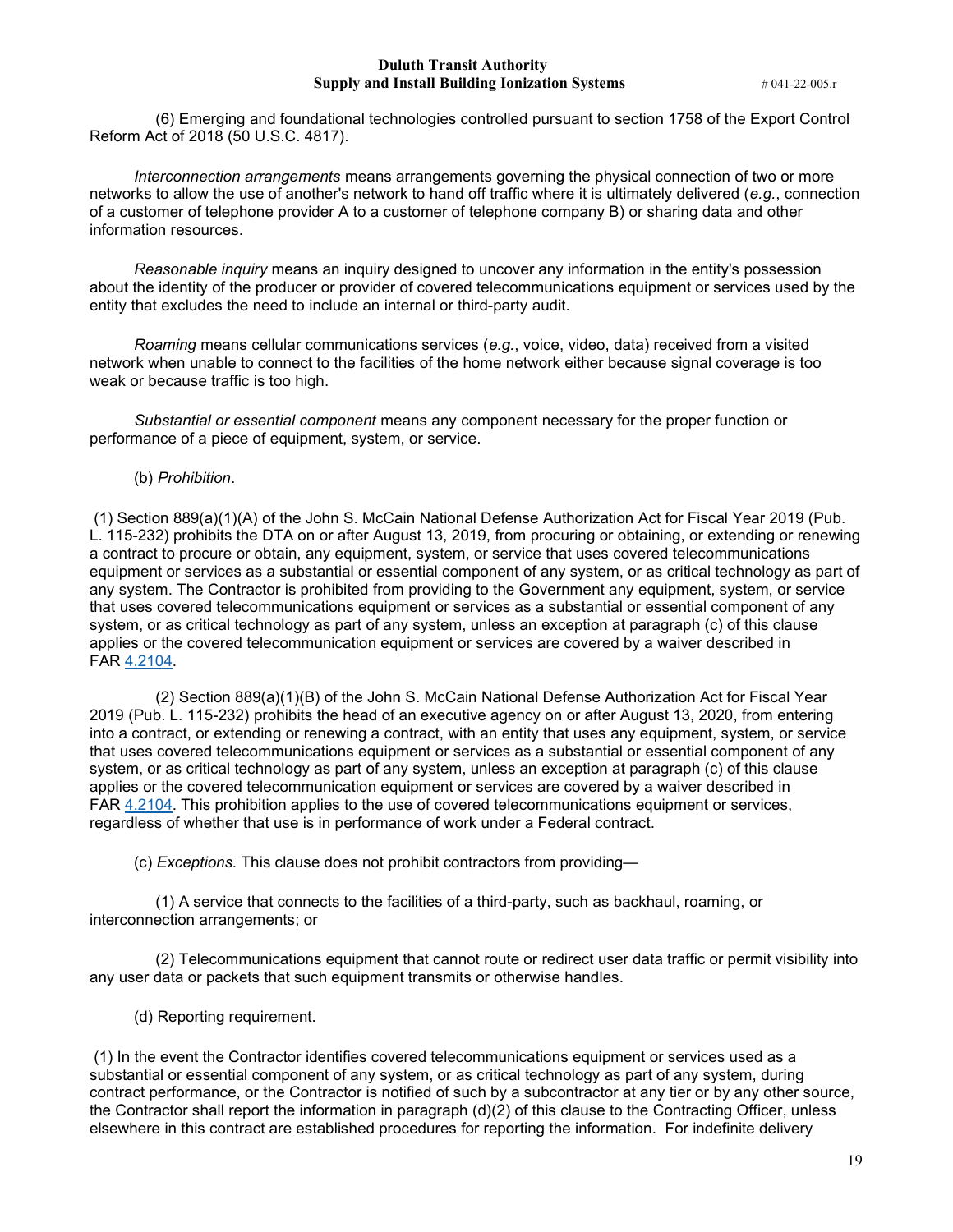contracts, the Contractor shall report to the Contracting Officer for the indefinite delivery contract and the Contracting Officer(s) for any affected order.

(2) The Contractor shall report the following information pursuant to paragraph (d)(1) of this clause:

 (i) Within one business day from the date of such identification or notification: the contract number; the order number(s), if applicable; supplier name; supplier unique entity identifier (if known); supplier Commercial and Government Entity (CAGE) code (if known); brand; model number (original equipment manufacturer number, manufacturer part number, or wholesaler number); item description; and any readily available information about mitigation actions undertaken or recommended.

(ii) Within 10 business days of submitting the information in paragraph  $(d)(2)(i)$  of this clause: any further available information about mitigation actions undertaken or recommended. In addition, the Contractor shall describe the efforts it undertook to prevent use or submission of covered telecommunications equipment or services, and any additional efforts that will be incorporated to prevent future use or submission of covered telecommunications equipment or services.

 (e) Subcontracts. The Contractor shall insert the substance of this clause, including this paragraph (e) and excluding paragraph (b)(2), in all subcontracts and other contractual instruments, including subcontracts for the acquisition of commercial items.

#### 13) Notice of Legal Agreement or Litigation

During the performance of this contract, the contractor agrees as follows:

Contractor shall promptly notify the Duluth Transit Authority of any current or prospective legal matter that may affect the Duluth Transit Authority or the Federal Government. Legal matters that require notification include, but are not limited to, a major dispute, breach, default, litigation, or naming the Duluth Transit Authority or the Federal Government as a party to litigation or any legal agreement in any forum for any reason. This notification provision applies to instances of false claims under the False Claims Act, or has or may have committed a criminal or civil violation of law pertaining to such matters as fraud, conflict of interest, bid rigging, misappropriation or embezzlement, bribery, gratuity, or similar misconduct involving federal assistance. This responsibility occurs whether the Contractor is subject to this Agreement between the Contractor and the Duluth Transit Authority or the Federal Transit Administration, or an agreement involving a principal, officer, employee, agent or subcontractor of the Contractor. Knowledge, as it is used in this paragraph, includes, but is not limited to, knowledge of a criminal or civil investigation by a Federal, state, or local law enforcement or other investigative agency, a criminal indictment or civil complaint, or probable cause that could support a criminal indictment, or any other credible information in the possession of the Contractor. In this paragraph, "promptly" means to refer to information without delay and without change.

The Contractor agrees to include the above clause in each subcontract financed in whole or in part with Federal assistance provided by FTA. It is further agreed that the clauses shall not be modified, except to identify the subcontractor who will be subject to the provisions.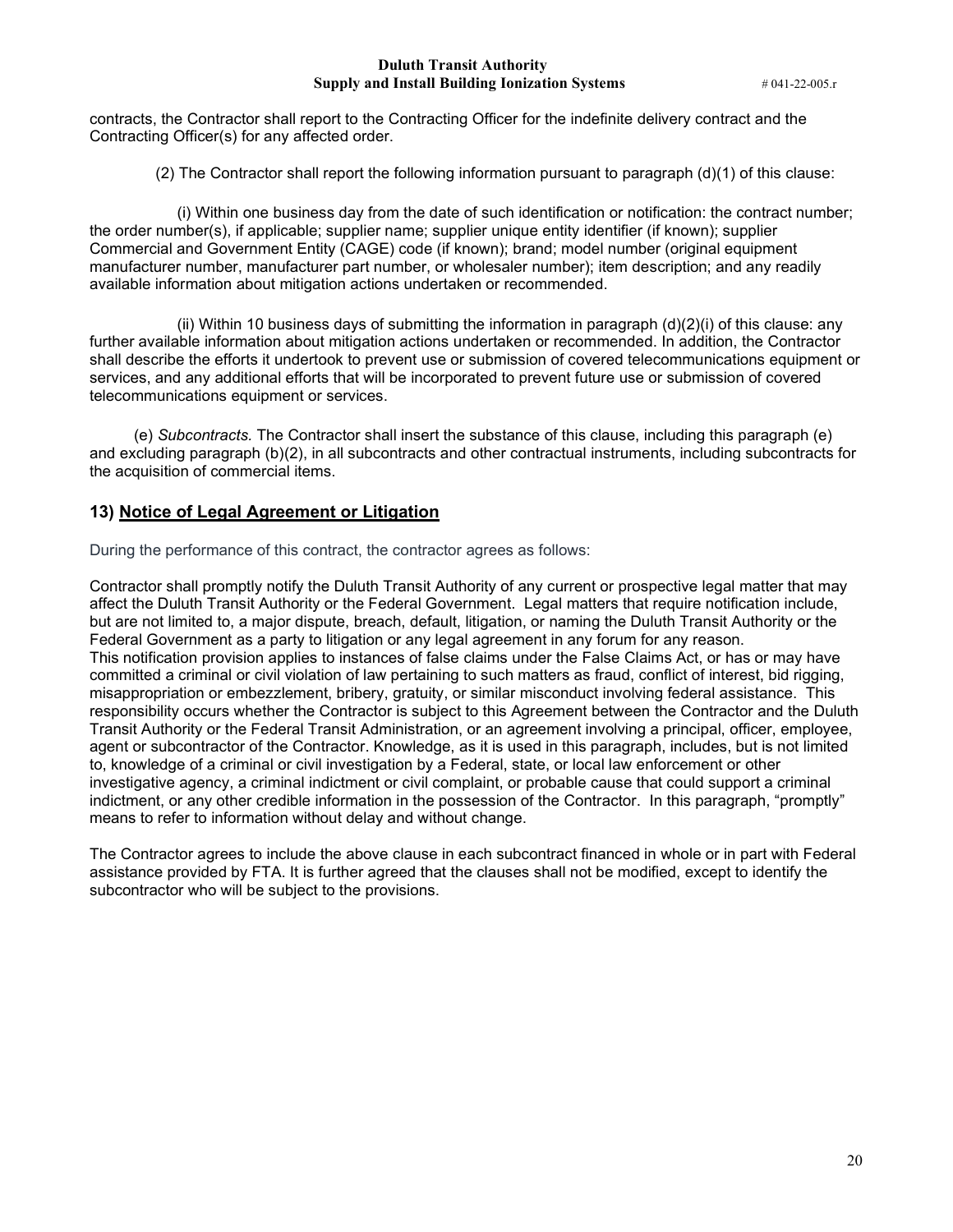# DULUTH TRANSIT AUTHORITY

## CONTRACT EXAMPLE FOR

# Supply and Install Building Ionization Systems

June 15, 2022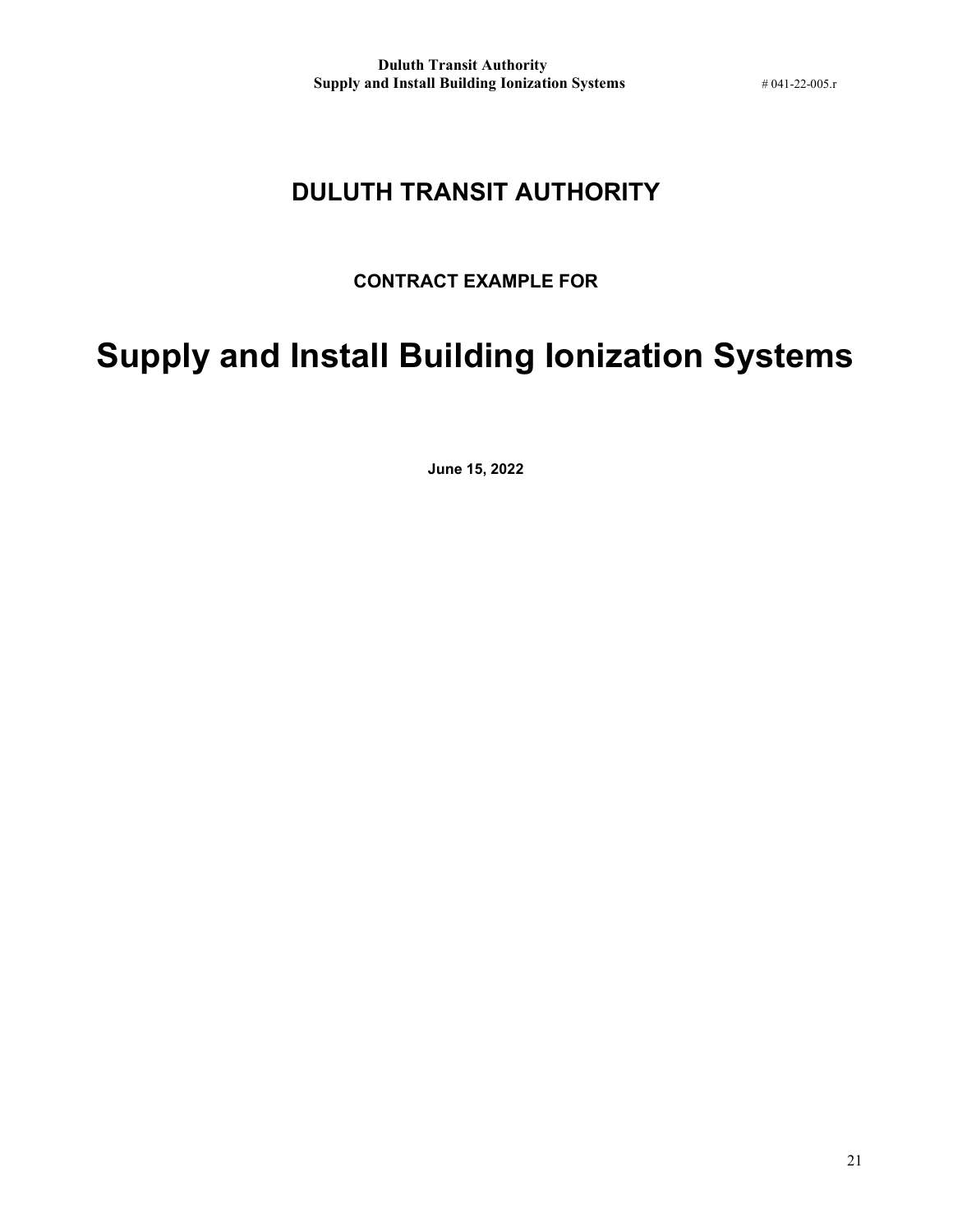### Section 3. Contract (example for Proposal purposes)

This Contract, made this day of , 2022, by and between (corporation) \_\_\_\_\_\_, hereafter referred to as "Contractor", and the Duluth Transit Authority, 2402 W. Michigan St., Duluth, MN, hereafter referred to as "DTA". The DTA and Contractor agree as set forth below.

### ARTICLE 1 THE CONTRACT DOCUMENTS

The Contract Documents in priority order consist of Federal Transit Administration Contract Clauses, this Contract; Request for Proposals (Procurement # 041-22-005.r) dated June 15, 2022, including the General Conditions, Technical Specifications and Drawings; prevailing wage schedules, all addenda issued prior to and all modifications issued after execution of the Contract; the executed Proposal form; all as fully a part of the Contract as if attached to this Contract or repeated herein.

### ARTICLE 2 THE WORK

The Contractor shall perform the work required by the Contract Documents for this Request for Proposals in accordance with the generally accepted standards of the profession for services of this type.

ARTICLE 3 TIME OF COMMENCEMENT AND SUBSTANTIAL COMPLETION The Work to be performed under this Contract shall begin no later than thirty (30) days after "notice to proceed" from the DTA and completed no later than December 31, 2022, unless terminated earlier as set forth herein.

### ARTICLE 4 CONTRACT SUM

 The DTA shall pay the Contractor in current funds for the performance of the work as set forth in Contractor's Proposal dated \_\_\_\_, subject to additions and deductions by Change Orders as provided in the Contract Documents in the amount accepted.

### ARTICLE 5 PAYMENTS TO CONTRACTOR

Terms of payment shall be thirty (30) days net from the conclusion of the month for which payment is due, unless a discount for earlier payment is solicited by the DTA and offered by the Contractor. Payment for Contractor's services may be withheld where the services are in dispute, where the services or any claimed reimbursable expenses are not documented or warranted, or when the service was not performed in accordance with the terms of the Contract Documents.

Payment does not imply acceptance of work. The granting of any progress payment or payments by DTA, or the receipt thereof by the Contractor, shall not constitute in any sense acceptance of the work or any portion thereof, and shall in no way lessen the requirement of the Contractor to replace unsatisfactory work or material, though the unsatisfactory character of such work or material may not have been apparent or detected at the time such payment was made.

### ARTICLE 6 INVOICES

All invoices shall include supporting documentation of the quantities and details to the DTA Director of Finance's satisfaction to support the pay request. Invoices should be forwarded to:

 Duluth Transit Authority Director of Finance 2402 West Michigan Street Duluth, MN 55806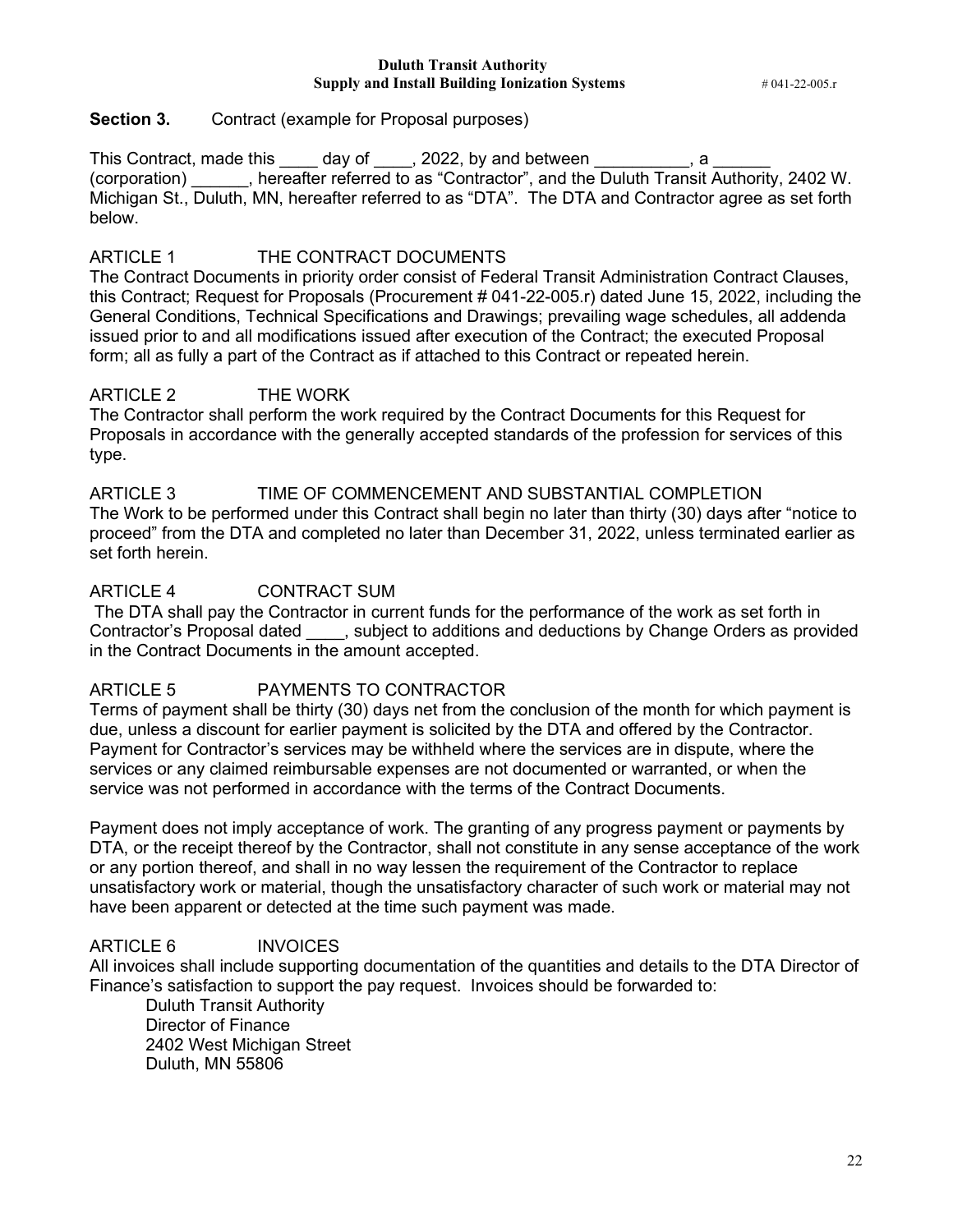### ARTICLE 7 CONTRACTOR CHANGES

The DTA or the Contractor may, from time to time, request changes in the scope of the services to be performed hereunder. Such changes, including the increase or decrease in the amount of the Contractor's compensation, which are mutually agreed upon by and between the DTA and the Contractor, shall be incorporated in written amendments to the Contract.

### ARTICLE 8 INDEMNIFICATION

The Contractor shall defend, indemnify and save the DTA, ATE Management of Duluth, and FirstGroup Management, Inc., harmless from all costs, charges, damages, and loss of any kind that may grow out of the matter covered by this Contract. Said obligation does not include indemnification of the DTA, ATE Management of Duluth, and FirstGroup Management, Inc. for claims of liability arising out of the sole negligent or intentional acts or omissions of the DTA, ATE Management of Duluth, and FirstGroup Management, Inc., but shall include, but not be limited to, the obligation to defend, indemnify and save harmless the DTA, ATE Management of Duluth and FirstGroup Management, Inc. in all cases where claims of liability against the DTA, ATE Management of Duluth, and FirstGroup Management, Inc., arise out of acts or omissions of the DTA, ATE Management of Duluth, and FirstGroup Management, Inc. which are derivative of the negligence or intentional acts or omissions of Contractor, such as, and including but not limited to, the failure to supervise, the failure to warn, the failure to prevent such act or omission by Contractor and other of such source of liability. In addition, Contractor will comply with all local, state and federal laws, rules and regulations applicable to this Contract and to the work to be done and things to be supplied hereunder.

### ARTICLE 9 INSURANCE

- a. Contractor shall provide the following minimum amounts of insurance from insurance companies authorized to do business in the state of Minnesota, which insurance shall indemnify Contractor and t h e DTA, ATE Management of Duluth and FirstGroup Management, Inc. from all liability described in the paragraph above.
	- (1) Workers' compensation in accordance with the laws of the state of Minnesota.
	- (2) Public Liability and Automobile Liability Insurance with limits not less than \$1,500,000 Single Limit and twice the limits provided when a claim arises out of the release or threatened release of a hazardous substance; shall be in a company approved by the DTA; and shall provide for the following: Liability for Premises, Operations, Completed Operations, Independent Contractors, and Contractual Liability.
	- (3) DTA, ATE Management of Duluth, and First Transit, Inc. shall be named as an **Additional Insured** under the Public Liability, Excess/Umbrella Liability\* and Automobile Liability, or as an alternate, Contractor may provide Owners-Contractors Protective policy, naming itself and the DTA, ATE Management of Duluth and FirstGroup Management, Inc. Contractor shall also provide evidence of Statutory Minnesota Worker's Compensation Insurance. Contractor to provide Certificate of Insurance evidencing such coverage with 30-days' notice of cancellation, non-renewal or material change provisions included. The DTA does not represent or guarantee that these types or limits of coverage are adequate to protect the Contractor's interests and liabilities.

\*An umbrella policy with a "following form" provision is acceptable if written verification is provided that the underlying policy names the DTA, ATE Management of Duluth and FirstGroup Management, Inc. as an additional insured.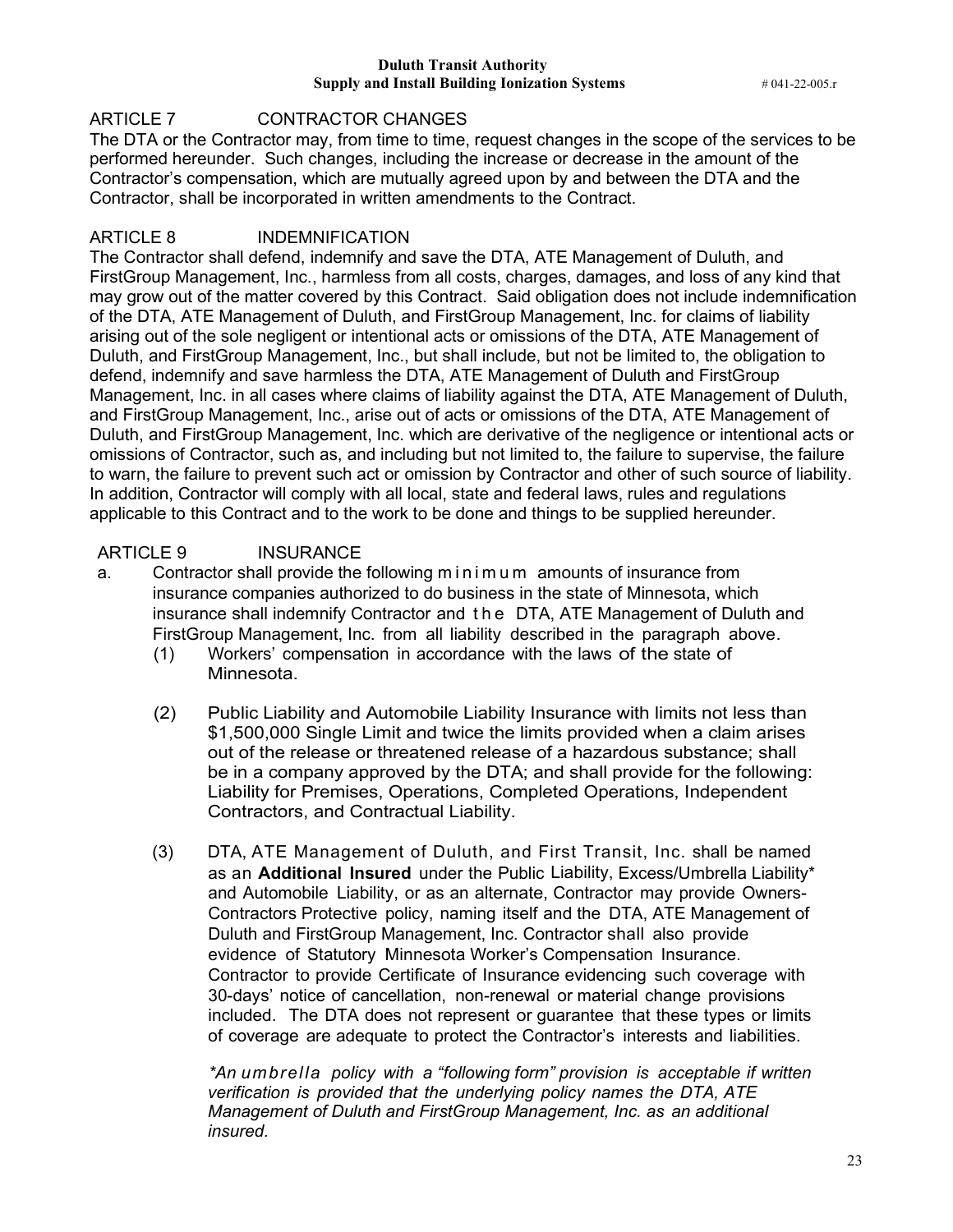- (4) If a certificate of insurance is provided, the form of the certificate shall contain an unconditional requirement that the insurer notify the DTA without fail not less than 30 days prior to any cancellation, non-renewal or modification of the policy or coverages evidenced by said certificate and shall further provide that failure to give such notice to DTA will render any such change or changes in said policy or coverages ineffective as against the DTA, ATE Management of Duluth, and FirstGroup Management, Inc.
- b. The insurance required herein shall be maintained in full force and effect during the life of this Agreement and shall protect Contractor, its employees, agents and representatives from claims and damages including but not limited to personal injury and death and any act or failure to act by Contractor, its employees, agents and representatives in the negligent performance of work covered by this Agreement.
- c. Certificates showing that Contractor is carrying the above described insurance in the specified amounts shall be furnished to the DTA prior to the execution of this Contract and a certificate showing continued maintenance of such insurance shall be on file with the DTA during the term of this Contract.
- d. Contractor shall be required to provide insurance meeting the requirements of this Paragraph unless Contractor successfully demonstrates to the satisfaction of the City Attorney, in the exercise of his or her discretion, that such insurance is not reasonably available in the market. If Contractor demonstrates to the satisfaction of the City Attorney that such insurance is not reasonably available, the City Attorney may approve an alternative form of insurance which is reasonably available in the market which he or she deems to provide the highest level of insurance protection to the DTA, ATE Management of Duluth, and First Transit, Inc.

### ARTICLE 10 RECORDS AND INSPECTIONS

- a. Establishment and Maintenance of Records Records shall be maintained by Contractor in accordance with requirements prescribed by DTA and with respect to all matters covered by this Agreement. Such records shall be maintained for a period of six (6) years after receipt of final payment under this Project.
- b. Documentation of Costs Contractor will ensure that all costs shall be supported by properly executed payrolls, time records, invoices, contracts, vouchers or other official documentation evidencing in proper detail the nature and propriety of the charges. All checks, payrolls, invoices, contracts, vouchers, orders or other accounting documents pertaining in whole or in part to this Agreement shall be clearly identified and readily accessible.
- c. Reports and Information Contractor shall be responsible for furnishing to DTA records, data and information as DTA may require pertaining to matters covered by this Agreement.
- d. Audits and Inspections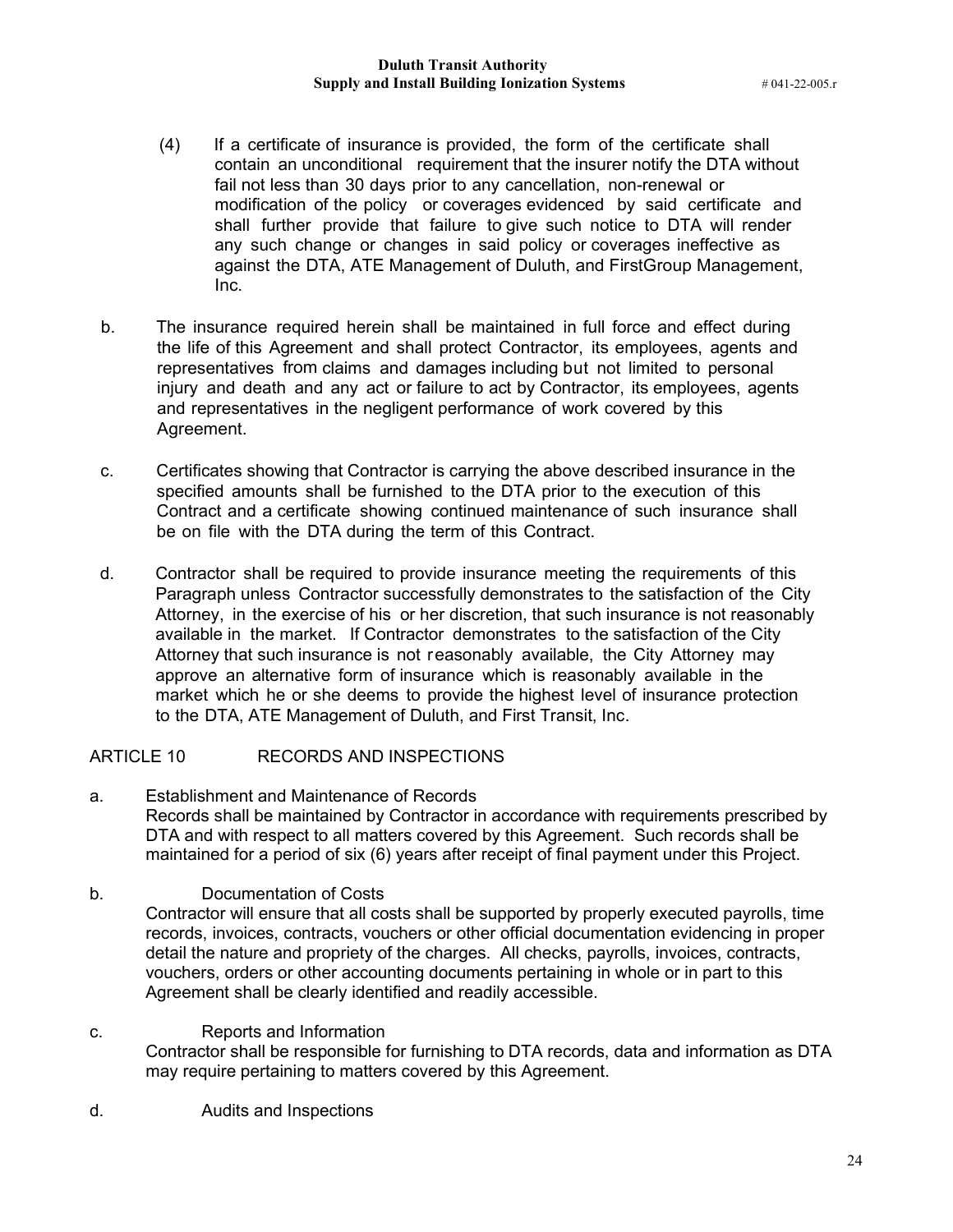Contractor shall ensure that at any time during normal business hours and as often as DTA may deem necessary, there shall be made available to DTA for examination, all of its records with respect to all matters covered by this Agreement. Contractor will also permit DTA to audit, examine and make excerpts or transcripts from such records, and to make audits of all contracts, invoices, materials, payrolls, records of personnel, conditions of employment, and other data relating to all matters covered by this Agreement.

### e. Minnesota Government Data Practices Act

Contractor must comply with the Minnesota Government Data Practices Act, Minnesota Statutes Chapter 13, as it applies to all data provided by the DTA under this contract, and as it applies to all data created, collected, received, stored, used, maintained or disseminated by Contractor under this contract. The civil remedies of Minnesota Statutes Section 13.08 apply to the release of the data referred to in this clause by the Contractor. If Contractor receives a request to release data referred to in this clause, Contractor must immediately notify the DTA and consult with the DTA as to how Contractor should respond to the request. Contractor's response to the request must comply with applicable law.

### f. Ownership of Data

All survey notes, reports, design plans, specifications, special studies, records and other data prepared under this Agreement shall become the property of DTA when prepared and shall be delivered to the DTA upon completion or termination of the services of Contractor or at such earlier time as requested by the DTA.

### ARTICLE 11 INDEPENDENT CONTRACTOR

At all times and for all purposes hereunder, Contractor shall be an independent contractor and is not an employee of the DTA for any purpose. No statement contained in this Contract shall be construed so as to find Contractor to be an employee of the DTA, and Contractor shall not be entitled to any of the rights, privileges, or benefits of employees of the DTA, including, but not limited to, workers' compensation, health/death benefits, and indemnification for third-party personal injury/property damage claims.

### ARTICLE 12 SEVERABILITY

In the event any provision herein shall be deemed invalid or unenforceable, the remaining provisions shall continue in full force and effect and shall be binding upon the parties to this Contract.

### ARTICLE 13 SUBCONTRACTING AND ASSIGNMENTS

Contractors shall not subcontract or assign this Contract or any portion thereof without the prior written approval of the DTA General Manager.

### ARTICLE 14 COMMUNICATIONS

Communications in connection with this Contract shall be in writing and shall be delivered personally; or by e-mail; or by regular, registered, or certified mail addressed to the officer(s) or employee(s) of the DTA and of the Contractor designated to receive such communications. Telephone calls may be used to expedite communications but shall not be official communication unless confirmed in writing.

Designation for DTA Designation for Contractor Mark Ness, Director of Maintenance

### ARTICLE 15 EXTENT OF AGREEMENT

This Contract represents the entire and integrated agreement between the DTA and the Contractor and supersedes all prior negotiations, representations or agreements, either written or oral. This Contract may be amended only by written instrument signed by both DTA and Contractor.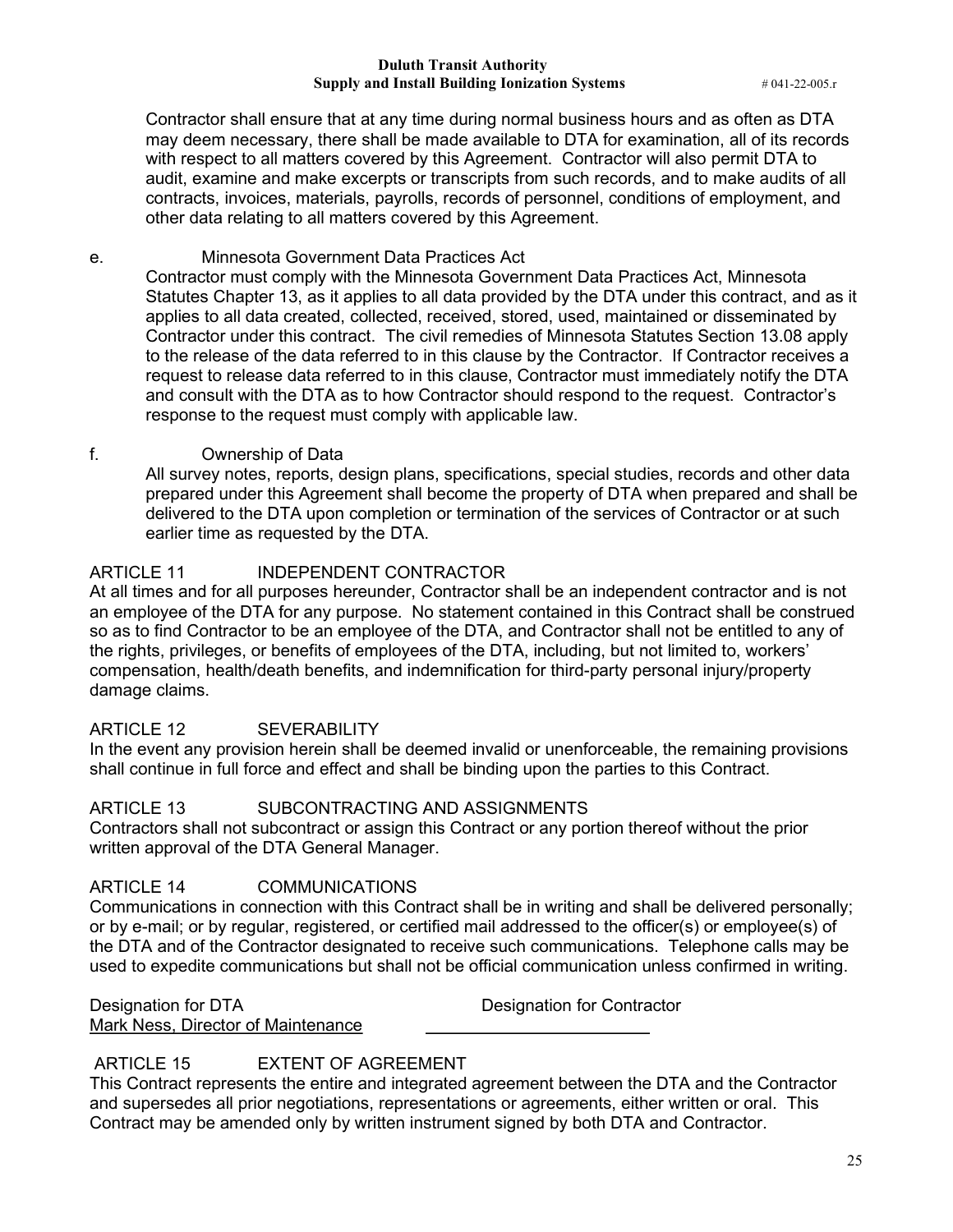### ARTICLE 16 GOVERNING LAW

This Contract shall be governed by the applicable laws of the City of Duluth and State of Minnesota. The appropriate venue and jurisdiction for any litigation hereunder shall be in the court located is St. Louis County, Minnesota. However, litigation in Federal Courts involving the parties shall be in the appropriate federal court in the State of Minnesota.

### ARTICLE 17 RIGHTS AND REMEDIES

The duties and obligations imposed by the Contract and the rights and remedies hereunder shall be in addition to and not in limitation of any duties, obligations, rights and remedies otherwise imposed or available by law.

Failure of the DTA to act shall in no way constitute a waiver of any right or duty afforded to it under the Contract, nor shall any such action or failure to act constitute an approval of or an acquiescence in any breach of this Contract, except as may be specifically agreed to in writing by the DTA.

### ARTICLE 18 DELAYS

Contractor shall notify DTA in writing of any delays, including all relevant details, immediately upon encountering any difficulties which threaten to delay the timely performance of this Contract, and may at that time or subsequently request an extension of the delivery date or schedule. However, such notification or request or acceptance of belated equipment shall not constitute acceptance of the delay, or request for extension, without written acceptance by DTA as a change in the Contract.

### ARTICLE 19 NO THIRD-PARTY RIGHTS

This Contract is to be construed and understood solely as an agreement between the DTA and shall not be deemed to create any rights in any other person. No person shall have the right to make claim that she or he is a third-party beneficiary of this Contract or of any of the terms and conditions hereof, which, as between the DTA, may be waived at any time by mutual agreement.

### ARTICLE 20 CANCELLATION

The DTA shall have the right to cancel this Contract if monies are not appropriated by the funding department or agency for purposes of this Contract.

### ARTICLE 21 COUNTERPARTS

This Agreement may be executed in two or more counterparts, each of which shall be deemed to be an original as against any party whose signature appears thereon, but all of which together shall constitute but one and the same instrument. Signatures to this Agreement transmitted by facsimile, by electronic mail in "portable document format" (".pdf") or by any other electronic means which preserves the original graphic and pictorial appearance of the Agreement, shall have the same effect as physical delivery of the paper document bearing the original signature.

This Contract entered into as of the day and year first written above.

| By: Duluth Transit Authority | By: |  |
|------------------------------|-----|--|
|                              |     |  |

General Manager

Title:\_\_\_\_\_\_\_\_\_\_\_\_\_\_\_\_\_\_\_\_\_\_\_\_\_\_\_\_\_\_\_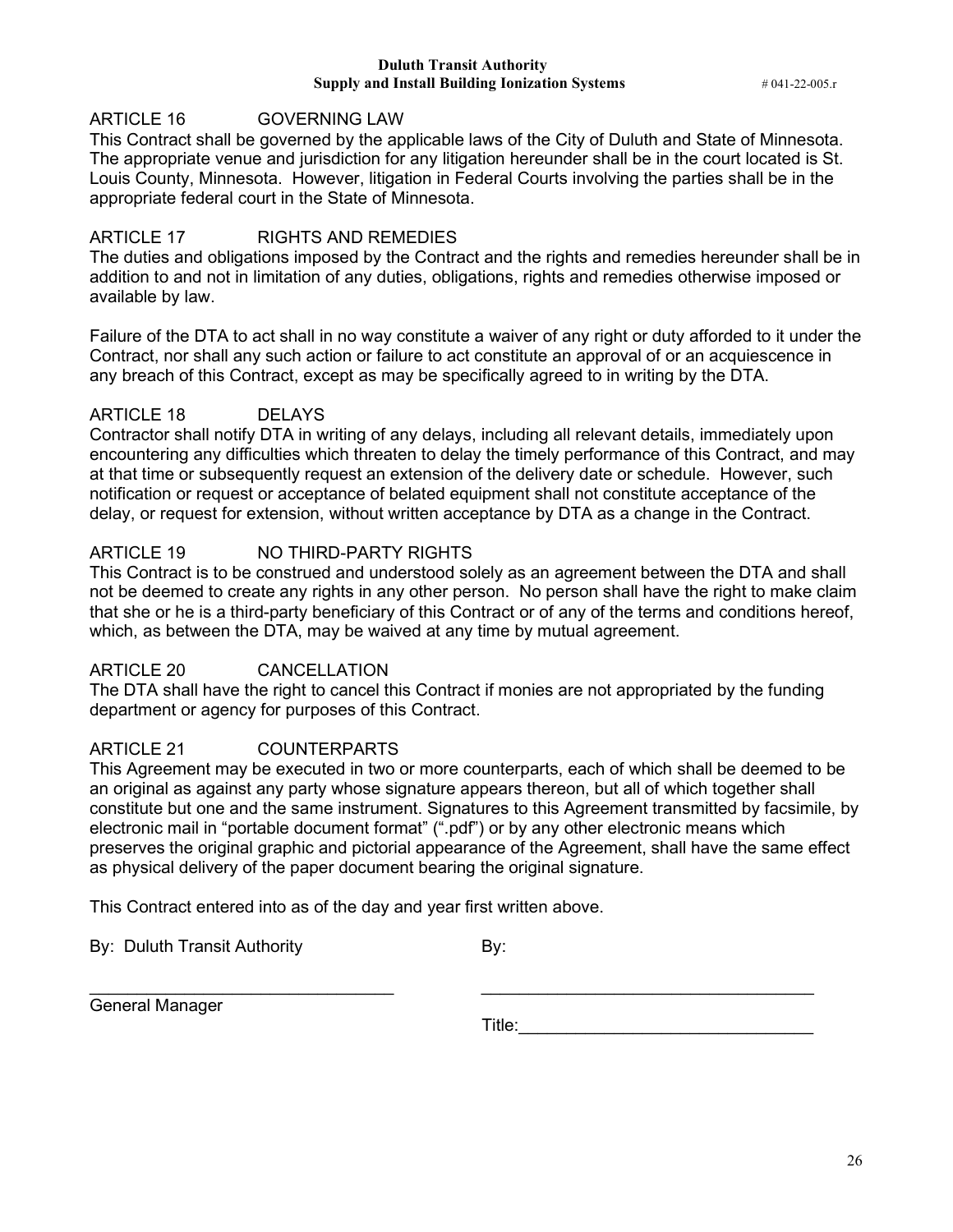### Section 4 Formal Proposal Form "Supply and Install Indoor Air Ionization Systems"

Proposer must meet the State of Minnesota bonding requirements for Proposals over \$175,000.

### The Proposer shall provide the following:

- Signed Certificates A through E.
- Documentation of the company and statement of qualifications
- Three (3) references for work similar in nature
- Cost summary of requested services broken down by equipment and installation by building
- Proposed scope of work, including product information
- Anticipated timeline for completion of the work
- Manufacturer's and Contractor's warranty assurances
- Manufacturer's documentation of product performance from an independent laboratory
- Signed Proposal Form

| <b>Mailing Address:</b> |              |                 | Number                                         | Addendum Acknowledgment<br>Date Rec'd |
|-------------------------|--------------|-----------------|------------------------------------------------|---------------------------------------|
|                         |              |                 |                                                |                                       |
| <b>CITY</b>             | <b>STATE</b> | <b>ZIP CODE</b> |                                                |                                       |
|                         |              |                 |                                                |                                       |
| (PRINT NAME)            |              | <b>TITLE</b>    |                                                | PHONE NO.                             |
|                         |              |                 | Date: <u>_________________________________</u> |                                       |
| Signature               |              |                 |                                                |                                       |
|                         |              |                 |                                                |                                       |

**Email**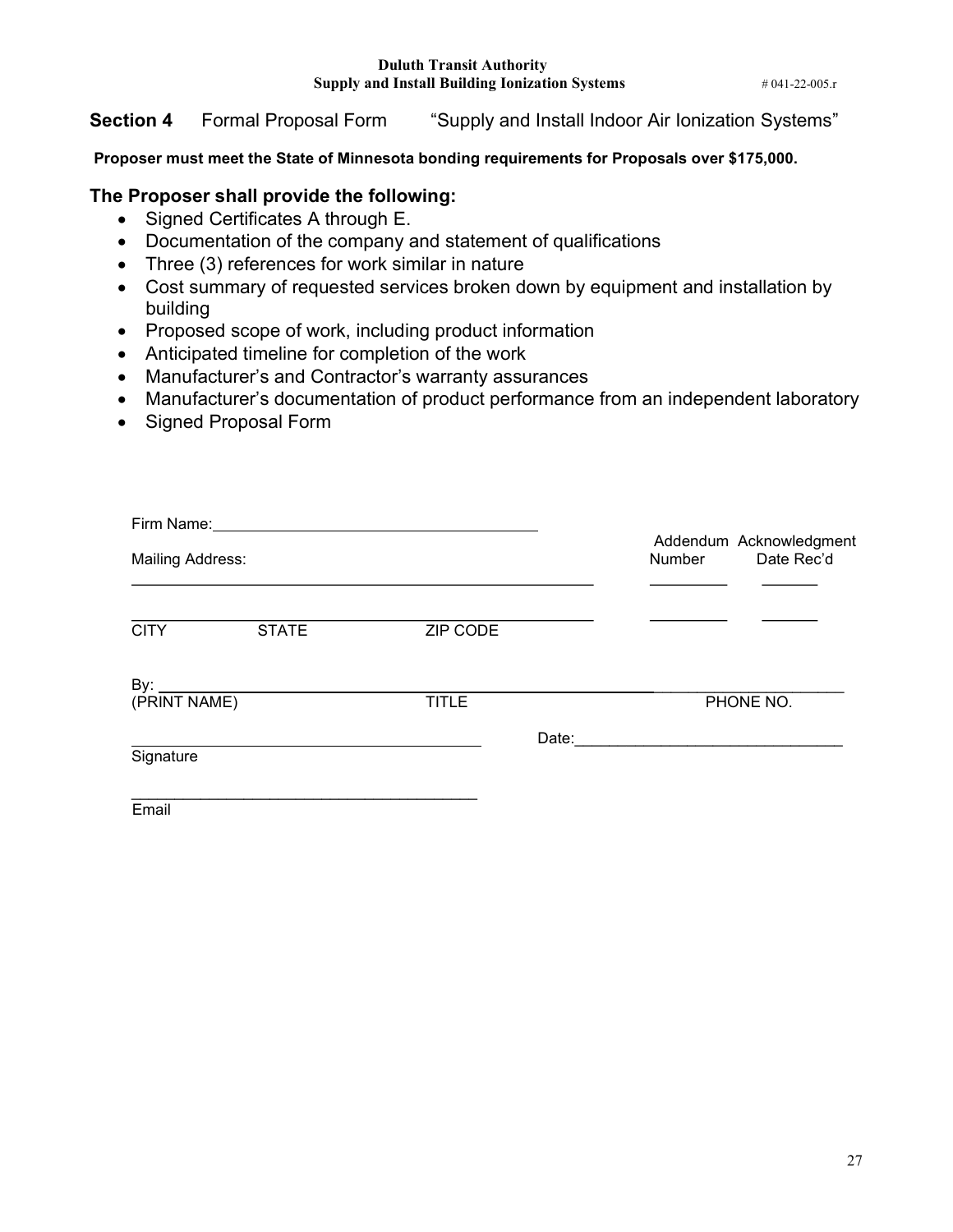# 4.1 Proof of Responsibility Statement

The Duluth Transit Authority requires anyone submitting a bid or proposal to complete a sworn statement consisting of information relating to their capacity to complete the work requested, including financial stability, equipment, experience in the work prescribed, etc. If the Duluth Transit Authority is not satisfied with the sufficiency of the answers to the questionnaire and financial statement, it may reject the bid or disregard the same or require additional information. Attach separate sheets as necessary.

#### Statement of Bidder Qualifications and Responsibility

- 1. Name of Bidder or Proposer: \_\_\_\_\_\_\_\_\_\_\_\_\_\_\_\_\_\_\_\_\_\_\_\_\_\_\_\_\_\_\_\_\_\_\_\_\_\_\_\_\_\_\_\_\_\_\_\_\_\_
- 2. Address: \_\_\_\_\_\_\_\_\_\_\_\_\_\_\_\_\_\_\_\_\_\_\_\_\_\_\_\_\_\_\_\_\_\_\_\_\_\_\_\_\_\_\_\_\_\_\_\_\_\_\_\_\_\_\_\_\_\_\_\_\_\_\_\_\_\_
- 3. Legal form of company (partnership, corporation, joint venture, etc.) \_\_\_\_\_\_\_\_\_\_\_\_\_\_\_\_\_\_\_\_\_\_\_(If a joint venture, identify the members of the joint venture and provide all information required in this section for each member.)
- 4. When Organized:
- 5. Where Incorporated (as applicable):
- 6. How many years has the firm or organization been engaged in the contracting business under the present firm name?

Questions 7-13: If the answer is 'Yes', please provide details in a separate attachment.

- 7. Have you ever failed to complete any work awarded to you? No Yes
- 8. Have you ever defaulted on a contract? No\_\_\_\_\_ Yes\_
- 9. Have you ever been sued for services you provided? No  $\overline{\hspace{1cm}}$  Yes
- 10. Has your firm been charged with or convicted of, a violation of a wage schedule? No<sup>Yes</sup>
- 11. Does your organization possess all valid licenses, registrations and certifications required by federal, state, county or city law necessary for the work it seeks to perform? No \_\_\_\_ Yes \_\_\_
- 12. Has your organization had any type of business, contracting or trade license, certification or registration revoked or suspended in the last three years? No Yes
- 13. Is your firm or organization a part of a multi-entity corporation, a wholly-owned subsidiary, or more than 51% owned by another firm or organization? No \_\_\_\_ Yes\_\_\_\_ If yes, provide documentation on the parent organization, audited statements of financial standing, working capital financing, authorization to enter into contracts, and other proof of responsibility.
- 14. Does your firm have experience in similar type of projects or work, and have sufficient equipment, personnel, expertise, and financial reserves to perform the work successfully? No Yes (If no, please explain on a separate sheet. If yes, please provide the names and contact information of three (3) references.)
- 15. Has your firm or organization been a debtor in a bankruptcy proceeding in the last ten years? No Yes If yes, on a separate sheet of paper titled "Bankruptcy Information", state date, court of jurisdiction, amount of liabilities and amount of assets.

16. List the average range of annual gross receipts of the firm or organization for the past three years:

- \_\_\_ Less than \$500,000 \_\_\_ \$500,000 to \$1 million Letween \$1 million and \$5 million Letter Controllect between \$5 million and \$10 million
- Letween \$10 million and \$15 million Lettuck and Superson above \$15 million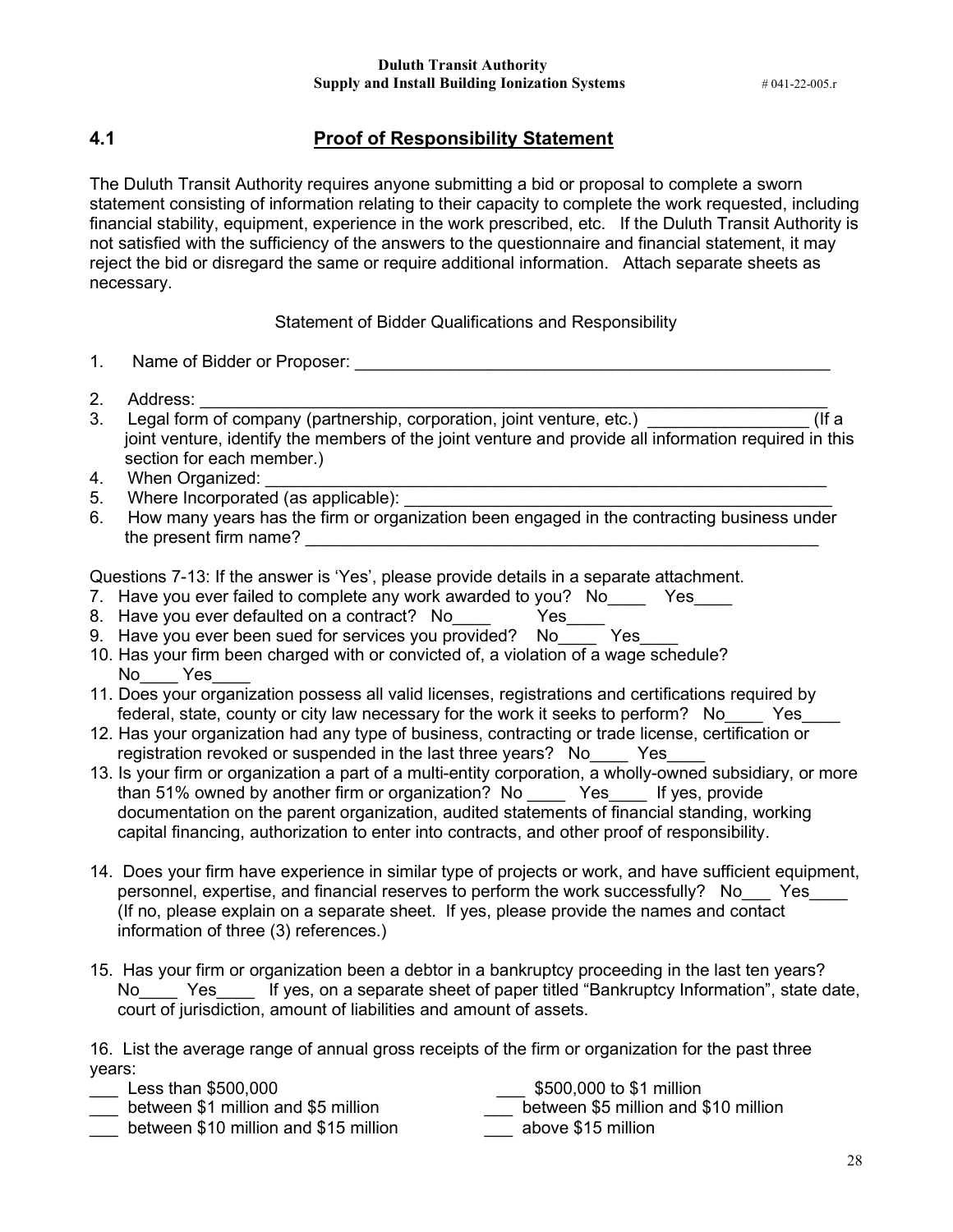17. Identify any conditions (e.g., pending litigation, planned office closures, impending merger, etc.) that may impede the proposed firm or organization's ability to complete the work.

18. Please provide a Proof of Responsibility Statement for each subcontractor or supplier providing goods or services in excess of fifty thousand dollars (\$50,000.00) listed in the bid or proposal.

### Warranty:

The Contractor,

- (i) if it is a corporation, is duly incorporated, organized, validly existing and in good standing as a corporation under of the laws of the jurisdiction of its incorporation;
- (ii) if it is a partnership, non-profit organization, individual or sole proprietorship, is duly organized and validly existing under the laws of the jurisdiction in which it was organized;
- (iii) is duly qualified and in good standing under the laws of each jurisdiction where its existing ownership, lease, or operation of property in the conduct of its business requires, and
- (iv) has the power and legal right to conduct the business in which it is currently engaged and
- (v) attests that the execution, delivery and performance of the Contract does not and will not violate any provision of any applicable existing law, regulation or of any order, judgment, award or decree of any court or government applicable to the Contractor or the charter or by-laws of the Contractor or any mortgage, indenture, or other obligation.

Signed:

Title  $\qquad \qquad \qquad \qquad \qquad \qquad$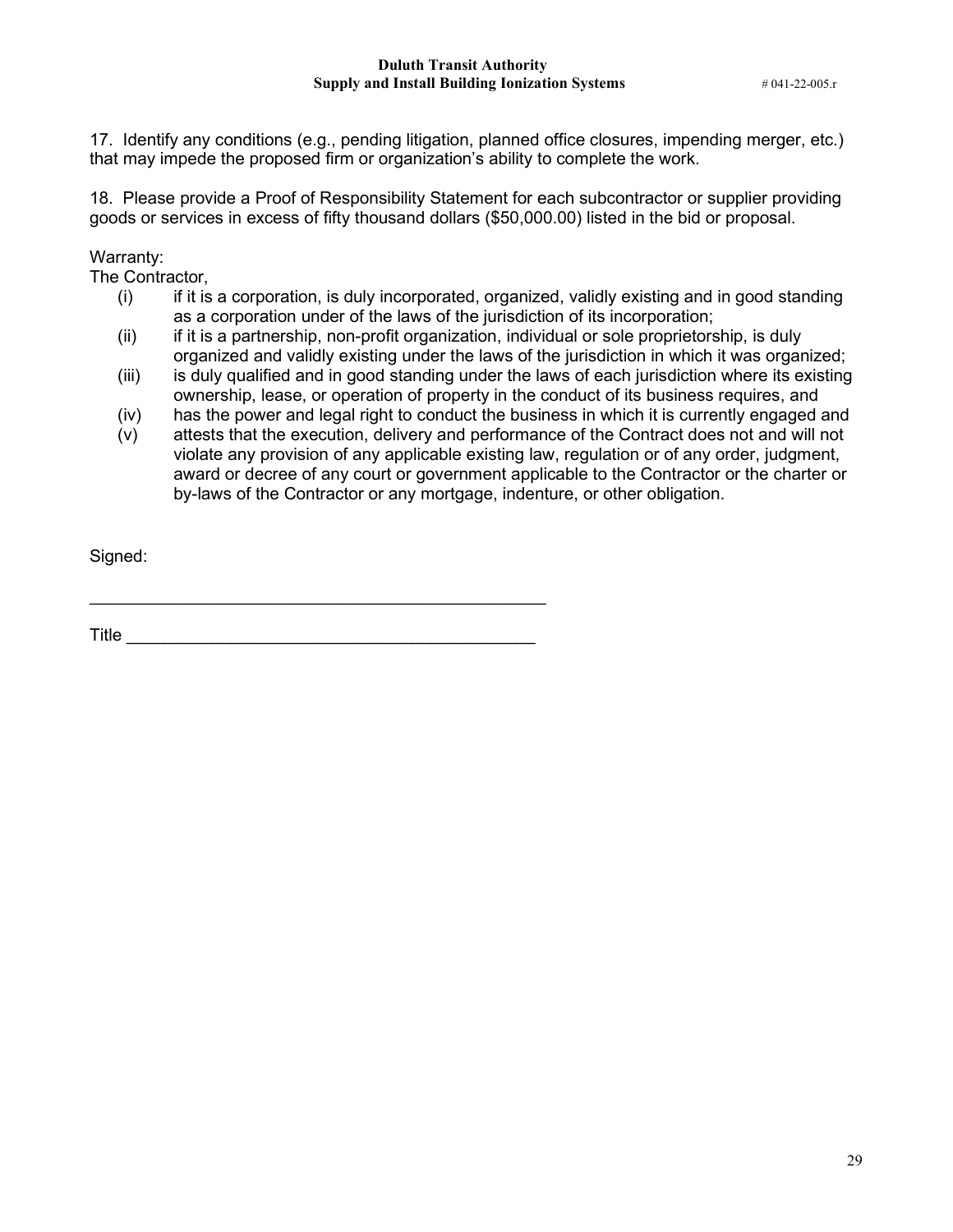#### 4.2. Small or Disadvantaged Business Enterprise, Veteran-owned Business (including Service Disabled Veteran Business Enterprises)

1. Is the Contractor's firm or organization registered as a Small Business under the Small Business Administration's 8(a) Business Development Program, HUBZone business, or other development program through the SBA?

No Yes (If yes, please provide a copy of the registration.)

2. Is the Contractor's firm or organization certified or registered as a Small Business, a Disadvantaged Business Enterprise, or a Veteran-owned business (including Service-Disabled Veteran-owned business) by a government agency authorized to certify or register the above noted entities?

No Yes (If yes, please provide details and copies of the applicable registration or certification.)

The Contractor agrees to take all necessary steps to ensure that DBEs have the opportunity to compete for and perform work under this Contract.

The Contractor or Subcontractor shall not discriminate on basis of race, color, national origin or gender in the performance of this contract. Contractor shall carry out applicable requirements of 49 C.F.R. Part 26 in the award and administration of U.S. DOT assisted contracts. Failure by the Contractor or Subcontractor to carry out these requirements is a material breach of the contract, which may result in the termination of this contract or such other remedy as the DTA deems appropriate.

Signed this \_\_\_ day of \_\_\_\_\_\_\_\_\_\_\_\_, 20\_\_\_:

 $\blacksquare$  Title

\_\_\_\_\_\_\_\_\_\_\_\_\_\_\_\_\_\_\_\_\_\_\_\_\_\_\_\_\_\_\_\_\_\_\_\_\_\_\_\_\_\_\_\_\_\_\_\_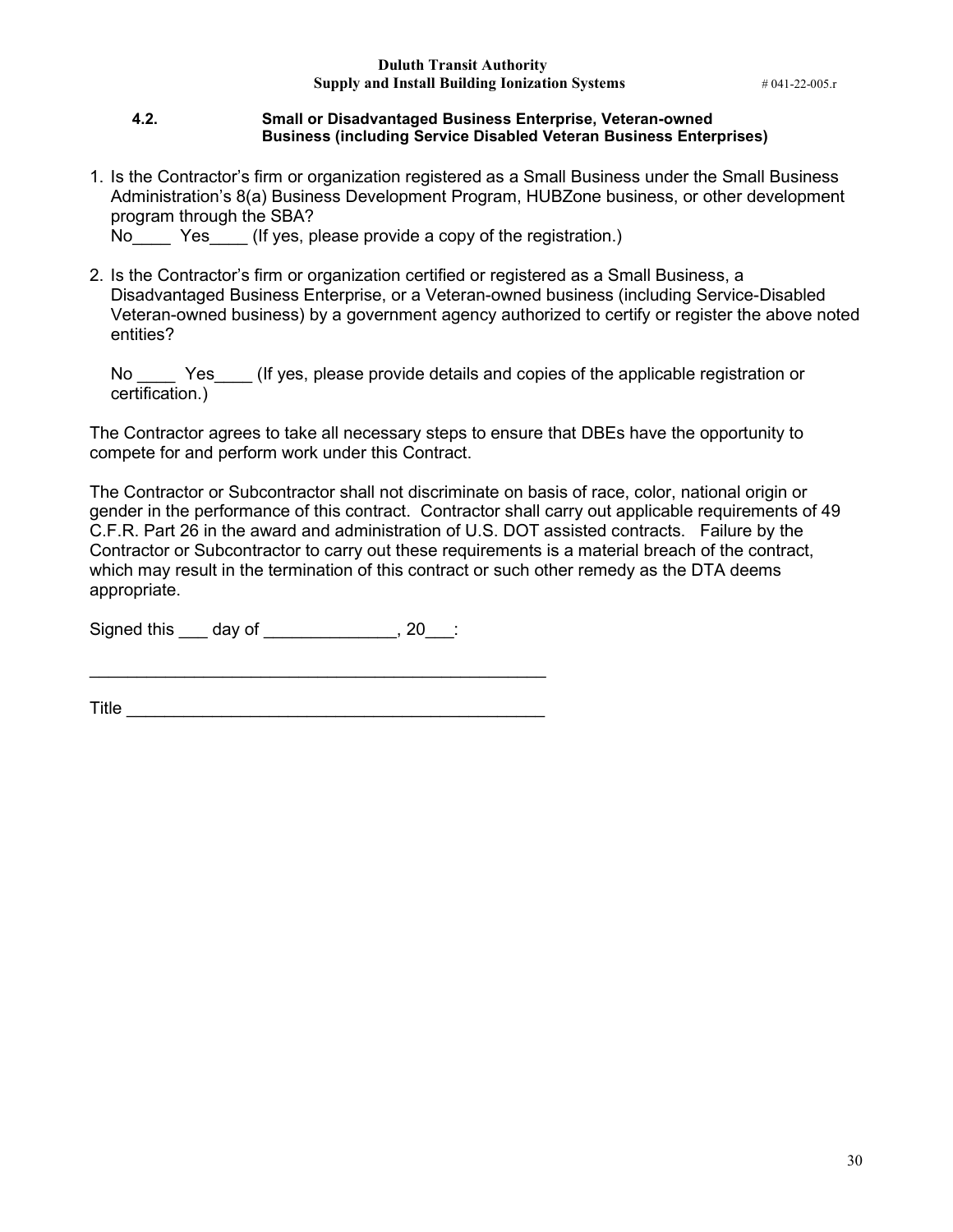### 4.3 Subcontractors and Suppliers Listing

List each subcontractor and/or supplier included in the Proposal. Subcontractors or Suppliers that are registered or certified S/DBEs must provide proof and the name of the certifying agency prior to commencing work.

| S/DBE or Veteran owned?                |  |
|----------------------------------------|--|
|                                        |  |
|                                        |  |
|                                        |  |
|                                        |  |
|                                        |  |
|                                        |  |
| S/DBE or Veteran owned? ______________ |  |
|                                        |  |

Changes to this list must be in writing and approved by the Duluth Transit Authority prior to the commencement of subcontractor or supplier's work.

Signed: \_\_\_\_\_\_\_\_\_\_\_\_\_\_\_\_\_\_\_\_\_\_\_\_\_\_\_\_\_\_\_\_\_\_\_\_\_\_\_\_\_\_\_\_

Firm Name:\_\_\_\_\_\_\_\_\_\_\_\_\_\_\_\_\_\_\_\_\_\_\_\_\_\_\_\_\_\_\_\_\_\_\_\_\_\_\_\_\_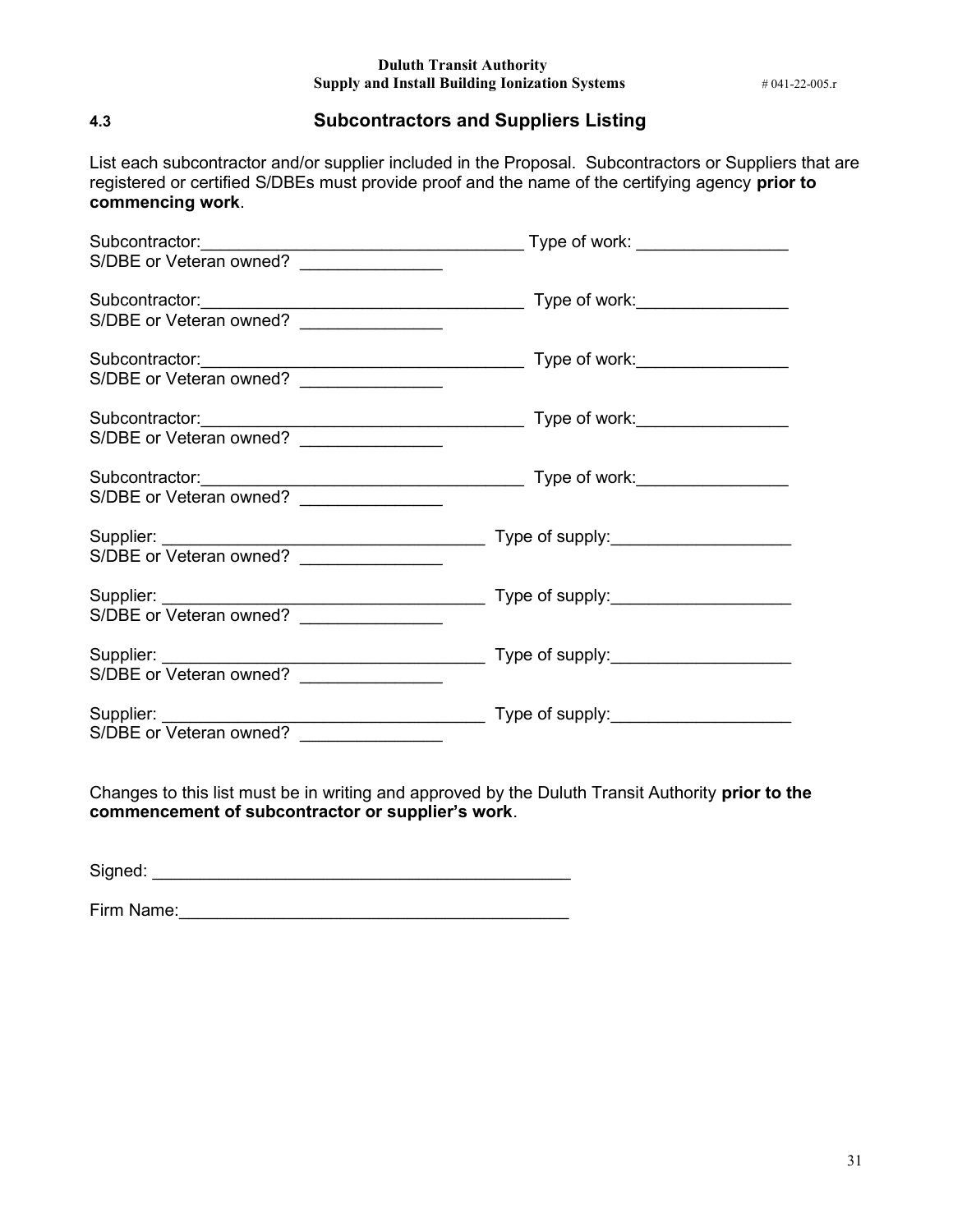# Section 5 Required Certificates

### Certificate A

In accordance with Minnesota §181.59, "DISCRIMINATION ON ACCOUNT OF RACE, CREED, OR COLOR PROHIBITED IN CONTRACT"

The Contractor hereby agrees and shall cause this provision to be inserted in every subcontract the following:

(1) that, in the hiring of common or skilled labor for the performance of any work under any contract, or any subcontract, no contractor, material supplier, or vendor, shall, by reason of race, creed, or color, discriminate against the person or persons who are citizens of the United States or resident aliens who are qualified and available to perform the work to which the employment relates;

(2) that no contractor, material supplier, or vendor, shall, in any manner, discriminate against, or intimidate, or prevent the employment of any person or persons identified in clause (1) of this section, or on being hired, prevent, or conspire to prevent, the person or persons from the performance of work under any contract on account of race, creed, or color;

(3) that a violation of this section is a misdemeanor; and

(4) that this contract may be canceled or terminated by the state, county, city, or the Duluth Transit Authority, or any other person authorized to grant the contracts for employment, and all money due, or to become due under the contract, may be forfeited for a second or any subsequent violation of the terms or conditions of this contract.

Signature of Contractor's Authorized Official

Name and Title of Contractor's Authorized Official

Date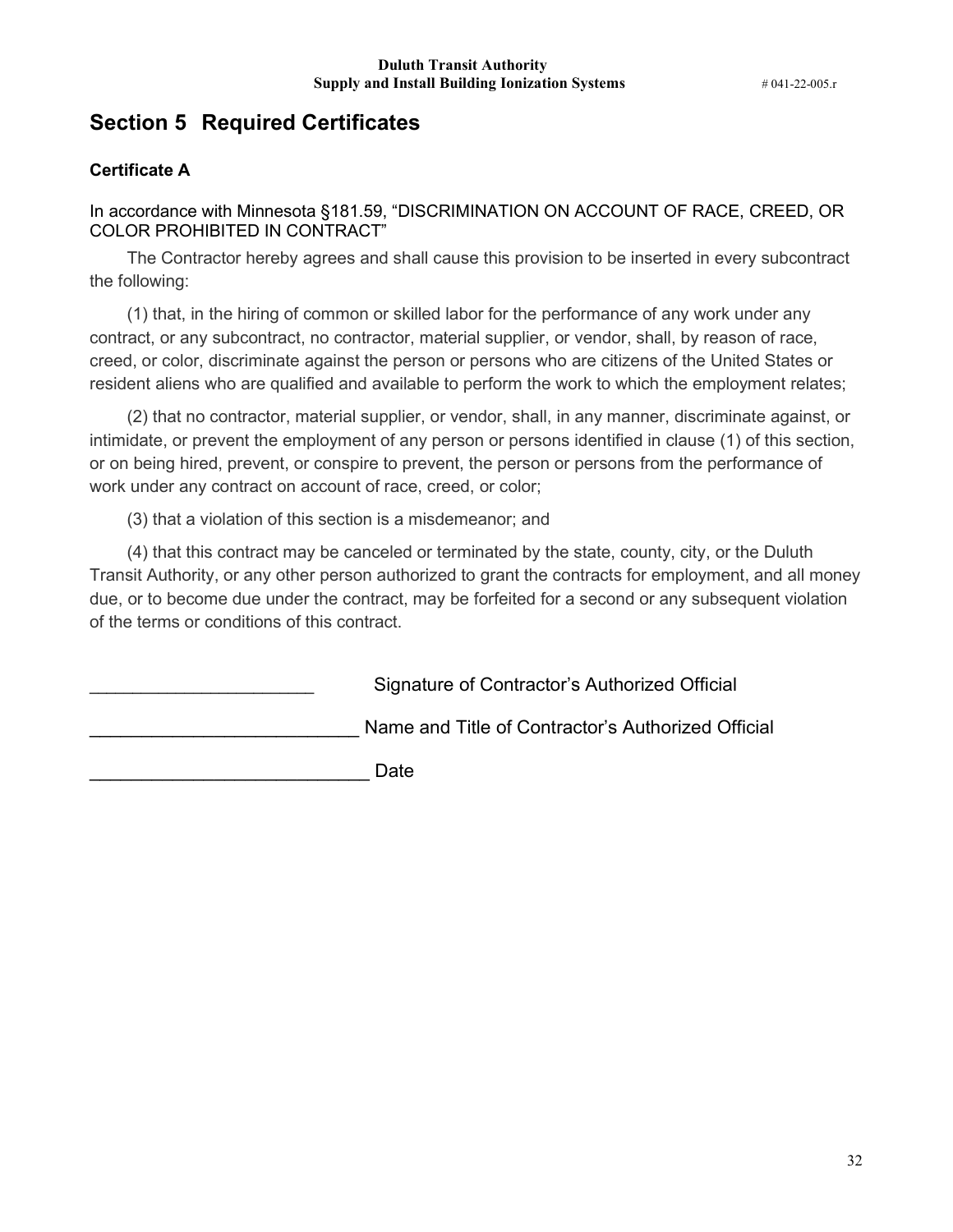### Certificate B. DEBARRED BIDDERS

Certification Regarding Debarment, Suspension, Proposed Debarment, and Other Responsibility Matters:

The Contractor shall comply and facilitate compliance with U.S. DOT regulations, "Nonprocurement Suspension and Debarment," 2 C.F.R. part 1200, which adopts and supplements the U.S. Office of Management and Budget (U.S. OMB) "Guidelines to Agencies on Governmentwide Debarment and Suspension (Nonprocurement)," 2 C.F.R. part 180. These provisions apply to each contract at any tier of \$25,000 or more, and to each contract at any tier for a federally required audit (irrespective of the contract amount), and to each contract at any tier that must be approved by an FTA official irrespective of the contract amount. As such, the Contractor shall verify that its principals, affiliates, and subcontractors are eligible to participate in this federally funded contract and are not presently declared by any Federal department or agency to be:

- a) Debarred from participation in any federally assisted Award;
- b) Suspended from participation in any federally assisted Award;
- c) Proposed for debarment from participation in any federally assisted Award;
- d) Declared ineligible to participate in any federally assisted Award;
- e) Voluntarily excluded from participation in any federally assisted Award; or
- f) Disqualified from participation in ay federally assisted Award.

By signing and submitting its bid or proposal, the bidder or proposer certifies as follows:

The certification in this clause is a material representation of fact relied upon by the Duluth Transit Authority. If it is later determined by the Duluth Transit Authority that the bidder or proposer knowingly rendered an erroneous certification, in addition to remedies available to the Duluth Transit Authority, the Federal Government may pursue available remedies, including but not limited to suspension and/or debarment. The bidder or proposer agrees to comply with the requirements of 2 C.F.R. part 180, subpart C, as supplemented by 2 C.F.R. part 1200, while this offer is valid and throughout the period of any contract that may arise from this offer. The bidder or proposer further agrees to include a provision requiring such compliance in its lower tier covered transactions.

Print Name and Title **Signature** Signature

 $\overline{a}$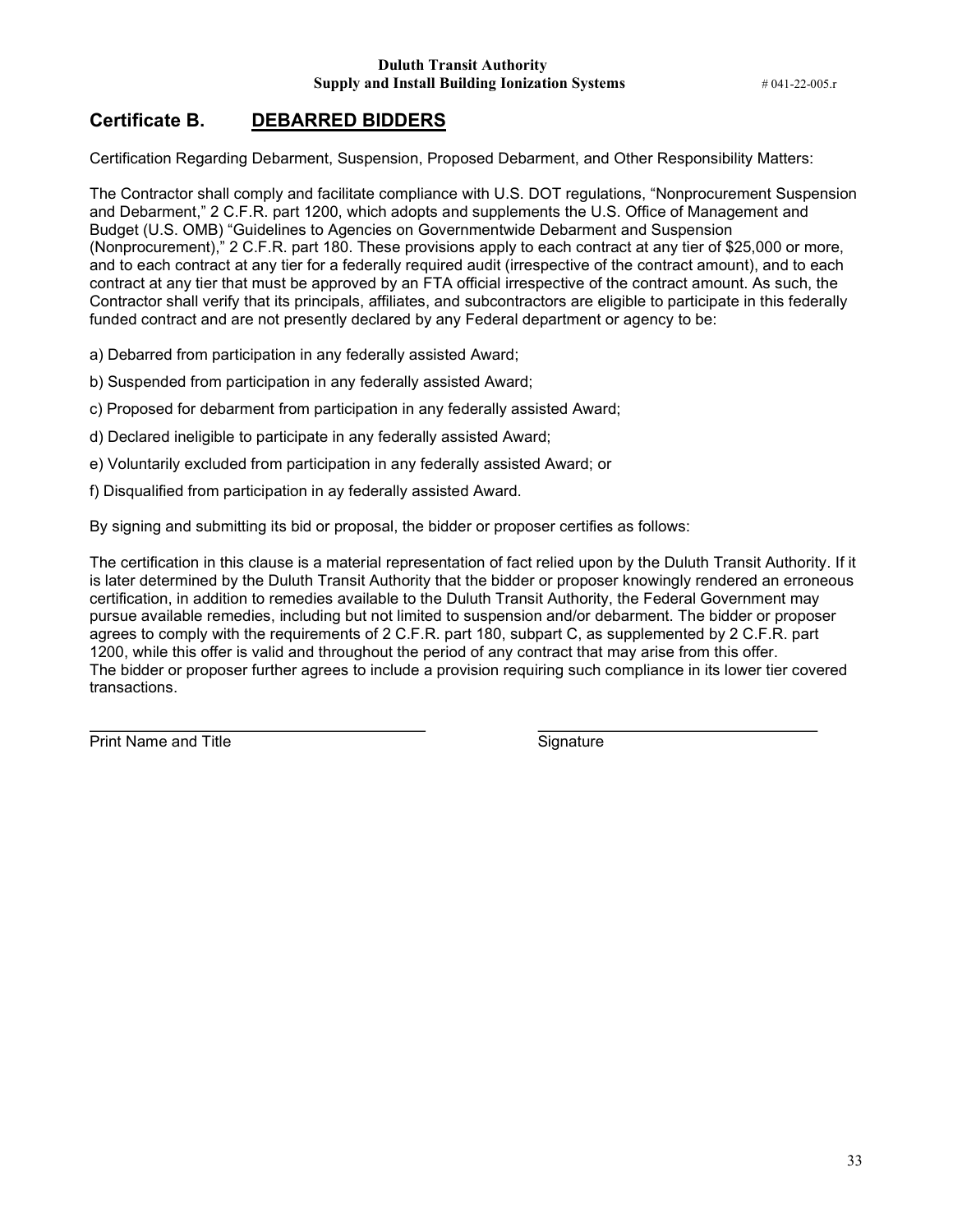### CERTIFICATE C: LOBBYING RESTRICTIONS, 31 U.S.C. § 1352 2 C.F.R. § 200.450 2 C.F.R. part 200 appendix II (J) 49 C.F.R. part 20

The undersigned certifies, to the best of his or her knowledge and belief, that:

1. No Federal appropriated funds have been paid or will be paid, by or on behalf of the undersigned, to any person for influencing or attempting to influence an officer or employee of an agency, a Member of Congress, an officer or employee of Congress, or an employee of a Member of Congress in connection with the awarding of any Federal contract, the making of any Federal grant, the making of any Federal loan, the entering into of any cooperative agreement, and the extension, continuation, renewal, amendment, or modification of any Federal contract, grant, loan, or cooperative agreement.

2. If any funds other than Federal appropriated funds have been paid or will be paid to any person for influencing or attempting to influence an officer or employee of any agency, a Member of Congress, an officer or employee of Congress, or an employee of a Member of Congress in connection with this Federal contract, grant, loan, or cooperative agreement, the undersigned shall complete and submit Standard Form-LLL, "Disclosure Form to Report Lobbying," in accordance with its instructions.

3. The undersigned shall require that the language of this certification be included in the award documents for all sub-awards at all tiers (including subcontracts, sub-grants, and contracts under grants, loans, and cooperative agreements) and that all subrecipients shall certify and disclose accordingly.

This certification is a material representation of fact upon which reliance was placed when this transaction was made or entered into. Submission of this certification is a prerequisite for making or entering into this transaction imposed by section 1352, title 31, U.S. Code. Any person who fails to file the required certification shall be subject to a civil penalty of not less than \$10,000 and not more than \$100,000 for each such failure.

SIGNED \_\_\_\_\_\_\_\_\_\_\_\_\_\_\_\_\_\_\_\_\_\_\_\_\_\_\_\_

| <b>FIRM NAME</b> |  |
|------------------|--|
|                  |  |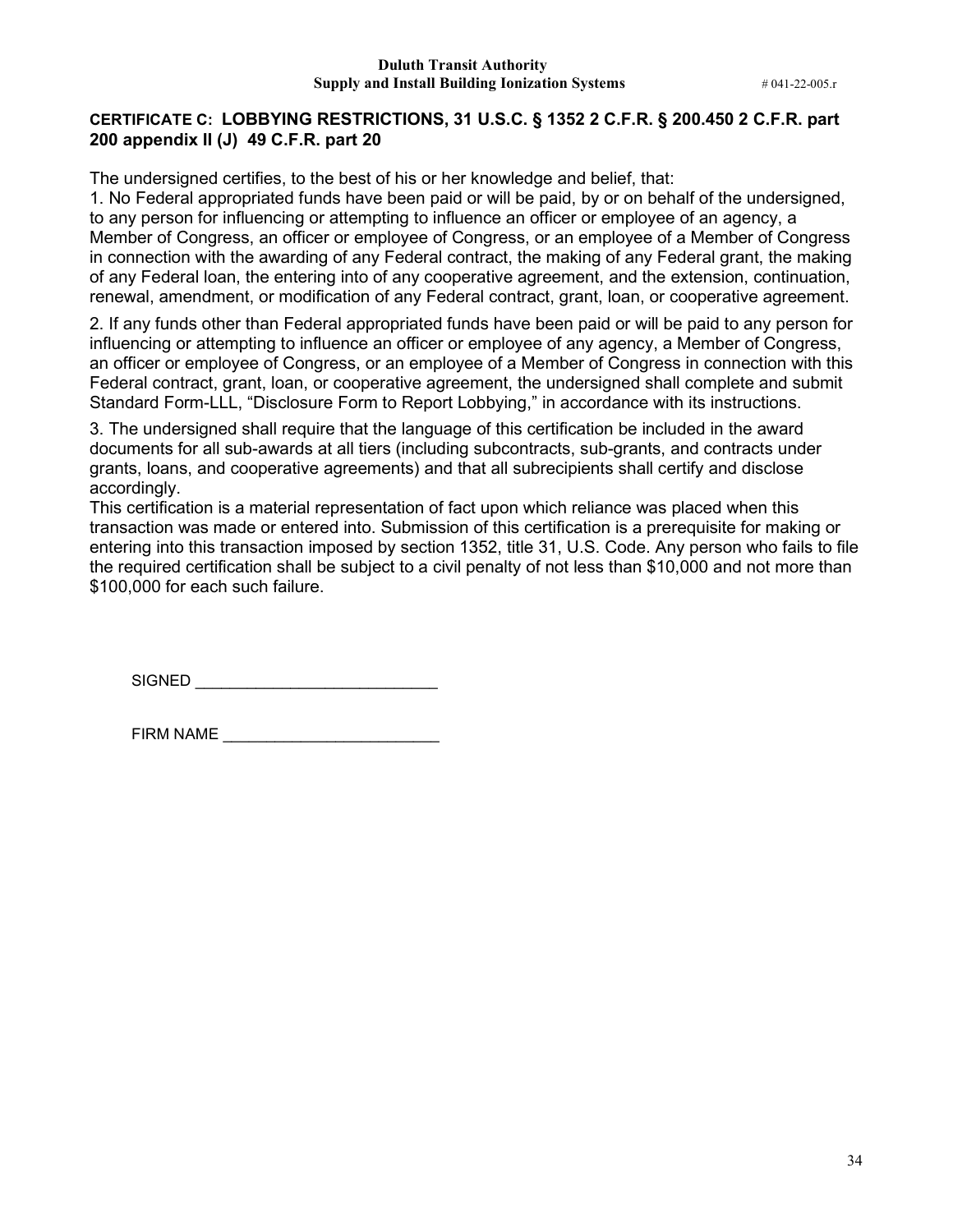# Certificate D

The respondent hereby states that it has read and will comply the DTA's Vendor Code of Ethics and Organizational Conflict of Interest (both on the DTA website) as well as the applicable Federal Clauses and Requirements contained herein.

 $\begin{picture}(15,10) \put(0,0){\dashbox{0.5}(10,0){ }} \put(15,0){\dashbox{0.5}(10,0){ }} \put(15,0){\dashbox{0.5}(10,0){ }} \put(15,0){\dashbox{0.5}(10,0){ }} \put(15,0){\dashbox{0.5}(10,0){ }} \put(15,0){\dashbox{0.5}(10,0){ }} \put(15,0){\dashbox{0.5}(10,0){ }} \put(15,0){\dashbox{0.5}(10,0){ }} \put(15,0){\dashbox{0.5}(10,0){ }} \put(15,0){\dashbox{$ 

FIRM NAME \_\_\_\_\_\_\_\_\_\_\_\_\_\_\_\_\_\_\_\_\_\_\_\_\_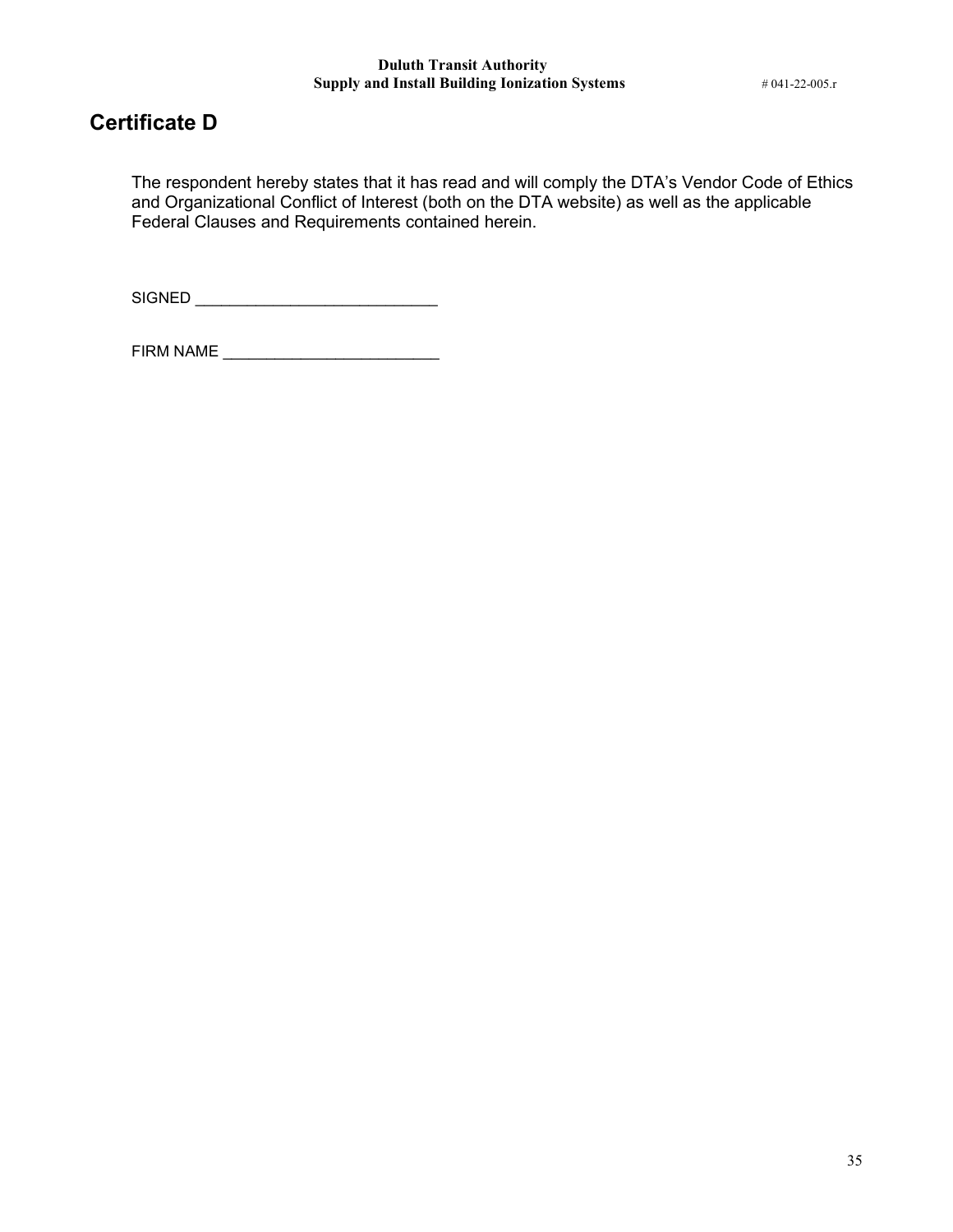### Certificate E: Notice of Legal Agreement or Litigation

During the performance of this contract, the contractor agrees as follows:

Contractor shall promptly notify the Duluth Transit Authority of any current or prospective legal matter that may affect the Duluth Transit Authority or the Federal Government. Legal matters that require notification include, but are not limited to, a major dispute, breach, default, litigation, or naming the Duluth Transit Authority or the Federal Government as a party to litigation or any legal agreement in any forum for any reason. This notification provision applies to instances of false claims under the False Claims Act, or has or may have committed a criminal or civil violation of law pertaining to such matters as fraud, conflict of interest, bid rigging, misappropriation or embezzlement, bribery, gratuity, or similar misconduct involving federal assistance. This responsibility occurs whether the Contractor is subject to this Agreement between the Contractor and the Duluth Transit Authority or the Federal Transit Administration, or an agreement involving a principal, officer, employee, agent or subcontractor of the Contractor. Knowledge, as it is used in this paragraph, includes, but is not limited to, knowledge of a criminal or civil investigation by a Federal, state, or local law enforcement or other investigative agency, a criminal indictment or civil complaint, or probable cause that could support a criminal indictment, or any other credible information in the possession of the Contractor. In this paragraph, "promptly" means to refer to information without delay and without change.

The Contractor agrees to include the above clause in each subcontract financed in whole or in part with Federal assistance provided by FTA. It is further agreed that the clauses shall not be modified, except to identify the subcontractor who will be subject to the provisions.

SIGNED \_\_\_\_\_\_\_\_\_\_\_\_\_\_\_\_\_\_\_\_\_\_\_\_\_\_\_\_

FIRM NAME \_\_\_\_\_\_\_\_\_\_\_\_\_\_\_\_\_\_\_\_\_\_\_\_\_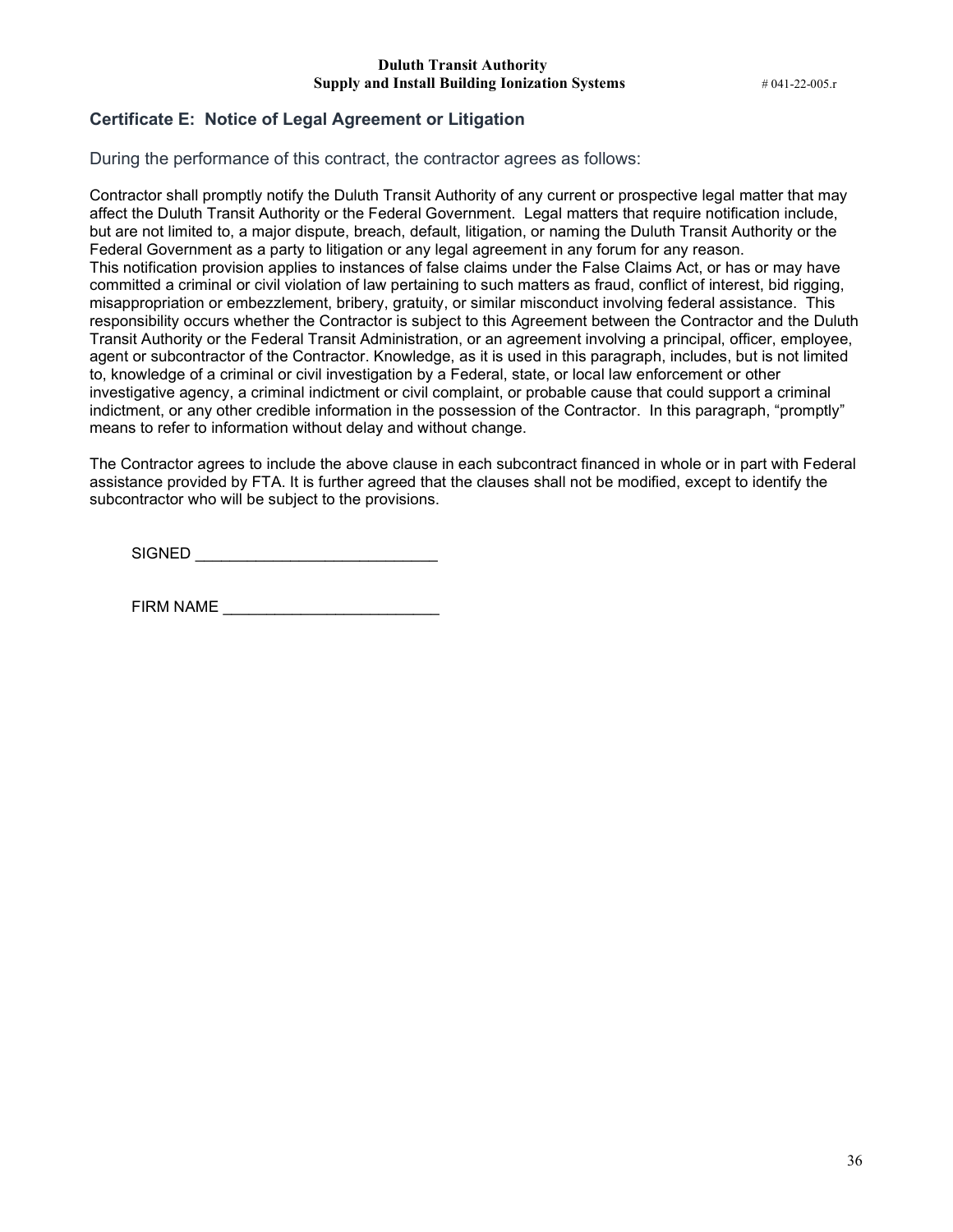### SECTION 6. SPECIAL/TECHNICAL SPECIFICATIONS ION TECHNOLOGY

### A. BACKGROUND AND DETAILS

1. The Duluth Transit Authority ("DTA") is seeking Proposals from qualified vendors to perform a system evaluation and prepare an installation plan for bipolar ionization systems at DTA buildings; the Duluth Operations Center, 2402 West Michigan Street, Duluth, MN 55806, and the Duluth Transportation Center ("DTC") located at 228 West Michigan Street, Duluth, MN 55802.

2. The goal of the project is to obtain a cost-effective system to effectively reduce/eliminate the potential for airborne and surface contaminants within DTA buildings, including infectious agents such as bacteria, fungi, Coronavirus and other viruses, as well as a reduction in allergens and other particulates. Contractor shall conduct an evaluation of the planned HVAC system for each building, including controls and ductwork, and propose a plan for optimizing the use of Ion technology for the respective buildings.

3. Both buildings are presently occupied: the DTA Operations Center, located at 2402 West Michigan Street, Duluth, MN 55806, is the first priority. Only the administrative and maintenance offices at the Operations Center will require the ionizers, the bus storage area and the maintenance bays will not be outfitted with the technology due to the size of the building and frequency of the bus doors opening and closing.

4. An upgrade to the HVAC system is planned for the Operations Center building to add air ducts and cooling to the maintenance offices and a new air exchanger in the Administration offices.

5. Only the occupied area of the second floor of the Duluth Transportation Center, 228 West Michigan Street, Duluth, MN 55802, will require indoor ion technology. Skywalks and enclosed spaces on the other floors are not included in this Project. The building was opened in 2015; drawings and specifications of the HVAC system are available for Contractor review.

6. Contractor shall develop an all-inclusive not to exceed cost for each building. Costs must be broken down by the cost of the ionizers and monitors, and a separate cost for installation by building. DTA may elect to award some or all of the work at its sole discretion.

7. All proposed work must comply with all applicable building code requirements, including the International Building Code ("IBC"), OSHA regulations, National Fire Protection Association regulations, State of Minnesota and City of Duluth building codes. Contractor shall be solely responsible for ensuring compliance with applicable regulations.

8. The DTA Project Manager for this project is Mr. Mark Ness, Director of Maintenance.

9. A pre-submittal meeting will be held at the Duluth Operations Center, 2402 West Michigan Street, Duluth, MN 55806 at 1:00 p.m. on Tuesday, June 21, 2022. Attendance is not mandatory, but strongly encouraged. For those attendees who are not able to attend the meeting in person, contact 218-623-4329 for electronic access instructions.

10. The DTA will not be liable for any pre-contractual expenses, which are defined as expenses incurred by a Respondent in preparing its Proposal in response to this RFP, negotiating with the DTA on any matter related to the RFP, and any other expenses incurred by the Respondent prior to the date of award of the Contract for this procurement (if any).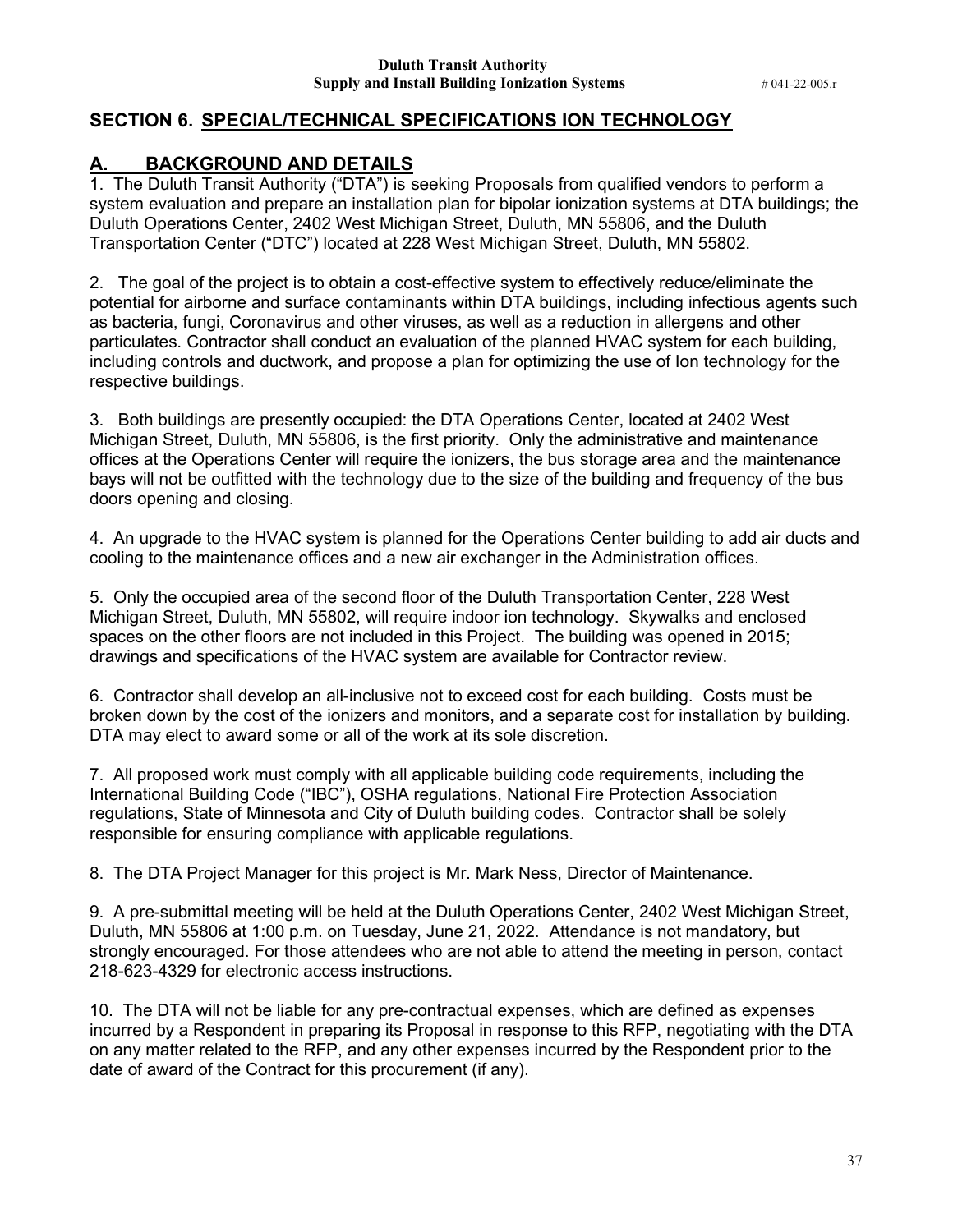11. The installation phase of the Project must be completed by December 31, 2022, unless agreed to in writing by the DTA Project Manager. Programming and adjustments to the system after testing will be allowed after that date.

12. By submitting a Proposal, the Respondent represents that it has thoroughly examined and become familiar with the work described herein, and understands the nature and location of the work and all other matters that can affect the work.

13. Contractor must meet the State of Minnesota performance and payment bond requirements for those projects over \$175,000.

14. The Contractor shall provide a competent and sufficient supervisory work force as may be necessary to properly maintain efficient performance of the work at all times.

15. Change Orders. Any change to the signed contract must be approved by the DTA Project Manager and the DTA Procurement Manager, in writing, prior to the commencement of the change. All changes, amendments, additions or deletions to the original contract must be described in the Change Order, with necessary increase or decrease in contract price indicated with a breakdown of labor, materials, overhead and profit, for the DTA to conduct a cost analysis. These changes will include applicable project extension time requests.

16. Prior to the start of work, Contractor shall participate in a mandatory preconstruction meeting with the DTA Project Manager and designated personnel to establish project timelines, access requirements, staging and other details of the project.

17. Contractor shall at all times keep the work site clean and free from waste materials, trash or rubbish, including the storage areas. All materials that are replaced shall be properly disposed of offsite by the Contractor in accordance with all environmental requirements. Contractor may not use DTA disposal containers to dispose of hazardous materials.

18. The DTA will withhold a five percent (5%) retainage on all payment applications until all work is complete in accordance with these specifications a final pay application is submitted.

### B. TECHNOLOGY

1. Contractor will review all drawings and existing HVAC equipment and planned upgrades to HVAC equipment at the Operations Center to determine the optimal equipment type, placement and operational needs for the ionization systems to perform properly.

2. Contractor will coordinate work at the Operations Center with the Contractor(s) providing the HVAC upgrade to minimize disruption to the ongoing construction in the building.

3. At the time of Proposal submittal, Contractor will submit details of the Proposed system, including the brand and model of the ioinizer(s) and their CFM capacity, the model and type of sensors and other equipment for a fully functional system. Sensors that can be adjusted in the field to increase or decrease the sensitivity are preferred.

4. The Proposed product must be UL listed.

5. The DTA presently controls the heating and cooling in the buildings through a Metasys System from Johnson Controls. The DTA is planning for a new Automated Building Control system later this year. The ability to integrate the ion technology with the Building Control system is highly desired to control the operation of the ion solution and monitor its operation while the buildings are occupied.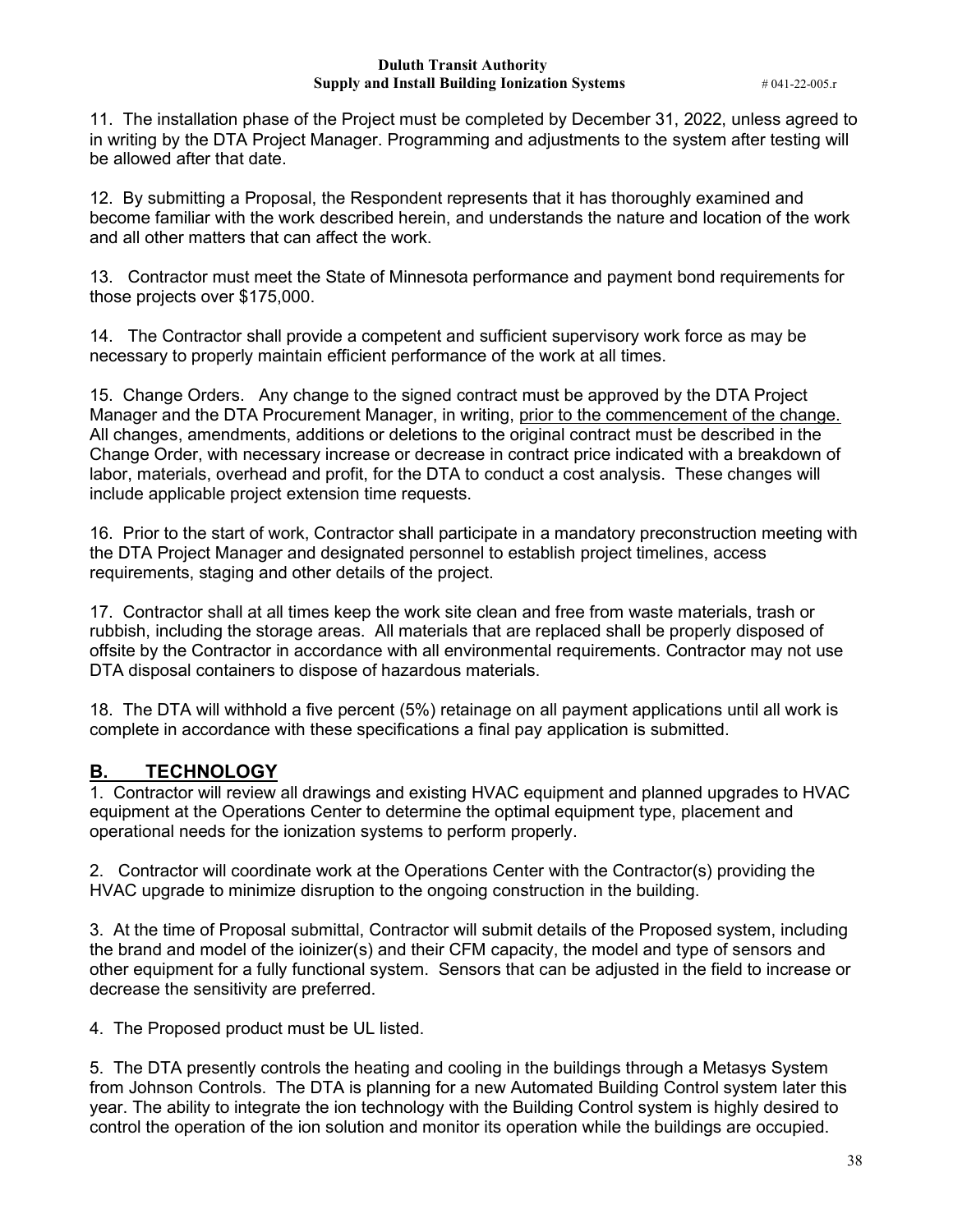Details of the current Metasys system is available by contacting the DTA Procurement Manager at 218-623-4329 or nbrown@duluthtransit.com. Details of the new system will be made available once the DTA has selected the provider.

6. The DTA prefers a system that does not rely on return air to supply the system, but rather a system that uses air pressure sensors that turns the system on when it detects air flow.

7. There is limited power to the air supply system at the Operations Center; larger units in trunk lines adjacent to available power sources are recommended instead of multiple smaller units within branch lines. There are two trunks that come off the main HVAC system with 6 VAVs. At the Duluth Transportation System, there are eight VAVs on the system.

8. Products proposed must be programmable via a remote electronic access, self-cleaning, and be able to be integrated into the existing building systems without major reconfiguration of the system. No portable ionization units will be accepted. The DTA is seeking a system that requires minimal ongoing maintenance and costs associated with changing filters and other components.

9. Each piece of air handling equipment shall provide bipolar ionization output as follows:

 a. The ion system shall be able to produce sufficient ions to deactivate microbes within 25 minutes of system startup in the respective building or office, effectively killing microorganisms downstream of the bipolar ionization equipment, including mold, bacteria, viruses, etc. b. Controlling gas phase contaminants generated from human occupants, building structure

and furnishings.

- c. Capable of reducing static space charges.
- d. Increasing the ion levels, both positive and negative, to industry standard levels.

10. The DTA prefers a dual-purpose ionization system that produces an equal amount of positive and negative ions for viruses, dust, odors, etc. Uni-polar ion devices are not acceptable. DTA buses have Plasma Air ionizers, part number 24-24-1500, self-cleaning units that have worked very well.

11. Each bipolar ionization system will be sized to the airflow rate of the existing HVAC systems and the particulars of the space at the Duluth Transportation Center, and the planned HVAC system at the DTA Operations Center. Plans and specifications of the upgraded HVAC system are available for review. Contractor will coordinate with the HVAC installation contractor for the Operations Center ionizer installation.

12. Respondents shall provide manufacturer's documentation by an independent NELAC accredited laboratory with kill rates and allotted times for the following pathogens:

- a. MRSA
- b. E. coli
- c. TB
- d. C. Diff
- e. Covid-19

13. Low-maintenance, self-cleaning systems are required. Respondents shall provide details of the ongoing maintenance requirements at the time of Proposal submittal.

14. Contractor shall provide a complete set of as-built drawings upon completion of the project.

Considerations for award include scope of the work, price, timing of the proposed repairs, inconvenience to the tenants in the building, and the short term and long-term benefits of the solution.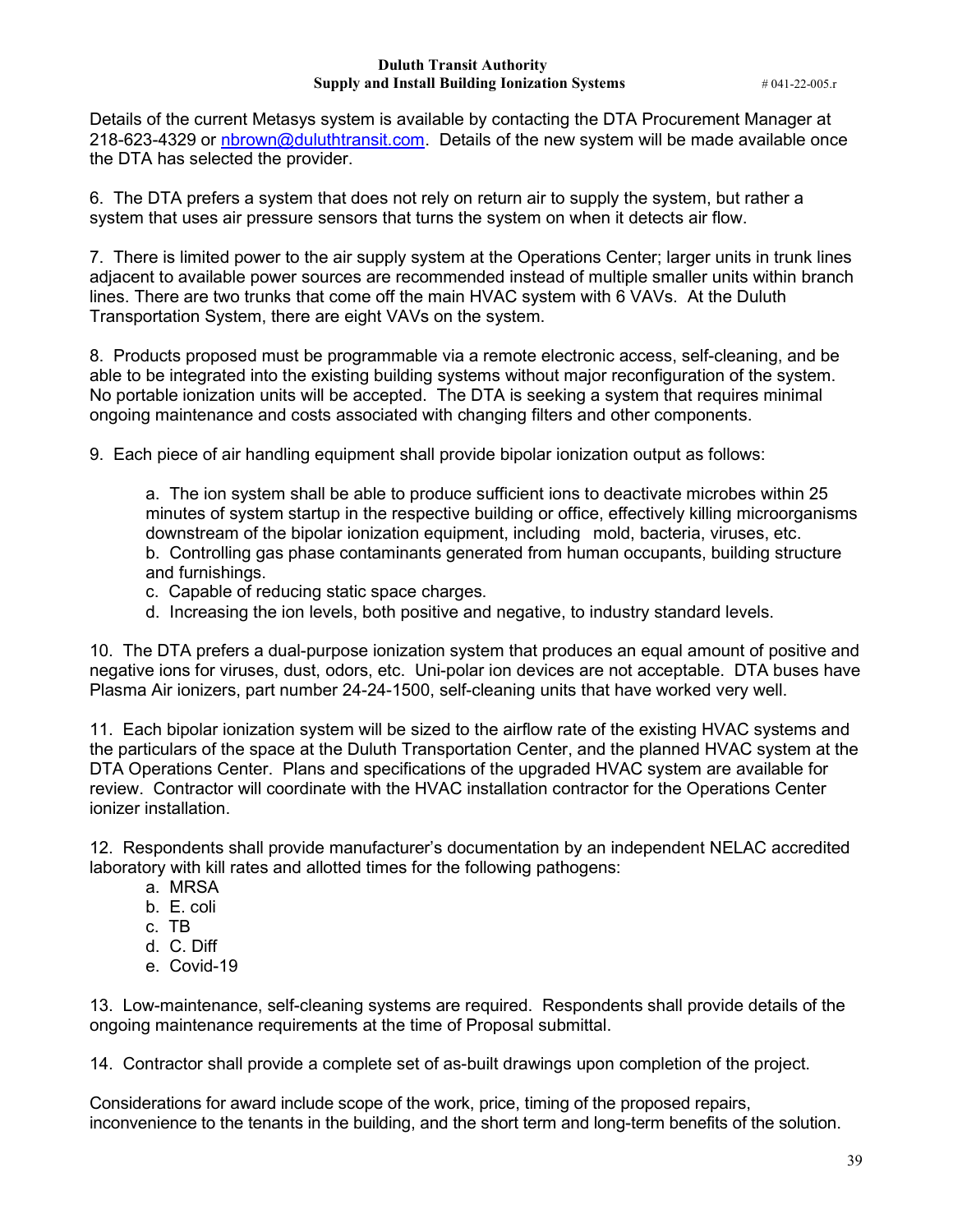### C. PRIOR TO FINAL PAYMENT, CONTRACTOR SHALL SUBMIT THE FOLLOWING:

- 1. Certified payrolls and lien waivers from the prime contractors and all subcontractors.
- 2. A final invoice.
- 3. A completed IC-134 form from the Minnesota Department of Revenue.

4. Clean up. Before acceptance of the work, the Contractor shall clean the work site and all grounds occupied in connection with the work of all rubbish, excess materials, temporary structures, and equipment, and all parts of the work shall be left in a neat and presentable condition. Cost for cleaning up as herein specified shall be considered as included in the prices paid for the Contract items of work and no additional allowance will be made therefore

### SECTION 7: SUBMITTAL REQUIREMENTS

### All responses must include the following:

- Signed Certificates A through E.
- Documentation of the company and statement of qualifications
- Three (3) references for work similar in nature
- Cost summary of requested services broken down by equipment and installation by building
- Proposed scope of work, including product information
- Anticipated timeline for completion of the work
- Manufacturer's and Contractor's warranty assurances
- Manufacturer's documentation of product performance from an independent laboratory

Responses will be evaluated based on the technical and professional expertise and the experience of the Contractor, the proposed scope of work, level of inconvenience to tenants, quality if proposed materials, including warranty, ongoing maintenance requirements, and cost.

## **Section 8 Evaluation Criteria:**

The DTA will make the award to the responsible Proposer whose proposal is most advantageous to the DTA. Accordingly, the DTA may not necessarily make a recommendation to award the Contract or may not necessarily make a recommendation to award the Contract to the Respondent with the highest technical ranking nor make a recommendation to award to the Respondent with the lowest priced quote, if doing so would not be in the best interest of the DTA.

### Evaluation Criteria:

| A. Quality of the proposed products                               | 30% |
|-------------------------------------------------------------------|-----|
| B. Qualifications, experience, ability to perform needed services | 25% |
| C. Cost                                                           | 30% |
| D. Key Personnel, references                                      | 10% |
| E. Other Relevant matters                                         | 5%  |

a. Evaluation of the quality of the proposed products includes evaluation of the proposed scope of work, quality of the proposed products and their capacity, ability to integrate with the Metasys system, warranty provisions, ongoing maintenance, ability to supply sufficient ions in a timely manner, etc.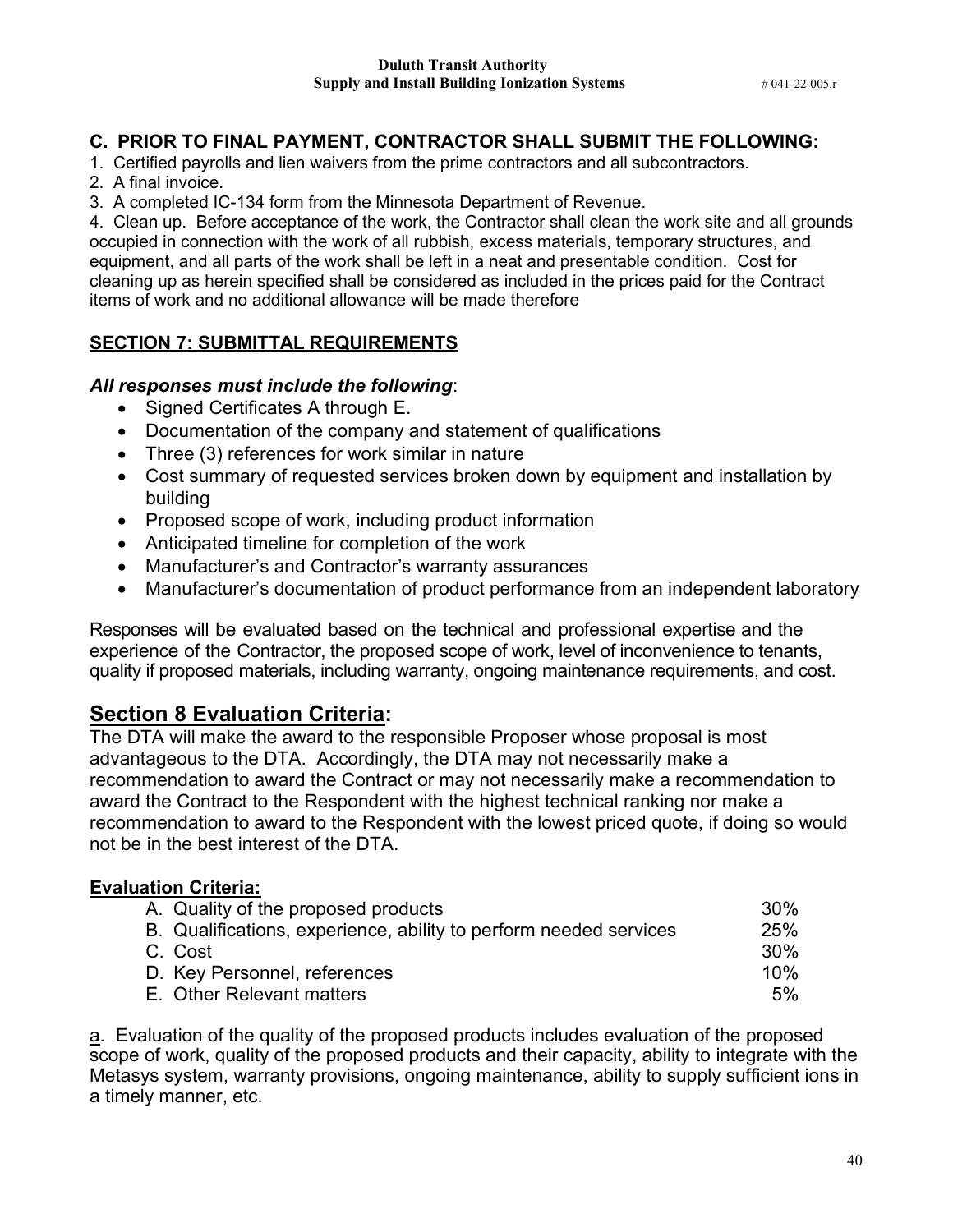b. Qualifications and ability to perform needed services. The Respondent should have specific experience with installing ion systems in commercial buildings, and to be able to minimize the inconvenience to the tenants in the respective buildings. Anticipated timeline will be reviewed.

c. Cost. Except when it is determined not to be in the DTA's best interests, the DTA will evaluate the estimated cost and other cost factors for these services.

d. Key personnel, references. The expertise and professional level of the individuals proposed to conduct the work will be evaluated. References and other factors related to the project and included in the Proposal will be evaluated.

e. Other relevant matters may include completeness of Proposal, past performance for the DTA, apparent general understanding of the work to be performed, etc.

f. As Proposals are considered by the DTA to be more equal in their technical merit, the evaluated cost or price becomes more important so that when technical Proposals are evaluated as essentially equal, cost or price may be the deciding factor.

g. At the DTA's option, DTA may elect to interview Proposers or seek further information before awarding the Contract.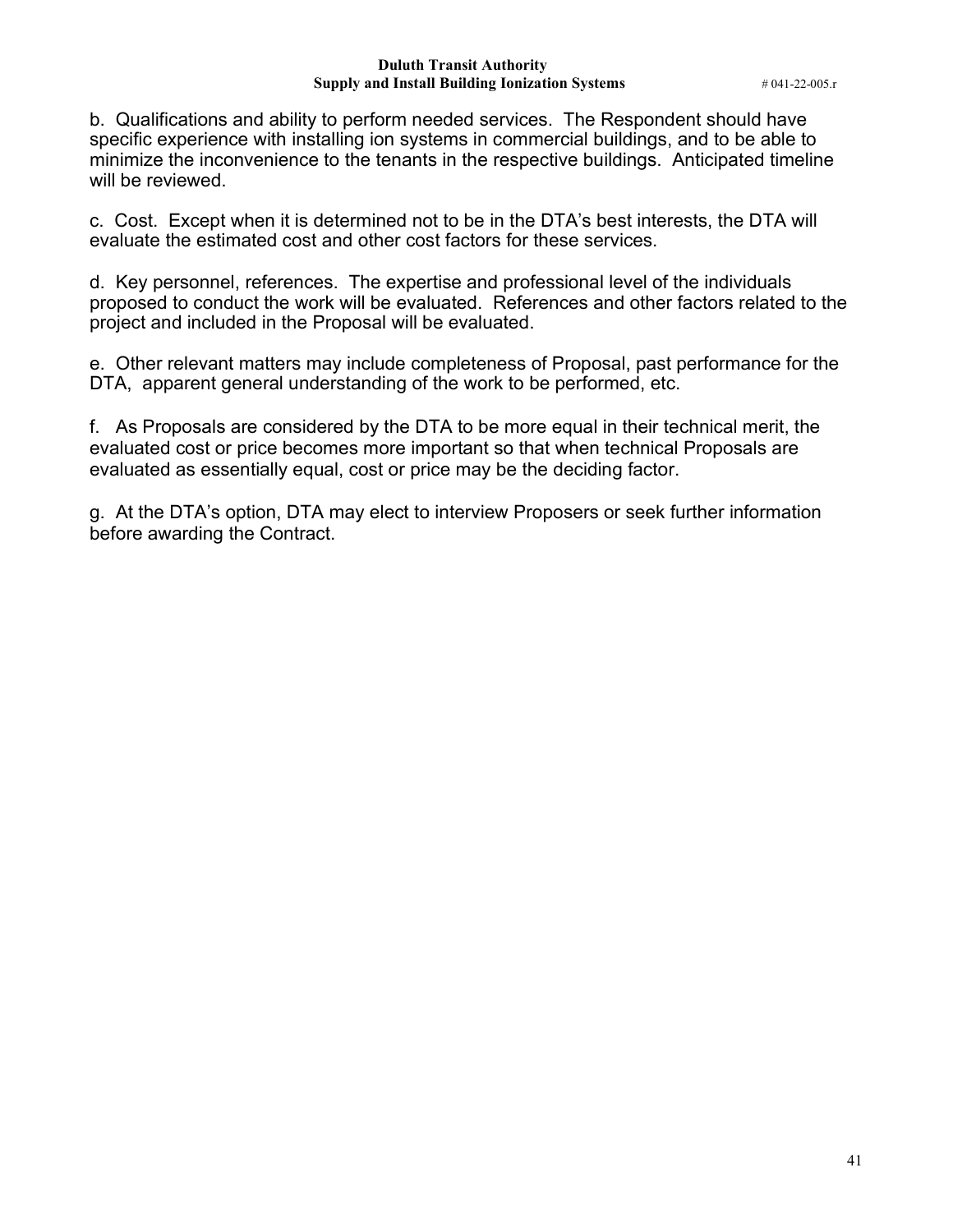### SECTION 9. WAGE REQUIREMENTS

- 1. This contract is subject to the requirements of 49 U.S.C. §5333(a), the Davis-Bacon Act, the U.S. Department of Labor Fair Labor Standards Act, and the implementing regulations of the Department of Labor at 29 CFR Part 5. The Contractor shall comply with and assure compliance with all applicable wage regulations, and shall not cause the Owners to be in violation of same.
- 2. The Contractor hereby agrees that all persons employed by it in the performance of work covered by prevailing wage classifications shall be paid wages which are not less than the prevailing wage rates which are attached to this contract and incorporated herein by reference.
- 3. The Contractor hereby agrees to keep and to require all subcontractors to keep full and accurate records for a period of not less than six (6) years, clearly indicating the name and trade or occupation of every laborer, worker or mechanic employed by him in connection with the project and an accurate record of the number of hours worked by each employee and the actual wages paid therefore.
- 4. The Owner shall post any applicable prevailing wage determinations at the project site and/or at a place normally used to post public notices. The Contractor is responsible for providing the prevailing wage scale as provided in the contract at the job site to all subcontractors. These hours, rates and classifications must be posted on the project by the Contractor in at least one conspicuous place for the information of employees and all employees of subcontractor(s) working on the project.
- 5. Certified WEEKLY payroll reports are required and are to be submitted to the Duluth Transit Authority Procurement Manager for all Contractor and subcontractor covered work in accordance with Duluth Transit Authority Certified Payroll Checklist.

#### 6. Overtime Basis

One and one-half the regular hourly rate is paid for hours exceeding forty (40) per week.

#### POSTED WAGE SCALE

Department of Labor General Decision Number MN 20220129 Prevailing Wage Decision dated 05/27/2022 is attached and incorporated herein. Wage decisions are subject to change due to lockin rules and revisions near the Proposal opening.

Minnesota Department of Labor and Industry Prevailing Wages for State-funded Construction Projects, Construction Type, Commercial, County Number 69, St. Louis County, effective 12-27- 2021 is attached and incorporated herein.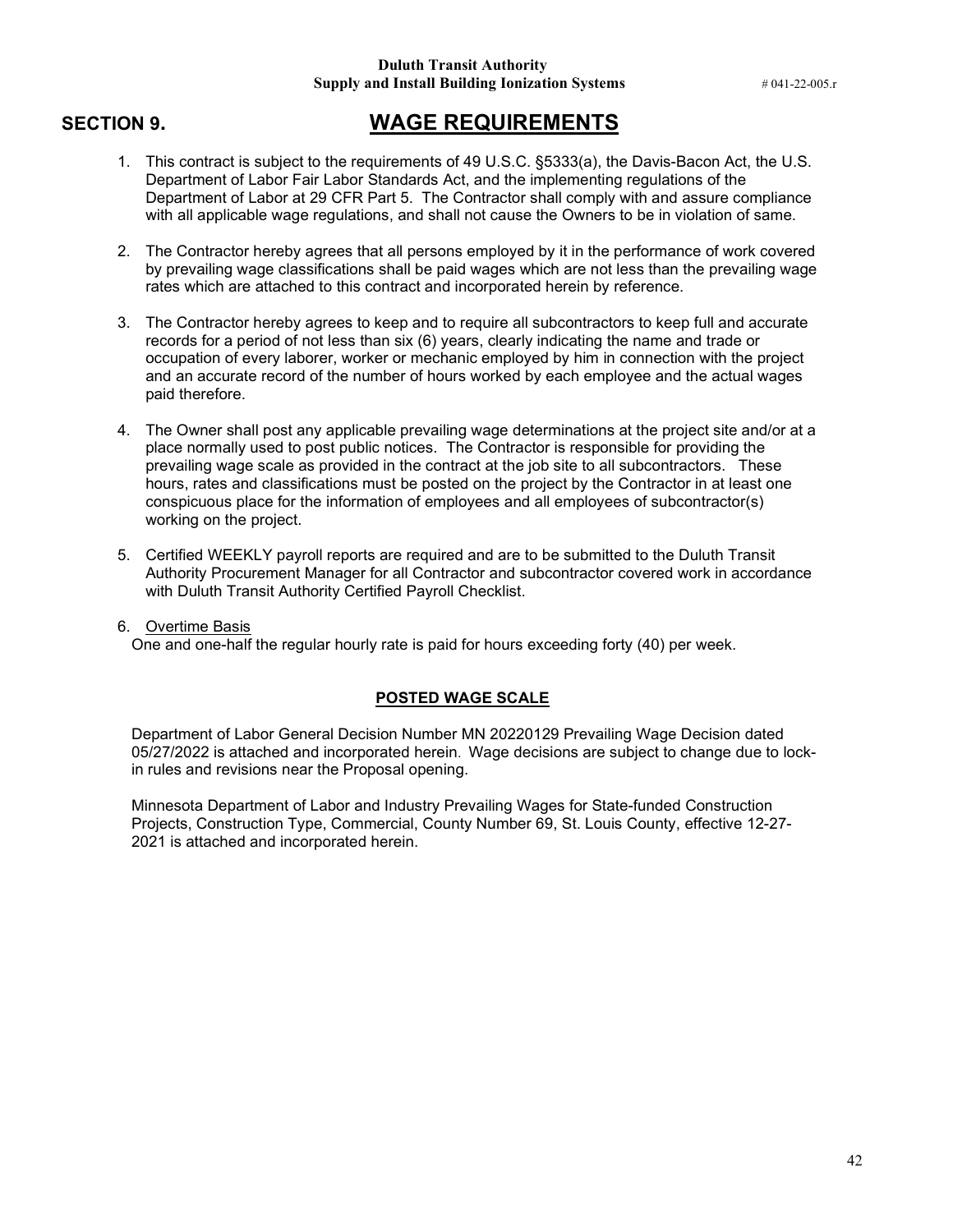"General Decision Number: MN20220129 05/27/2022

Superseded General Decision Number: MN20210129

State: Minnesota

Construction Type: Building

County: St Louis County in Minnesota.

BUILDING CONSTRUCTION PROJECTS (does not include single family homes or apartments up to and including 4 stories).

Note: Contracts subject to the Davis-Bacon Act are generally required to pay at least the applicable minimum wage rate required under Executive Order 14026 or Executive Order 13658. Please note that these Executive Orders apply to covered contracts entered into by the federal government that are subject to the Davis-Bacon Act itself, but do not apply to contracts subject only to the Davis-Bacon Related Acts, including those set forth at 29 CFR  $5.1(a)(2)-(60)$ .

| If the contract is entered<br>into on or after January 30,<br>2022, or the contract is<br>renewed or extended (e.g., an<br>option is exercised) on or<br>after January 30, 2022: | . Executive Order 14026<br>generally applies to the<br>contract.<br>The contractor must pay<br>all covered workers at<br>least \$15.00 per hour (or<br>the applicable wage rate<br>listed on this wage<br>determination, if it is<br>higher) for all hours<br>spent performing on the<br>contract in 2022. |
|----------------------------------------------------------------------------------------------------------------------------------------------------------------------------------|------------------------------------------------------------------------------------------------------------------------------------------------------------------------------------------------------------------------------------------------------------------------------------------------------------|
| If the contract was awarded on  .<br>or between January 1, 2015 and<br>January 29, 2022, and the<br>contract is not renewed or<br>extended on or after January<br>30, 2022:      | Executive Order 13658<br>generally applies to the<br>contract.<br>. The contractor must pay all<br>covered workers at least<br>\$11.25 per hour (or the<br>applicable wage rate listed<br>on this wage determination,  <br>if it is higher) for all                                                        |

43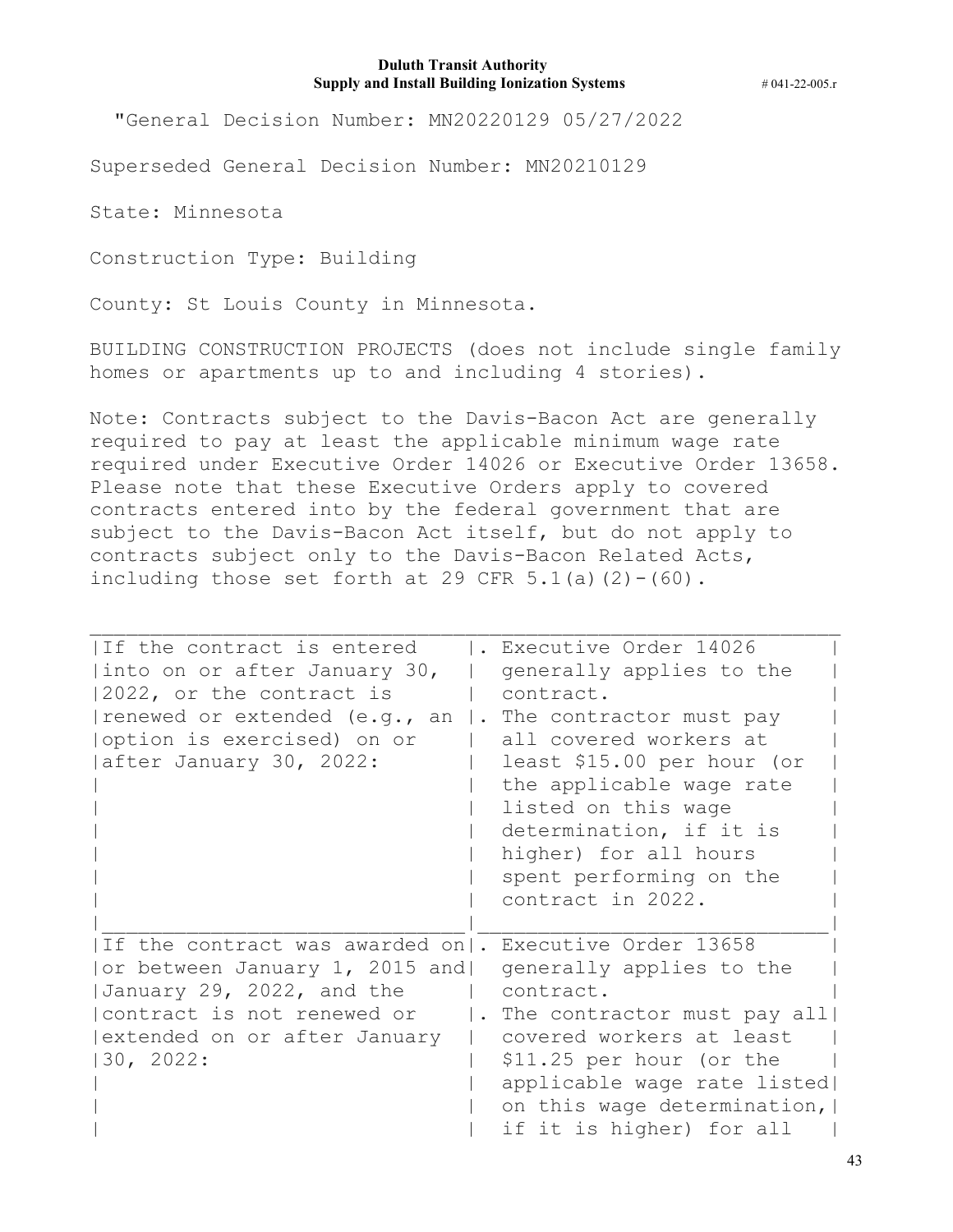| hours spent performing on |  |
|---------------------------|--|
| that contract in 2022.    |  |
|                           |  |

The applicable Executive Order minimum wage rate will be adjusted annually. If this contract is covered by one of the Executive Orders and a classification considered necessary for performance of work on the contract does not appear on this wage determination, the contractor must still submit a conformance request.

Additional information on contractor requirements and worker protections under the Executive Orders is available at https://www.dol.gov/agencies/whd/government-contracts.

| Modification Number Publication Date<br>0<br>$\mathbf{1}$<br>$\overline{2}$                                                   | 01/07/2022<br>02/25/2022<br>05/27/2022 |                  |  |
|-------------------------------------------------------------------------------------------------------------------------------|----------------------------------------|------------------|--|
| ASBE0034-001 06/01/2021                                                                                                       | Rates                                  | Fringes          |  |
| ASBESTOS WORKER/HEAT & FROST<br>$INSULATION \ldots \ldots \ldots \ldots \ldots \ldots \ldots \ldots \$ 40.25                  |                                        | 35.90            |  |
| BOIL0647-008 04/01/2021                                                                                                       |                                        | Fringes<br>Rates |  |
| BOILERMAKER\$ 40.94                                                                                                           |                                        | 28.44            |  |
| BRMN0001-010 05/01/2018                                                                                                       | Rates                                  | Fringes          |  |
| BRICKLAYER\$ 34.99                                                                                                            |                                        | 24.64            |  |
| BRMN0001-019 05/01/2018                                                                                                       |                                        | Fringes<br>Rates |  |
| TILE FINISHER\$ 25.13<br>TILE SETTER\$ 25.89                                                                                  |                                        | 5.54<br>24.34    |  |
| CARP0361-008 06/01/2021                                                                                                       |                                        | Rates<br>Fringes |  |
| CARPENTER (Includes Drywall<br>Hanging, and Form Work, and<br>Excludes Soft Floor Layer) \$ 32.20<br>SOFT FLOOR LAYER\$ 36.12 |                                        | 23.47<br>21.46   |  |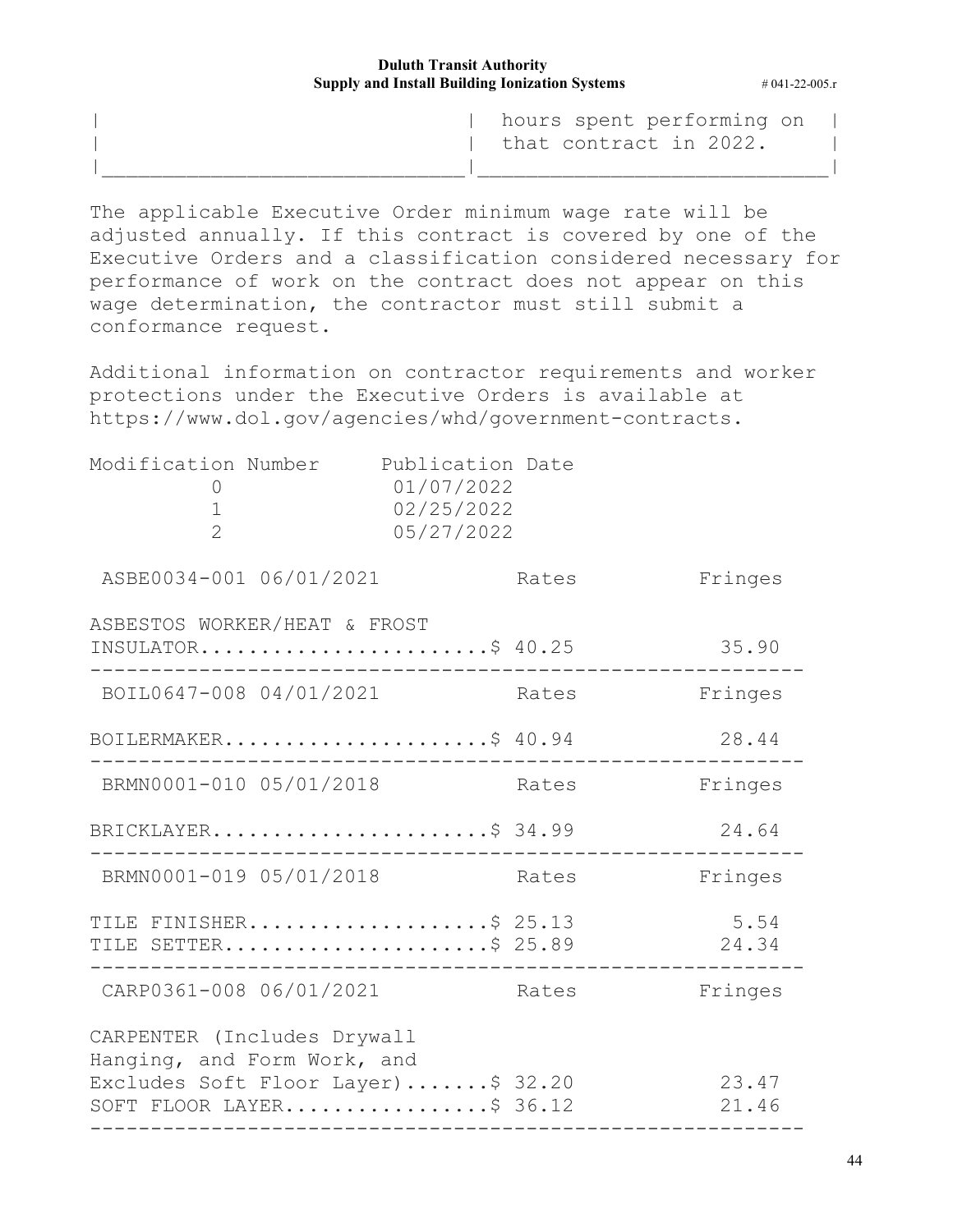| ELEC0242-002 05/31/2021                                                                                                                                                                                                     | Rates | Fringes                                                     |
|-----------------------------------------------------------------------------------------------------------------------------------------------------------------------------------------------------------------------------|-------|-------------------------------------------------------------|
| ELECTRICIAN\$ 41.37                                                                                                                                                                                                         |       | 28.81                                                       |
| ENGI0049-019 05/01/2020                                                                                                                                                                                                     | Rates | Fringes                                                     |
| POWER EQUIPMENT OPERATOR<br>Bulldozer\$ 40.93<br>Crane\$ 42.35<br>Drill\$ 40.93<br>Forklift\$ 40.93<br>Loader\$ $40.93$<br>Oiler\$ 38.30<br>Roller\$ 40.93                                                                  |       | 21.70<br>21.70<br>21.70<br>21.70<br>21.70<br>21.70<br>21.70 |
| IRON0512-025 05/03/2021                                                                                                                                                                                                     | Rates | Fringes                                                     |
| IRONWORKER (Structural and<br>Reinforcing)\$ 35.09                                                                                                                                                                          |       | 31.80                                                       |
| LAB01091-025 05/01/2020                                                                                                                                                                                                     | Rates | Fringes                                                     |
| LABORER<br>Asbestos Abatement<br>(Removal from Ceilings,<br>Floors, and Walls)\$ 34.73<br>Common or General\$ 30.17<br>Mason Tender -<br>Brick/Cement/Concrete\$ 27.99<br>Pipelayer\$ 35.68<br>---------------------------- |       | 16.40<br>16.17<br>15.32<br>16.92                            |
| * PAIN0106-007 05/02/2022                                                                                                                                                                                                   | Rates | Fringes                                                     |
| GLAZIER\$ 34.14                                                                                                                                                                                                             |       | 23.36                                                       |
| PAIN0106-009 05/03/2021                                                                                                                                                                                                     | Rates | Fringes                                                     |
| DRYWALL FINISHER/TAPER\$ 33.04                                                                                                                                                                                              |       | 22.34                                                       |
| PAIN0386-010 05/01/2014                                                                                                                                                                                                     | Rates | Fringes                                                     |
| PAINTER $(Spray)$ \$ 25.08                                                                                                                                                                                                  |       | 13.99                                                       |
| PLAS0633-008 05/01/2021                                                                                                                                                                                                     | Rates | Fringes                                                     |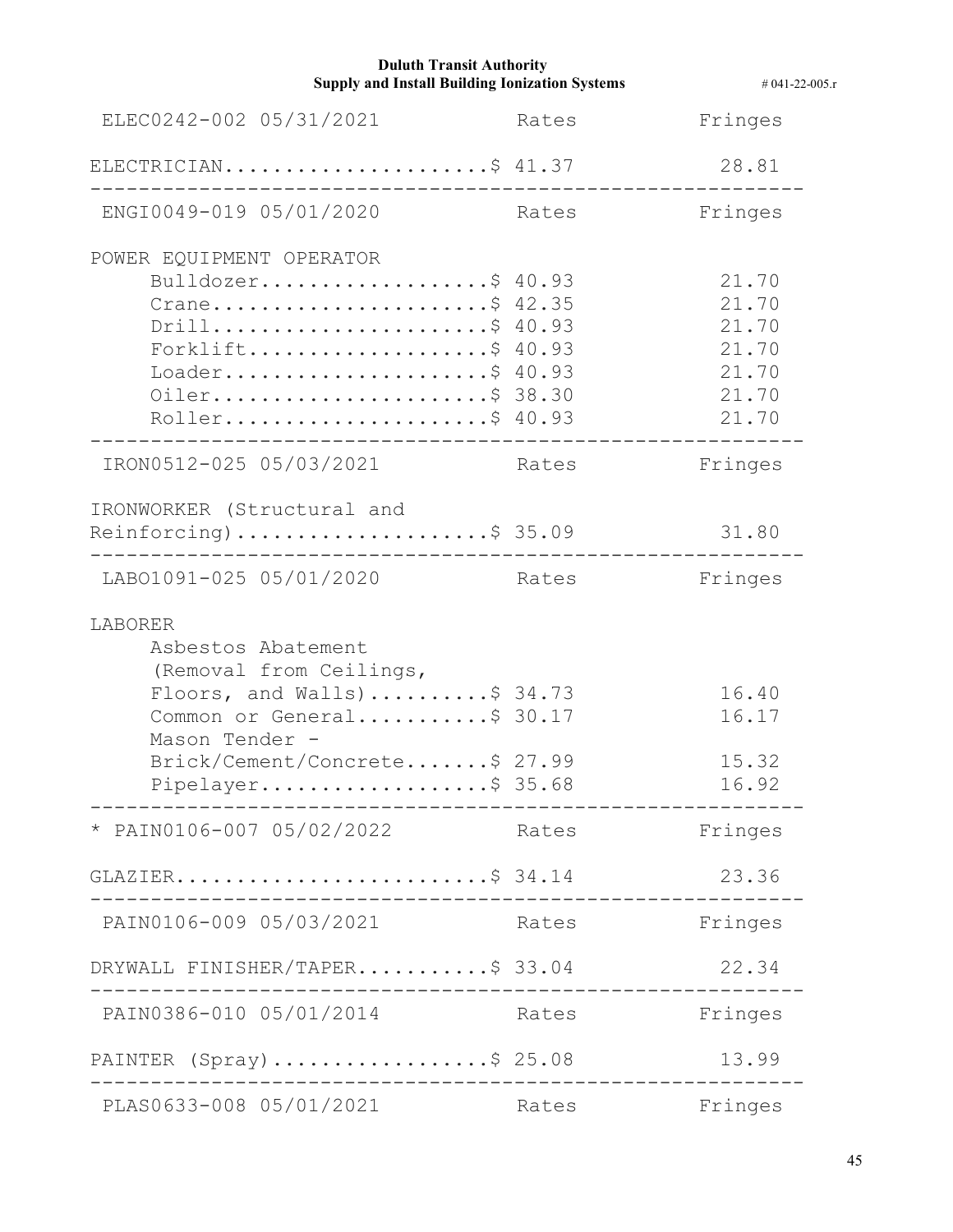| <b>Duluth Transit Authority</b><br><b>Supply and Install Building Ionization Systems</b><br># 041-22-005.r                     |       |         |  |  |  |
|--------------------------------------------------------------------------------------------------------------------------------|-------|---------|--|--|--|
| CEMENT MASON/CONCRETE FINISHER\$ 35.76                                                                                         |       | 20.88   |  |  |  |
| PLAS0633-011 05/01/2021                                                                                                        | Rates | Fringes |  |  |  |
| PLASTERER\$ 36.24                                                                                                              |       | 21.13   |  |  |  |
| PLUM0011-007 11/09/2020                                                                                                        | Rates | Fringes |  |  |  |
| PIPEFITTER (Includes HVAC<br>Pipe Installation and<br>Excludes HVAC Unit                                                       |       |         |  |  |  |
| Installation)\$ 42.92<br>PLUMBER (Excludes HVAC Pipe                                                                           |       | 22.68   |  |  |  |
| and Unit Installation)\$ 42.92                                                                                                 |       | 22.68   |  |  |  |
| ROOF0096-019 07/01/2020                                                                                                        | Rates | Fringes |  |  |  |
| ROOFER\$ 35.10                                                                                                                 |       | 18.42   |  |  |  |
| SHEE0010-034 04/03/2021                                                                                                        | Rates | Fringes |  |  |  |
| SHEET METAL WORKER (Includes<br>HVAC Duct and Unit<br>Installation)\$ 36.87                                                    |       | 29.01   |  |  |  |
|                                                                                                                                |       |         |  |  |  |
| * UAVG-MN-0024 01/01/2019                                                                                                      | Rates | Fringes |  |  |  |
| OPERATOR:<br>Backhoe/Excavator/Trackhoe\$ 36.89 20.30                                                                          |       |         |  |  |  |
| * UAVG-MN-0025 01/01/2019                                                                                                      | Rates | Fringes |  |  |  |
| PAINTER (Brush and Roller)\$ 29.50                                                                                             |       | 17.64   |  |  |  |
| SUMN2015-064 06/22/2018 Rates                                                                                                  |       | Fringes |  |  |  |
| OPERATOR: Bobcat/Skid<br>Steer/Skid Loader\$ 32.03                                                                             |       | 14.80   |  |  |  |
| TRUCK DRIVER: Dump Truck\$ 23.43                                                                                               |       | 12.33   |  |  |  |
| -----------------------<br>WELDERS - Receive rate prescribed for craft performing<br>operation to which welding is incidental. |       |         |  |  |  |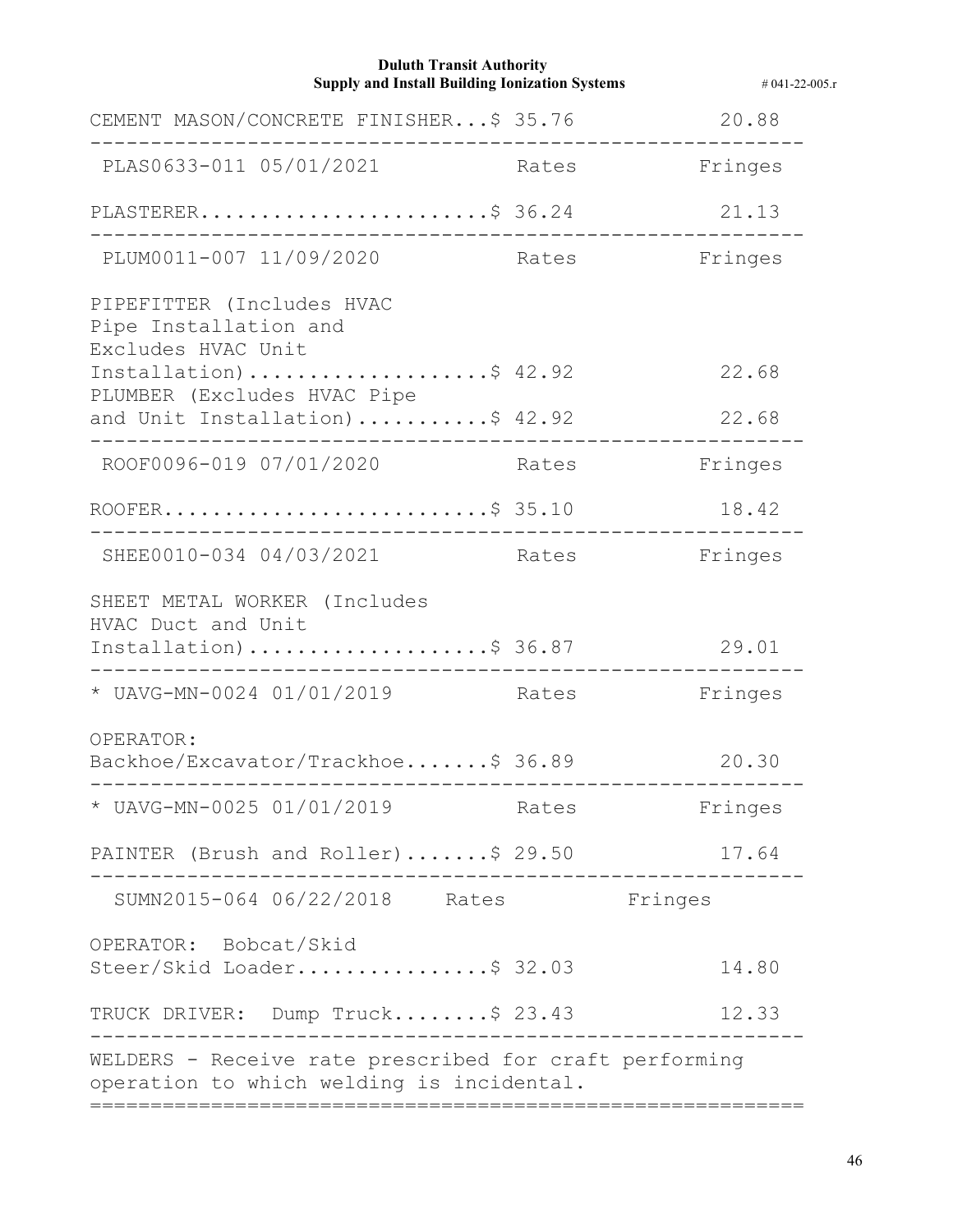Note: Executive Order (EO) 13706, Establishing Paid Sick Leave for Federal Contractors applies to all contracts subject to the Davis-Bacon Act for which the contract is awarded (and any solicitation was issued) on or after January 1, 2017. If this contract is covered by the EO, the contractor must provide employees with 1 hour of paid sick leave for every 30 hours they work, up to 56 hours of paid sick leave each year. Employees must be permitted to use paid sick leave for their own illness, injury or other health-related needs, including preventive care; to assist a family member (or person who is like family to the employee) who is ill, injured, or has other health-related needs, including preventive care; or for reasons resulting from, or to assist a family member (or person who is like family to the employee) who is a victim of, domestic violence, sexual assault, or stalking. Additional information on contractor requirements and worker protections under the EO is available at

https://www.dol.gov/agencies/whd/government-contracts.

Unlisted classifications needed for work not included within the scope of the classifications listed may be added after award only as provided in the labor standards contract clauses (29CFR 5.5 (a) (1) (ii)).

-----------------------------------------------------------

The body of each wage determination lists the classification and wage rates that have been found to be prevailing for the cited type(s) of construction in the area covered by the wage determination. The classifications are listed in alphabetical order of ""identifiers"" that indicate whether the particular rate is a union rate (current union negotiated rate for local), a survey rate (weighted average rate) or a union average rate (weighted union average rate).

Union Rate Identifiers

A four-letter classification abbreviation identifier enclosed in dotted lines beginning with characters other than ""SU"" or ""UAVG"" denotes that the union classification and rate were prevailing for that classification in the survey. Example: PLUM0198-005 07/01/2014. PLUM is an abbreviation identifier of the union which prevailed in the survey for this classification, which in this example would be Plumbers. 0198 indicates the local union number or district council number where applicable, i.e., Plumbers Local 0198. The next number, 005 in the example, is an internal number used in processing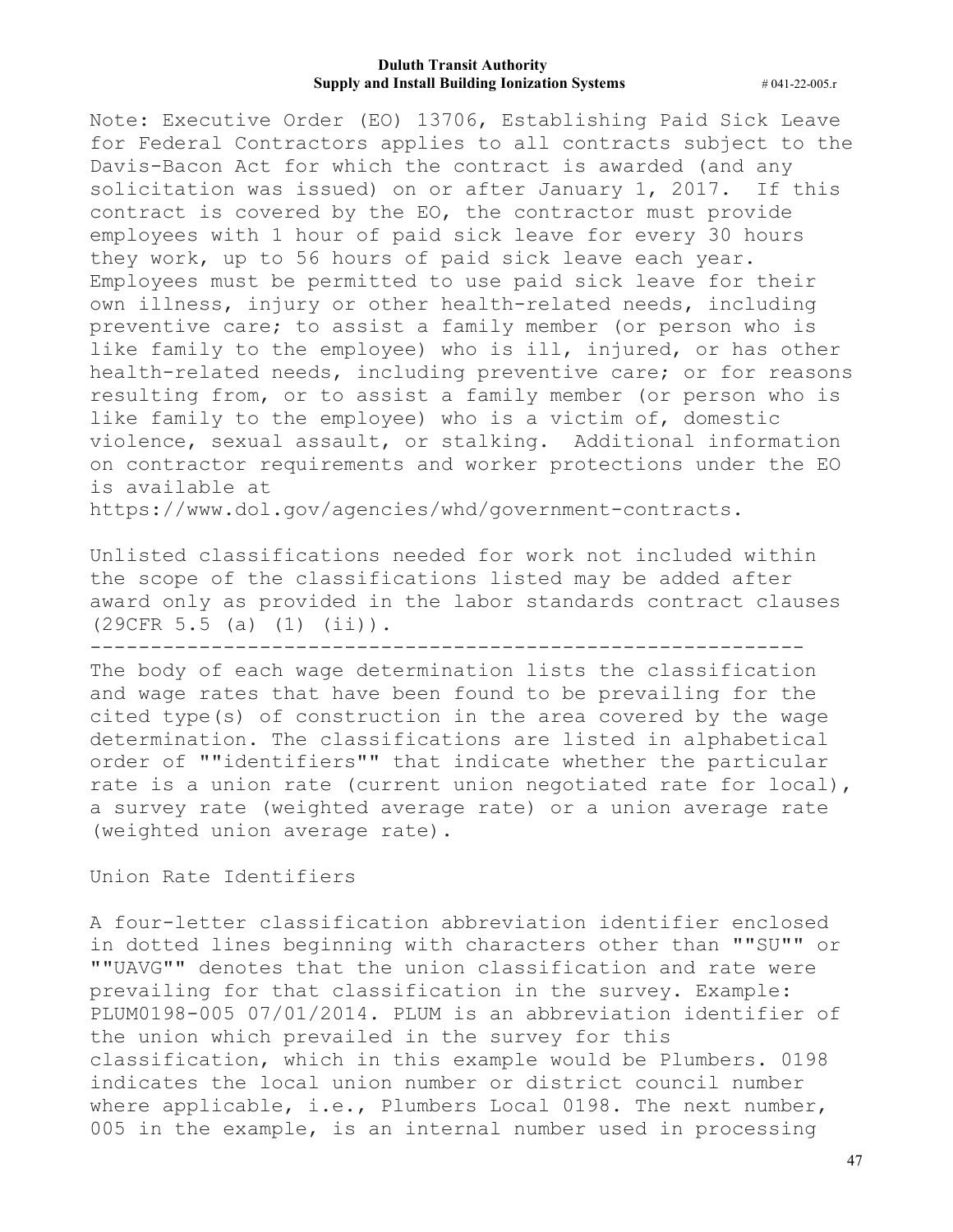the wage determination. 07/01/2014 is the effective date of the most current negotiated rate, which in this example is July 1,2014.

Union prevailing wage rates are updated to reflect all rate changes in the collective bargaining agreement (CBA) governing this classification and rate.

#### Survey Rate Identifiers

Classifications listed under the ""SU"" identifier indicate that no one rate prevailed for this classification in the survey and the published rate is derived by computing a weighted average rate based on all the rates reported in the survey for that classification. As this weighted average rate includes all rates reported in the survey, it may include both union and non-union rates. Example: SULA2012-007 5/13/2014. SU indicates the rates are survey rates based on a weighted average calculation of rates and are not majority rates. LA indicates the State of Louisiana. 2012 is the year of survey on which these classifications and rates are based. The next number, 007 in the example, is an internal number used in producing the wage determination. 5/13/2014 indicates the survey completion date for the classifications and rates under that identifier.

Survey wage rates are not updated and remain in effect until a new survey is conducted.

Union Average Rate Identifiers

Classification(s) listed under the UAVG identifier indicate that no single majority rate prevailed for those classifications; however, 100% of the data reported for the classifications was union data. EXAMPLE: UAVG-OH-0010 08/29/2014. UAVG indicates that the rate is a weighted union average rate. OH indicates the state. The next number, 0010 in the example, is an internal number used in producing the wage determination. 08/29/2014 indicates the survey completion date for the classifications and rates under that identifier.

A UAVG rate will be updated once a year, usually in January of each year, to reflect a weighted average of the current negotiated/CBA rate of the union locals from which the rate is based.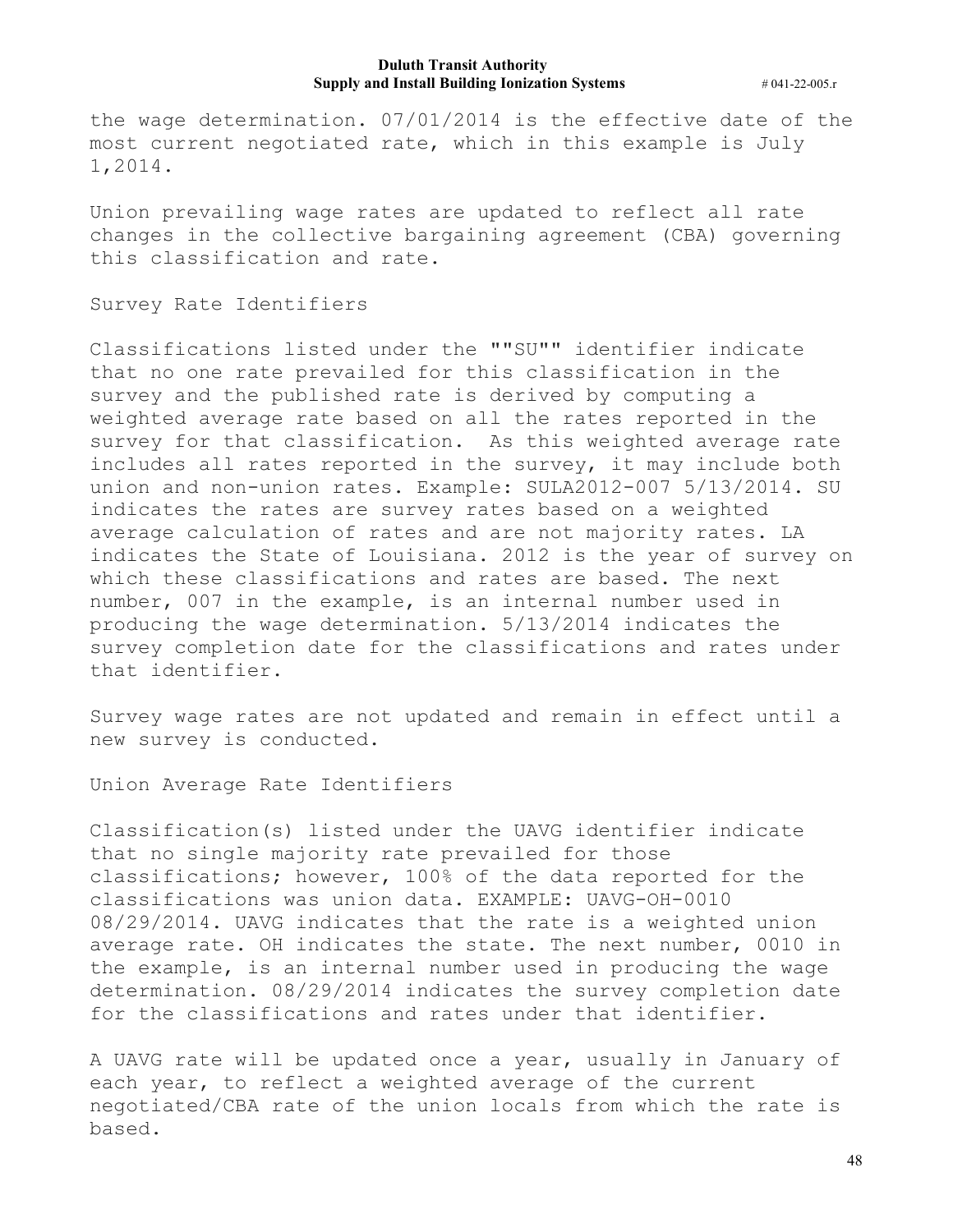### -----------------------------------------------------------

WAGE DETERMINATION APPEALS PROCESS

1.) Has there been an initial decision in the matter? This can be:

\* an existing published wage determination

\* a survey underlying a wage determination

- \* a Wage and Hour Division letter setting forth a position on a wage determination matter
- \* a conformance (additional classification and rate) ruling

On survey related matters, initial contact, including requests for summaries of surveys, should be with the Wage and Hour National Office because National Office has responsibility for the Davis-Bacon survey program. If the response from this initial contact is not satisfactory, then the process described in 2.) and 3.) should be followed.

With regard to any other matter not yet ripe for the formal process described here, initial contact should be with the Branch of Construction Wage Determinations. Write to: Branch of Construction Wage Determinations Wage and Hour Division U.S. Department of Labor 200 Constitution Avenue, N.W. Washington, DC 20210

2.) If the answer to the question in 1.) is yes, then an interested party (those affected by the action) can request review and reconsideration from the Wage and Hour Administrator (See 29 CFR Part 1.8 and 29 CFR Part 7). Write to:

> Wage and Hour Administrator U.S. Department of Labor 200 Constitution Avenue, N.W. Washington, DC 20210

The request should be accompanied by a full statement of the interested party's position and by any information (wage payment data, project description, area practice material, etc.) that the requestor considers relevant to the issue.

3.) If the decision of the Administrator is not favorable, an interested party may appeal directly to the Administrative Review Board (formerly the Wage Appeals Board). Write to: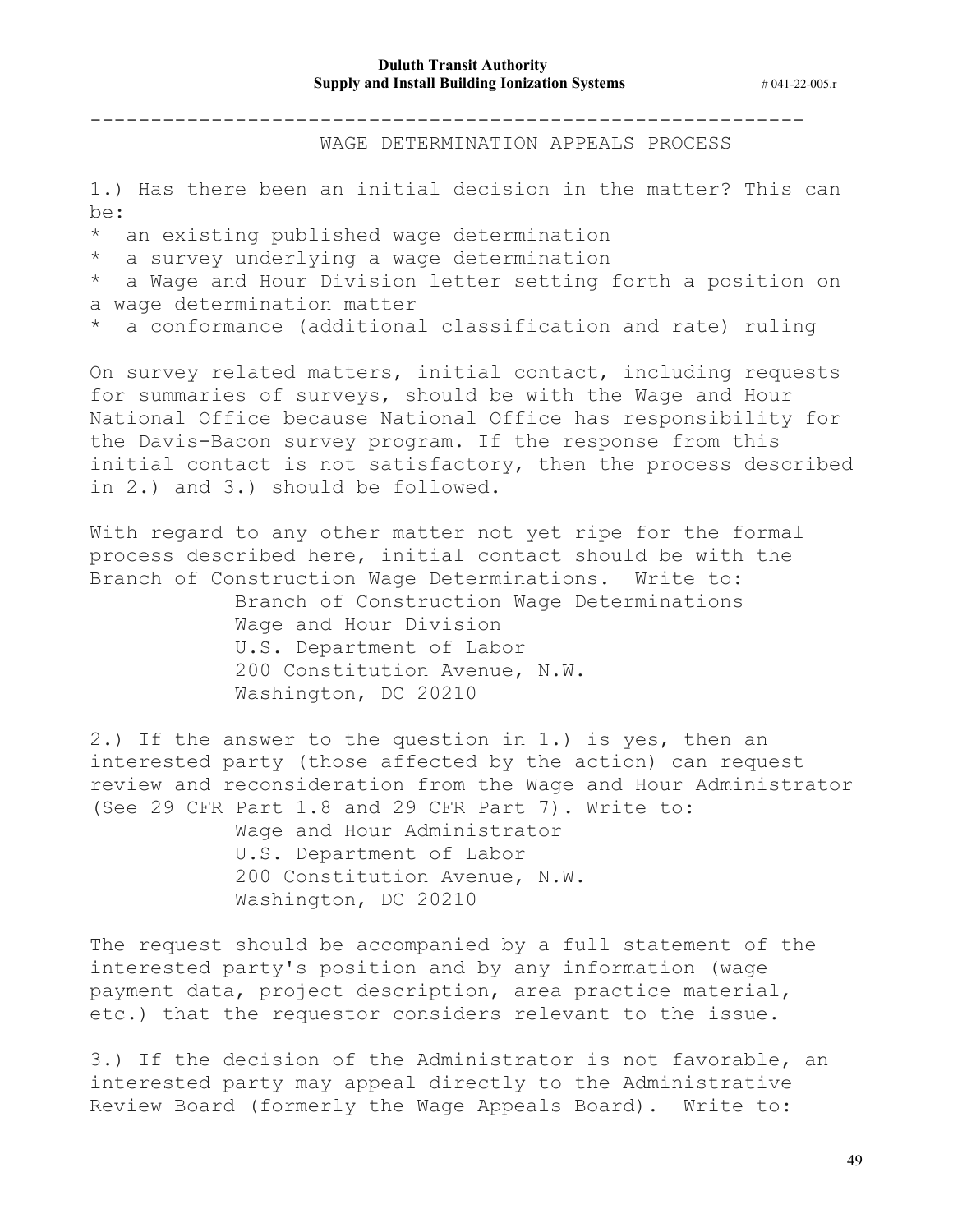Administrative Review Board U.S. Department of Labor 200 Constitution Avenue, N.W. Washington, DC 20210

4.) All decisions by the Administrative Review Board are final. ===========================================================

END OF GENERAL DECISION"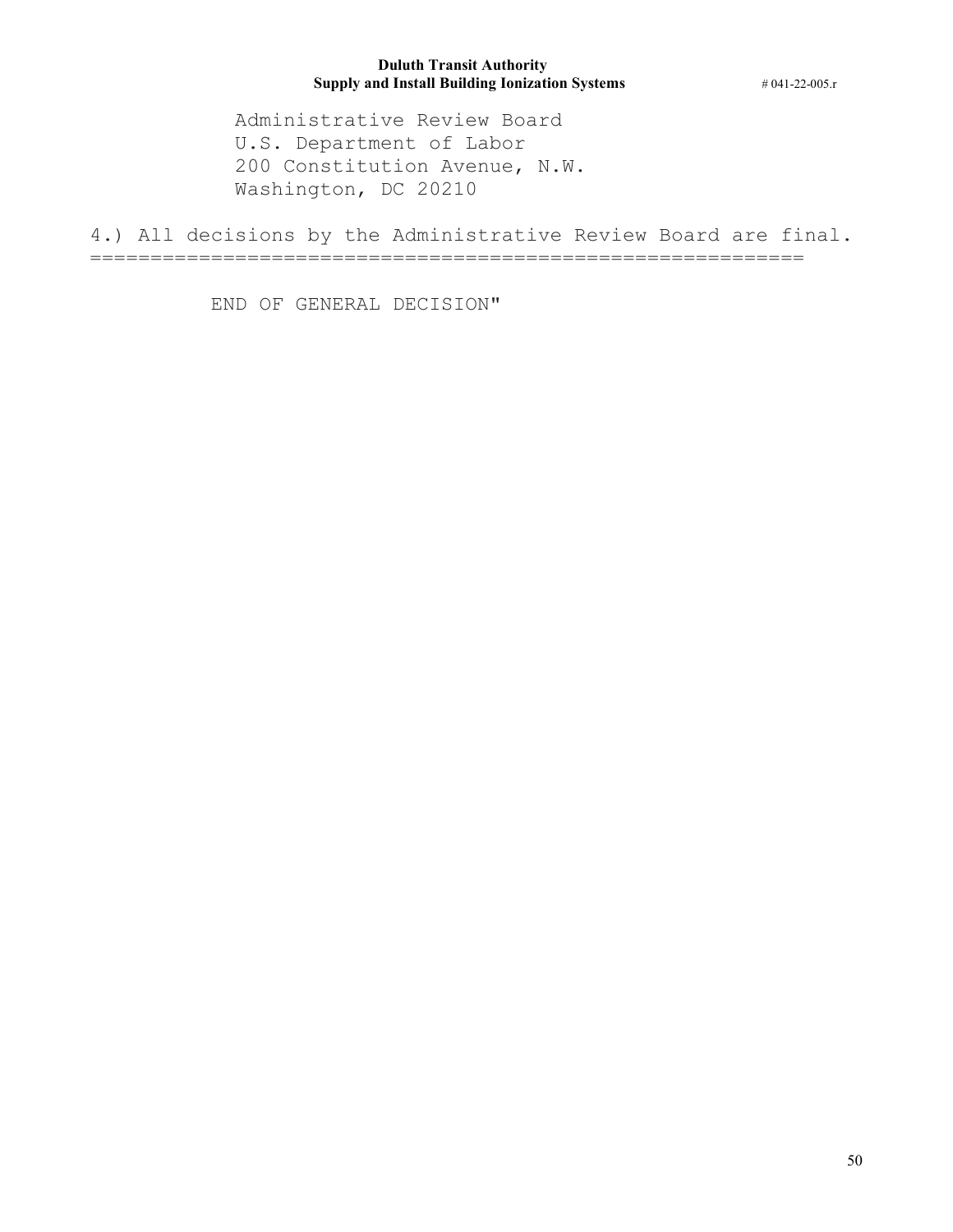### MINNESOTA DEPARTMENT OF LABOR AND INDUSTRY PREVAILING WAGES FOR STATE FUNDED CONSTRUCTION PROJECTS

# $\mathbf \Psi$  this notice must be posted on the jobsite in a conspicuous place

### Construction Type: Commercial

### County Number: 69

County Name: ST. LOUIS

Effective: 2021-12-27

This project is covered by Minnesota prevailing wage statutes. Wage rates listed below are the minimum hourly rates to be paid on this project.

All hours worked in excess of eight (8) hours per day or forty (40) hours per week shall be paid at a rate of one and one half (1 1/2) times the basic hourly rate. Note: Overtime pay after eight (8) hours on the project must be paid even if the worker does not exceed forty (40) hours in the work week.

Violations should be reported to:

Department of Labor and Industry Prevailing Wage Section 443 Lafayette Road N St Paul, MN 55155 (651) 284-5091 DLI.PrevWage@state.mn.us

\* Indicates that adjacent county rates were used for the labor class listed.

### County: ST. LOUIS (69)

|     | <b>LABOR CODE AND CLASS</b>                     | <b>EFFECT</b><br><b>DATE</b> | <b>BASIC</b><br><b>RATE</b> | <b>FRINGE</b><br><b>RATE</b> | <b>TOTAL</b><br><b>RATE</b> |
|-----|-------------------------------------------------|------------------------------|-----------------------------|------------------------------|-----------------------------|
|     | LABORERS (101 - 112) (SPECIAL CRAFTS 701 - 730) |                              |                             |                              |                             |
| 101 | LABORER, COMMON (GENERAL<br><b>LABOR WORK)</b>  | $2021 - 12$<br>27            | 28.72                       | 20.94                        | 49.66                       |
|     |                                                 | 2022-05-<br>01               | 29.92                       | 21.69                        | 51.61                       |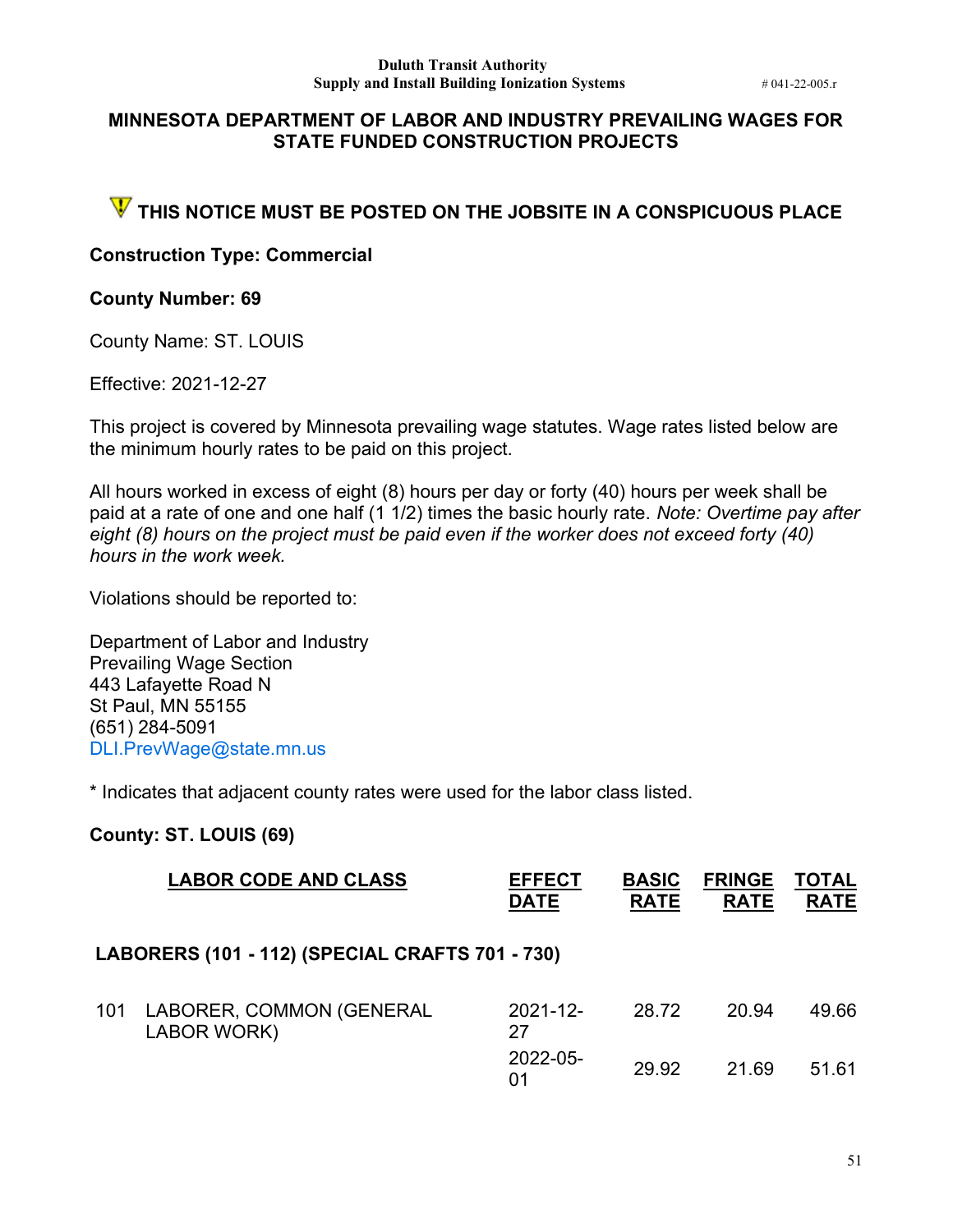|                  | <b>LABOR CODE AND CLASS</b>                                                                                                                                                                                                                                                         | <b>EFFECT</b><br><b>DATE</b>                                    | <b>BASIC</b><br><b>RATE</b> | <b>FRINGE</b><br><b>RATE</b> | <b>TOTAL</b><br><b>RATE</b> |
|------------------|-------------------------------------------------------------------------------------------------------------------------------------------------------------------------------------------------------------------------------------------------------------------------------------|-----------------------------------------------------------------|-----------------------------|------------------------------|-----------------------------|
| 102 <sub>2</sub> | LABORER, SKILLED (ASSISTING<br><b>SKILLED CRAFT JOURNEYMAN)</b>                                                                                                                                                                                                                     | 2021-12-<br>27                                                  | 28.72                       | 20.94                        | 49.66                       |
|                  |                                                                                                                                                                                                                                                                                     | 2022-05-<br>01                                                  | 29.92                       | 21.69                        | 51.61                       |
| 103              | LABORER, LANDSCAPING<br>(GARDENER, SOD LAYER AND<br><b>NURSERY OPERATOR)</b>                                                                                                                                                                                                        | 2021-12-<br>27                                                  | 25.75                       | 18.70                        | 44.45                       |
| 104              | <b>FLAG PERSON</b>                                                                                                                                                                                                                                                                  | 2021-12-<br>27                                                  | 28.72                       | 20.94                        | 49.66                       |
| 105              | <b>WATCH PERSON</b>                                                                                                                                                                                                                                                                 | 2021-12-<br>27                                                  | 26.37                       | 20.94                        | 47.31                       |
| 106              | <b>BLASTER</b>                                                                                                                                                                                                                                                                      | 2021-12-<br>27                                                  | 27.22                       | 19.29                        | 46.51                       |
| 107              | PIPELAYER (WATER, SEWER AND<br>GAS)                                                                                                                                                                                                                                                 | 2021-12-<br>27                                                  | 37.63                       | 22.02                        | 59.65                       |
|                  |                                                                                                                                                                                                                                                                                     | 2022-05-<br>01                                                  | 39.03                       | 22.67                        | 61.70                       |
| 108              | <b>TUNNEL MINER</b>                                                                                                                                                                                                                                                                 | FOR RATE CALL 651-284-5091 OR<br>EMAIL DLI.PREVWAGE@STATE.MN.US |                             |                              |                             |
| 109              | UNDERGROUND AND OPEN DITCH<br>LABORER (EIGHT FEET BELOW<br><b>STARTING GRADE LEVEL)</b>                                                                                                                                                                                             | $2021 - 12$ -<br>27                                             | 35.63                       | 22.02                        | 57.65                       |
|                  |                                                                                                                                                                                                                                                                                     | 2022-05-<br>01                                                  | 37.03                       | 22.67                        | 59.70                       |
| 110              | <b>SURVEY FIELD TECHNICIAN</b><br>(OPERATE TOTAL STATION, GPS<br>RECEIVER, LEVEL, ROD OR RANGE<br>POLES, STEEL TAPE<br><b>MEASUREMENT; MARK AND DRIVE</b><br><b>STAKES: HAND OR POWER DIGGING</b><br>FOR AND IDENTIFICATION OF<br><b>MARKERS OR MONUMENTS;</b><br>PERFORM AND CHECK | 2021-12-<br>27                                                  | 28.72                       | 20.94                        | 49.66                       |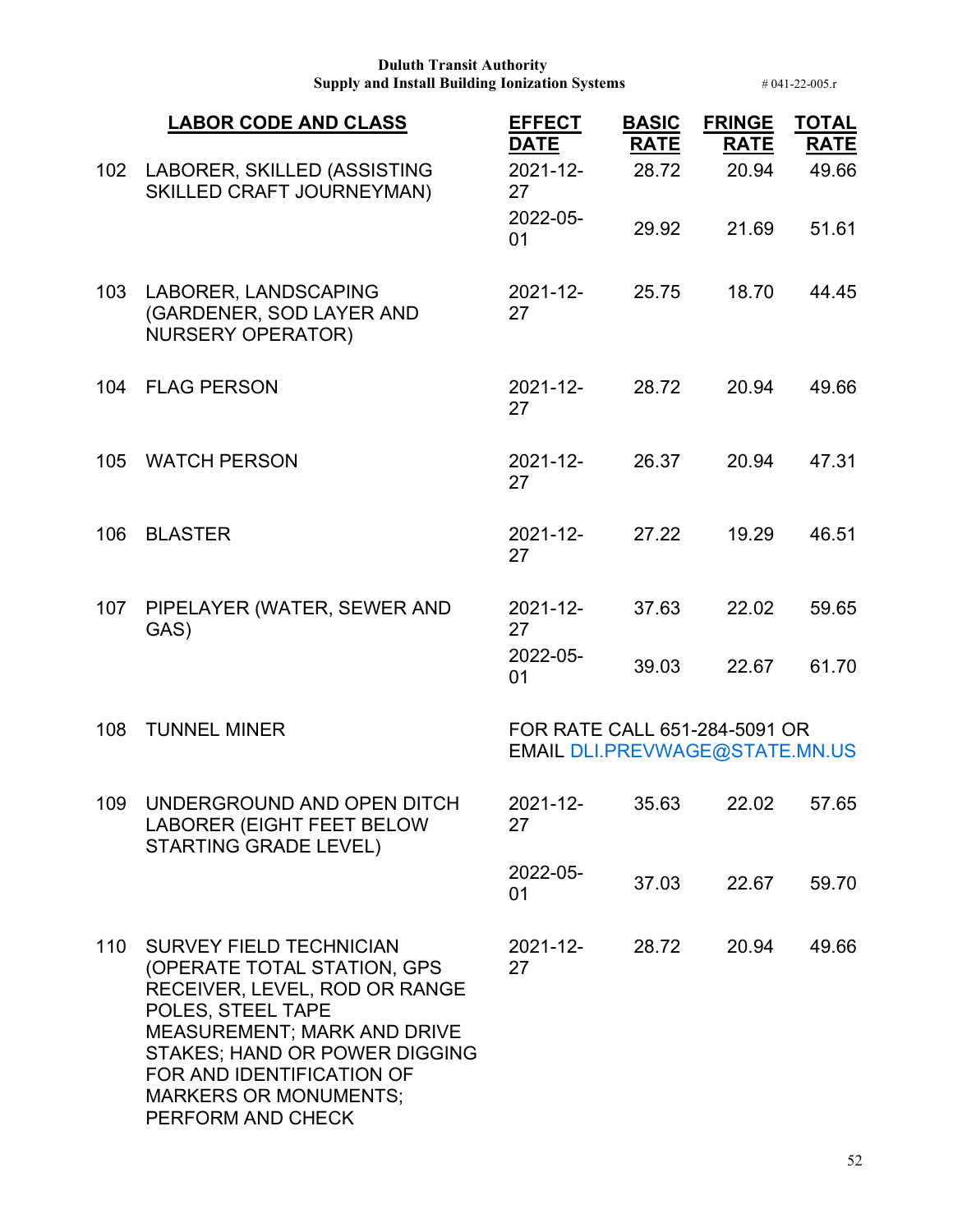|     | <b>LABOR CODE AND CLASS</b>                                                                                                                                                                                                                                                                                               | <b>EFFECT</b><br><b>DATE</b> | <b>BASIC</b><br><b>RATE</b> | <b>FRINGE</b><br><b>RATE</b> | <u>TOTAL</u><br><b>RATE</b> |
|-----|---------------------------------------------------------------------------------------------------------------------------------------------------------------------------------------------------------------------------------------------------------------------------------------------------------------------------|------------------------------|-----------------------------|------------------------------|-----------------------------|
|     | <b>CALCULATIONS; REVIEW AND</b><br>UNDERSTAND CONSTRUCTION<br>PLANS AND LAND SURVEY<br>MATERIALS). THIS CLASSIFICATION<br>DOES NOT APPLY TO THE WORK<br>PERFORMED ON A PREVAILING<br><b>WAGE PROJECT BY A LAND</b><br><b>SURVEYOR WHO IS LICENSED</b><br>PURSUANT TO MINNESOTA<br>STATUTES, SECTIONS 326.02 TO<br>326.15. |                              |                             |                              |                             |
|     |                                                                                                                                                                                                                                                                                                                           | 2022-05-<br>01               | 29.92                       | 21.69                        | 51.61                       |
|     | 111* TRAFFIC CONTROL PERSON<br>(TEMPORARY SIGNAGE)                                                                                                                                                                                                                                                                        | $2021 - 12$<br>27            | 28.72                       | 20.94                        | 49.66                       |
|     | <b>SPECIAL EQUIPMENT (201 - 204)</b>                                                                                                                                                                                                                                                                                      |                              |                             |                              |                             |
| 201 | <b>ARTICULATED HAULER</b>                                                                                                                                                                                                                                                                                                 | $2021 - 12$<br>27            | 41.73                       | 22.85                        | 64.58                       |
|     | 202 BOOM TRUCK                                                                                                                                                                                                                                                                                                            | $2021 - 12$<br>27            | 41.73                       | 22.85                        | 64.58                       |
|     | 203* LANDSCAPING EQUIPMENT,<br><b>INCLUDES HYDRO SEEDER OR</b><br>MULCHER, SOD ROLLER, FARM<br><b>TRACTOR WITH ATTACHMENT</b><br>SPECIFICALLY SEEDING, SODDING,<br>OR PLANT, AND TWO-FRAMED<br>FORKLIFT (EXCLUDING FRONT,<br>POSIT-TRACK, AND SKID STEER<br>LOADERS), NO EARTHWORK OR<br><b>GRADING FOR ELEVATIONS</b>    | $2021 - 12$<br>27            | 24.00                       | 16.96                        | 40.96                       |
| 204 | <b>OFF-ROAD TRUCK</b>                                                                                                                                                                                                                                                                                                     | 2021-12-<br>27               | 33.65                       | 19.95                        | 53.60                       |
| 205 | PAVEMENT MARKING OR MARKING<br><b>REMOVAL EQUIPMENT (ONE OR</b><br>TWO PERSON OPERATORS); SELF-                                                                                                                                                                                                                           | 2021-12-<br>27               | 26.91                       | 19.87                        | 46.78                       |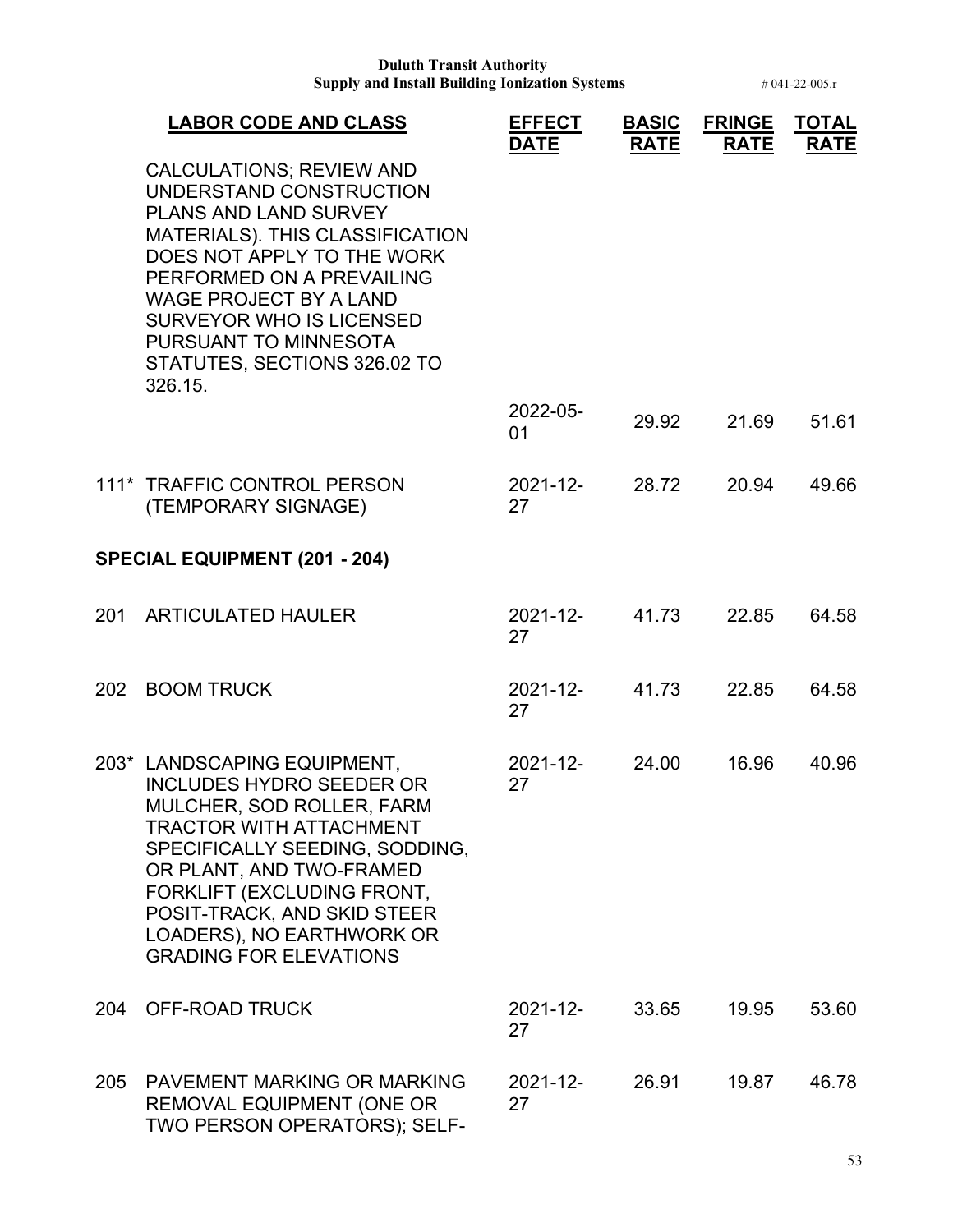# Duluth Transit Authority

|                | <b>Supply and Install Building Ionization Systems</b>                                                            |                              |                             | # 041-22-005.r               |                             |
|----------------|------------------------------------------------------------------------------------------------------------------|------------------------------|-----------------------------|------------------------------|-----------------------------|
|                | <b>LABOR CODE AND CLASS</b>                                                                                      | <b>EFFECT</b><br><b>DATE</b> | <b>BASIC</b><br><b>RATE</b> | <b>FRINGE</b><br><b>RATE</b> | <b>TOTAL</b><br><b>RATE</b> |
|                | PROPELLED TRUCK OR TRAILER<br><b>MOUNTED UNITS.</b>                                                              |                              |                             |                              |                             |
|                | <b>HIGHWAY/HEAVY POWER EQUIPMENT OPERATOR</b>                                                                    |                              |                             |                              |                             |
| <b>GROUP 2</b> |                                                                                                                  | $2021 - 12$<br>27            | 39.74                       | 21.55                        | 61.29                       |
| 308            | 306 GRADER OR MOTOR PATROL<br>TUGBOAT 100 H.P. AND OVER WHEN LICENSE REQUIRED (HIGHWAY AND<br><b>HEAVY ONLY)</b> |                              |                             |                              |                             |
| <b>GROUP 3</b> |                                                                                                                  | 2021-12-<br>27               | 40.34                       | 22.55                        | 62.89                       |
|                |                                                                                                                  | 2022-05-<br>02               | 41.59                       | 23.45                        | 65.04                       |
| 309            | ASPHALT BITUMINOUS STABILIZER PLANT                                                                              |                              |                             |                              |                             |
| 310            | <b>CABLEWAY</b>                                                                                                  |                              |                             |                              |                             |
| 312            | DERRICK (GUY OR STIFFLEG)(POWER)(SKIDS OR STATIONARY) (HIGHWAY<br>AND HEAVY ONLY)                                |                              |                             |                              |                             |
| 314            | DREDGE OR ENGINEERS, DREDGE (POWER) AND ENGINEER                                                                 |                              |                             |                              |                             |
| 316            | LOCOMOTIVE CRANE OPERATOR                                                                                        |                              |                             |                              |                             |
| 320            | <b>TANDEM SCRAPER</b>                                                                                            |                              |                             |                              |                             |
| 322            | TUGBOAT 100 H.P AND OVER (HIGHWAY AND HEAVY ONLY)                                                                |                              |                             |                              |                             |

| <b>GROUP 4</b> | $2021 - 12$<br>27 | 40.04 | 22.55 | 62.59 |
|----------------|-------------------|-------|-------|-------|
|                | 2022-05-<br>02    | 41.29 | 23.45 | 64.74 |

- 323 AIR TRACK ROCK DRILL
- 324 AUTOMATIC ROAD MACHINE (CMI OR SIMILAR) (HIGHWAY AND HEAVY ONLY)
- 325 BACKFILLER OPERATOR
- 327 BITUMINOUS ROLLERS, RUBBER TIRED OR STEEL DRUMMED (EIGHT TONS AND OVER)
- 328 BITUMINOUS SPREADER AND FINISHING MACHINES (POWER), INCLUDING PAVERS, MACRO SURFACING AND MICRO SURFACING, OR SIMILAR TYPES (OPERATOR AND SCREED PERSON)
- 329 BROKK OR R.T.C. REMOTE CONTROL OR SIMILAR TYPE WITH ALL **ATTACHMENTS**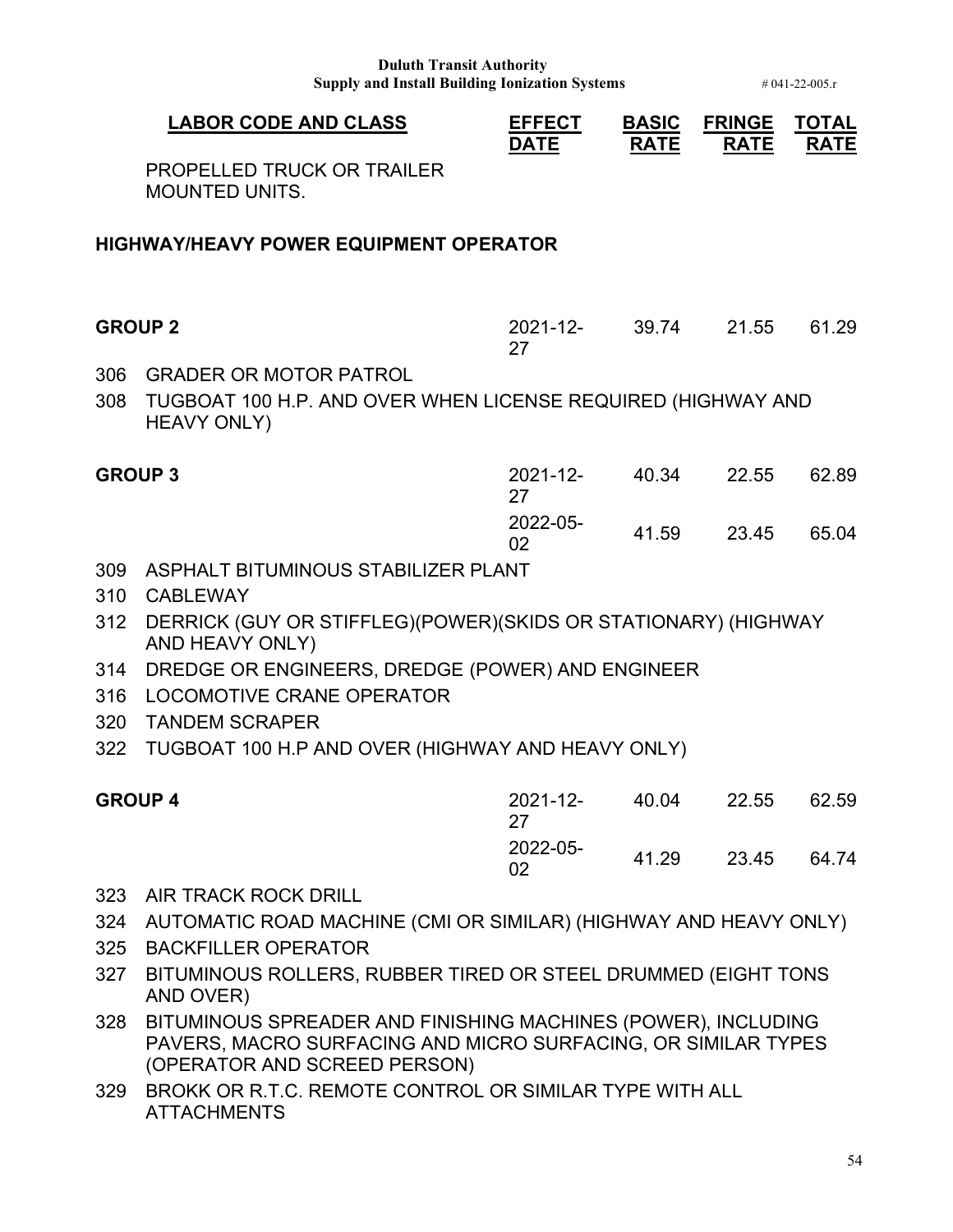| <b>LABOR CODE AND CLASS</b> | <b>EFFECT</b> |             | <b>BASIC FRINGE TOTAL</b> |             |
|-----------------------------|---------------|-------------|---------------------------|-------------|
|                             | <b>DATE</b>   | <b>RATE</b> | <b>RATE</b>               | <b>RATE</b> |
|                             |               |             |                           |             |

- 330 CAT CHALLENGER TRACTORS OR SIMILAR TYPES PULLING ROCK WAGONS, BULLDOZERS AND SCRAPERS
- 331 CHIP HARVESTER AND TREE CUTTER
- 332 CONCRETE DISTRIBUTOR AND SPREADER FINISHING MACHINE, LONGITUDINAL FLOAT, JOINT MACHINE, AND SPRAY MACHINE
- 334 CONCRETE MOBIL (HIGHWAY AND HEAVY ONLY)
- 335 CRUSHING PLANT (GRAVEL AND STONE) OR GRAVEL WASHING, CRUSHING AND SCREENING PLANT
- 336 CURB MACHINE
- 337 DIRECTIONAL BORING MACHINE
- 338 DOPE MACHINE (PIPELINE)
- 340 DUAL TRACTOR
- 341 ELEVATING GRADER
- 345 GPS REMOTE OPERATING OF EQUIPMENT
- 347 HYDRAULIC TREE PLANTER
- 348 LAUNCHER PERSON (TANKER PERSON OR PILOT LICENSE)
- 349 LOCOMOTIVE (HIGHWAY AND HEAVY ONLY)
- 350 MILLING, GRINDING, PLANNING, FINE GRADE, OR TRIMMER MACHINE
- 352 PAVEMENT BREAKER OR TAMPING MACHINE (POWER DRIVEN) MIGHTY MITE OR SIMILAR TYPE
- 354 PIPELINE WRAPPING, CLEANING OR BENDING MACHINE
- 356 POWER ACTUATED HORIZONTAL BORING MACHINE, OVER SIX INCHES
- 357 PUGMILL
- 359 RUBBER-TIRED FARM TRACTOR WITH BACKHOE INCLUDING ATTACHMENTS (HIGHWAY AND HEAVY ONLY)
- 360 SCRAPER
- 361 SELF-PROPELLED SOIL STABILIZER
- 362 SLIP FORM (POWER DRIVEN) (PAVING)
- 363 TIE TAMPER AND BALLAST MACHINE
- 365 TRACTOR, WHEEL TYPE, OVER 50 H.P. WITH PTO UNRELATED TO LANDSCAPING (HIGHWAY AND HEAVY ONLY)
- 367 TUB GRINDER, MORBARK, OR SIMILAR TYPE

| <b>GROUP 5</b> | 2021-12- 35.85 21.55 57.40 |  |  |
|----------------|----------------------------|--|--|
|                |                            |  |  |

- 370 BITUMINOUS ROLLER (UNDER EIGHT TONS)
- 371 CONCRETE SAW (MULTIPLE BLADE) (POWER OPERATED)
- 372 FORM TRENCH DIGGER (POWER)
- 375 HYDRAULIC LOG SPLITTER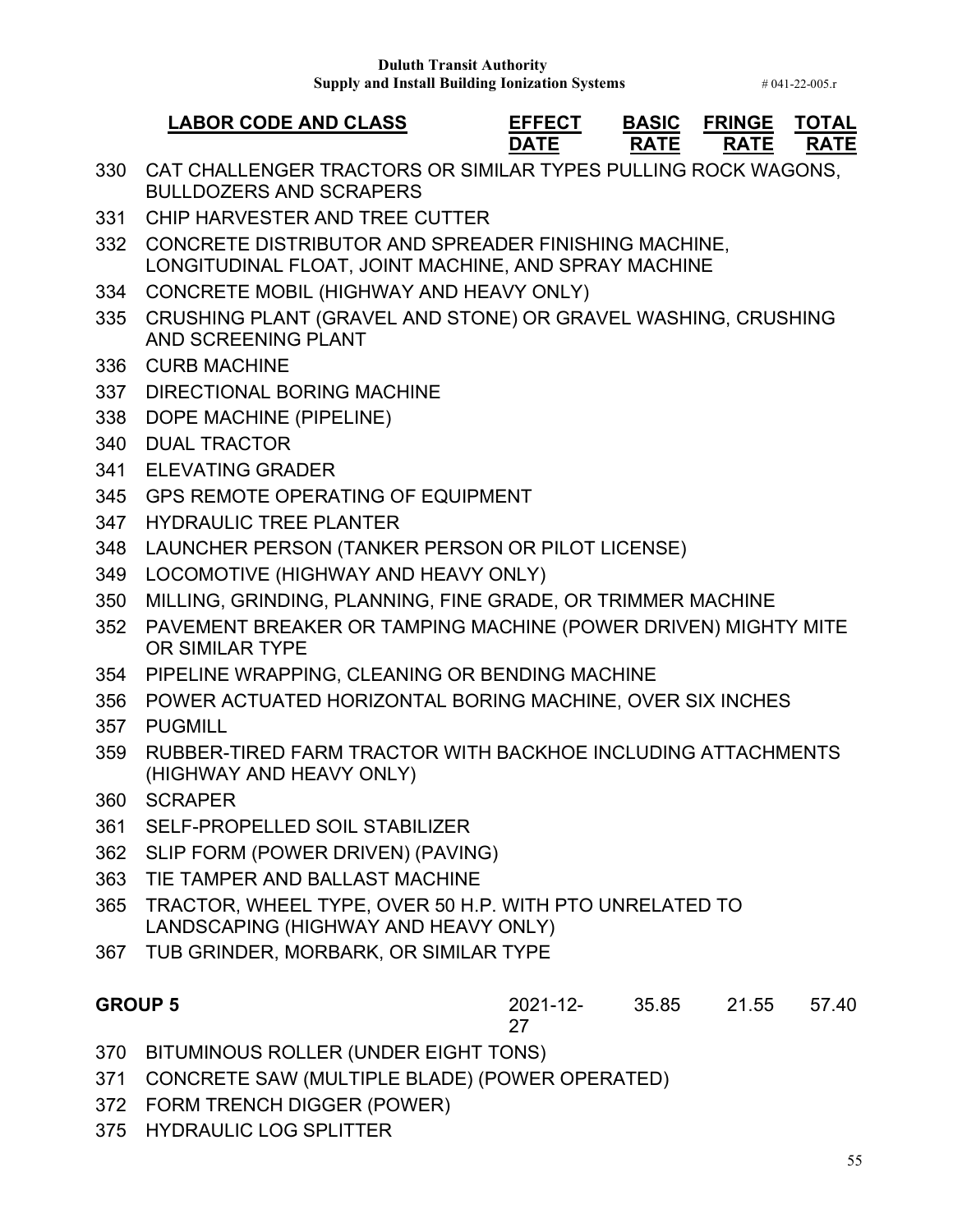| <b>LABOR CODE AND CLASS</b> | <b>EFFECT</b> | <b>BASIC</b> | <b>FRINGE</b> | TOTAL |
|-----------------------------|---------------|--------------|---------------|-------|
|                             | DATF          | <b>RATF</b>  | <b>RATE</b>   | RATE  |

- 376 LOADER (BARBER GREENE OR SIMILAR TYPE)
- 377 POST HOLE DRIVING MACHINE/POST HOLE AUGER
- 379 POWER ACTUATED JACK
- 381 SELF-PROPELLED CHIP SPREADER (FLAHERTY OR SIMILAR)
- 382 SHEEP FOOT COMPACTOR WITH BLADE . 200 H.P. AND OVER
- 383 SHOULDERING MACHINE (POWER) APSCO OR SIMILAR TYPE INCLUDING SELF-PROPELLED SAND AND CHIP SPREADER
- 384 STUMP CHIPPER AND TREE CHIPPER
- 385 TREE FARMER (MACHINE)

| <b>GROUP 6</b> | 2021-12- 35.79 22.55 58.34 |  |  |
|----------------|----------------------------|--|--|
|                |                            |  |  |

- 387 CAT, CHALLENGER, OR SIMILAR TYPE OF TRACTORS, WHEN PULLING DISK OR ROLLER
- 389 DREDGE DECK HAND
- 391 GRAVEL SCREENING PLANT (PORTABLE NOT CRUSHING OR WASHING)
- 393 LEVER PERSON
- 395 POWER SWEEPER
- 396 SHEEP FOOT ROLLER AND ROLLERS ON GRAVEL COMPACTION, INCLUDING VIBRATING ROLLERS
- 397 TRACTOR, WHEEL TYPE, OVER 50 H.P., UNRELATED TO LANDSCAPING

### COMMERCIAL POWER EQUIPMENT OPERATOR

| <b>GROUP 1</b> | $2021 - 12$ | 45.24 22.85 68.09 |  |
|----------------|-------------|-------------------|--|
|                |             |                   |  |

- 501 HELICOPTER PILOT (COMMERCIAL CONSTRUCTION ONLY)
- 502 TOWER CRANE 250 FEET AND OVER (COMMERCIAL CONSTRUCTION ONLY)
- 503 TRUCK CRAWLER CRANE WITH 200 FEET OF BOOM AND OVER, INCLUDING JIB (COMMERCIAL CONSTRUCTION ONLY)

| <b>GROUP 2</b> | 2021-12- | 44.90 22.85 67.75 |  |
|----------------|----------|-------------------|--|
|                |          |                   |  |

- 504 CONCRETE PUMP WITH 50 METERS/164 FEET OF BOOM AND OVER (COMMERCIAL CONSTRUCTION ONLY)
- 505 PILE DRIVING WHEN THREE DRUMS IN USE (COMMERCIAL CONSTRUCTION ONLY)
- 506 TOWER CRANE 200 FEET AND OVER (COMMERCIAL CONSTRUCTION ONLY)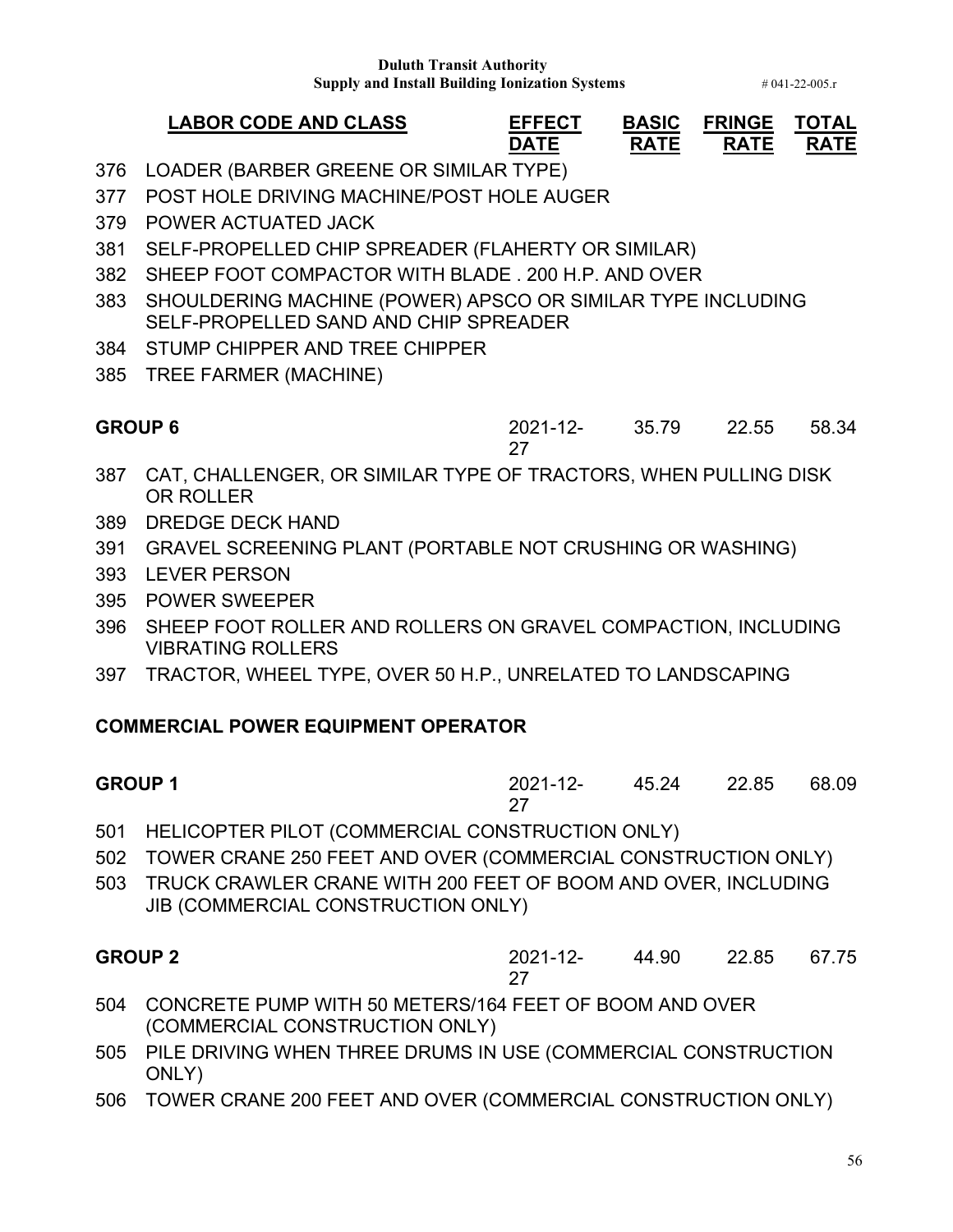| <b>LABOR CODE AND CLASS</b> | <b>EFFECT</b> |             | <b>BASIC FRINGE TOTAL</b> |             |
|-----------------------------|---------------|-------------|---------------------------|-------------|
|                             | <b>DATE</b>   | <b>RATE</b> | <b>RATE</b>               | <b>RATE</b> |

507 TRUCK OR CRAWLER CRANE WITH 150 FEET OF BOOM UP TO AND NOT INCLUDING 200 FEET, INCLUDING JIB (COMMERCIAL CONSTRUCTION ONLY)

### GROUP 3 2021-12-

27 43.49 22.85 66.34

- 508 ALL-TERRAIN VEHICLE CRANES (COMMERCIAL CONSTRUCTION ONLY)
- 509 CONCRETE PUMP 32-49 METERS/102-164 FEET (COMMERCIAL CONSTRUCTION ONLY)
- 510 DERRICK (GUY & STIFFLEG) (COMMERCIAL CONSTRUCTION ONLY)
- 511 STATIONARY TOWER CRANE UP TO 200 FEET
- 512 SELF-ERECTING TOWER CRANE 100 FEET AND OVER MEASURED FROM BOOM FOOT PIN (COMMERCIAL CONSTRUCTION ONLY)
- 513 TRAVELING TOWER CRANE (COMMERCIAL CONSTRUCTION ONLY)
- 514 TRUCK OR CRAWLER CRANE UP TO AND NOT INCLUDING 150 FEET OF BOOM, INCLUDING JIB (COMMERCIAL CONSTRUCTION ONLY)

### GROUP 4 2021-12-

27 43.15 22.85 66.00

- 515 CRAWLER BACKHOE INCLUDING ATTACHMENTS (COMMERCIAL CONSTRUCTION ONLY)
- 516 FIREPERSON, CHIEF BOILER LICENSE (COMMERCIAL CONSTRUCTION ONLY)
- 517 HOIST ENGINEER (THREE DRUMS OR MORE) (COMMERCIAL CONSTRUCTION ONLY)
- 518 LOCOMOTIVE (COMMERCIAL CONSTRUCTION ONLY)
- 519 OVERHEAD CRANE ( INSIDE BUILDING PERIMETER) (COMMERCIAL CONSTRUCTION ONLY)
- 520 TRACTOR . BOOM TYPE (COMMERCIAL CONSTRUCTION ONLY)

### GROUP 5 2021-12-

27 41.73 22.85 64.58

- 521 AIR COMPRESSOR 450 CFM OR OVER (TWO OR MORE MACHINES) (COMMERCIAL CONSTRUCTION ONLY)
- 522 CONCRETE MIXER (COMMERCIAL CONSTRUCTION ONLY)
- 523 CONCRETE PUMP UP TO 31 METERS/101 FEET OF BOOM
- 524 DRILL RIGS, HEAVY ROTARY OR CHURN OR CABLE DRILL WHEN USED FOR CAISSON FOR ELEVATOR OR BUILDING CONSTRUCTION (COMMERCIAL CONSTRUCTION ONLY)
- 525 FORKLIFT (COMMERCIAL CONSTRUCTION ONLY)
- 526 FRONT END, SKID STEER 1 C YD AND OVER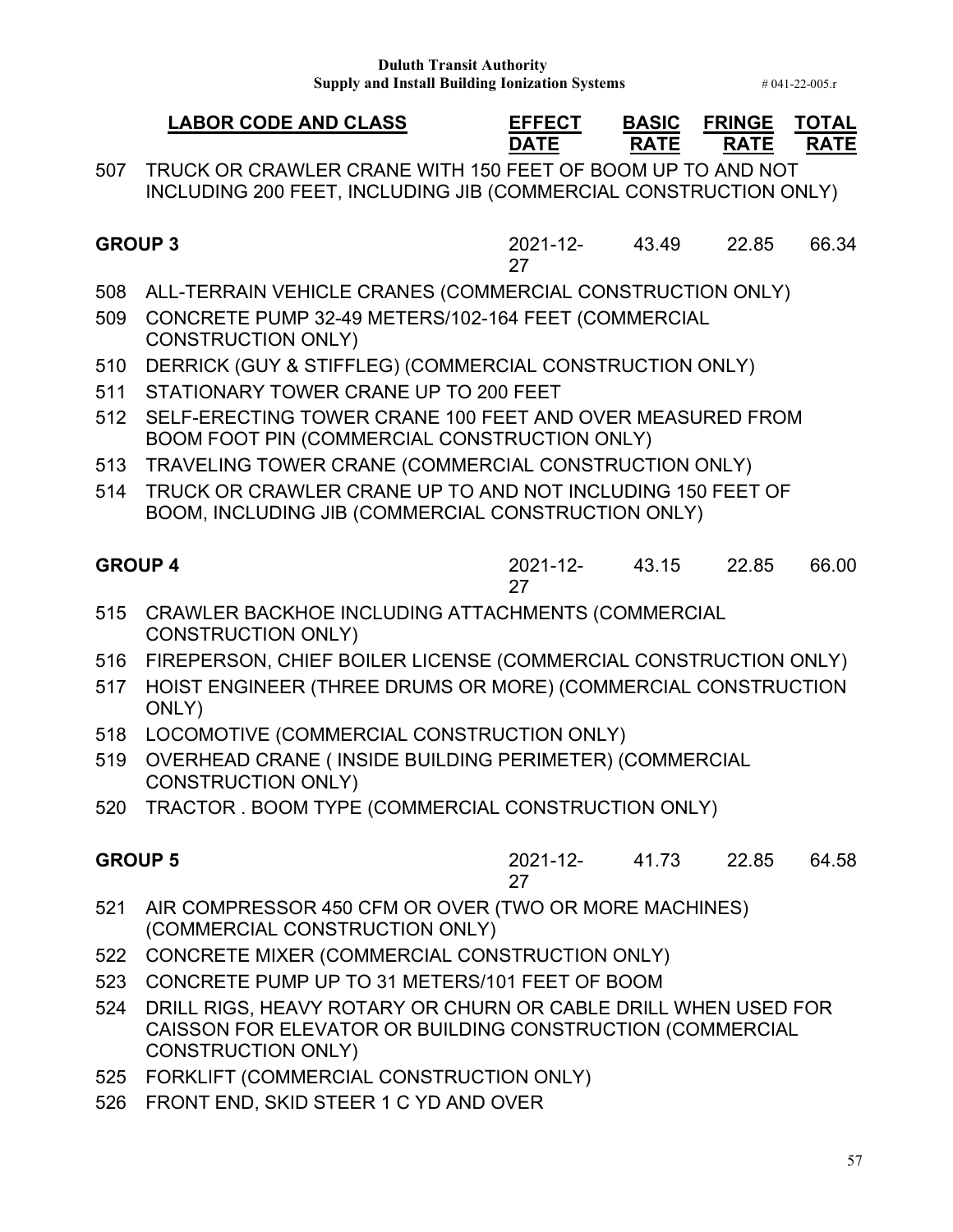LABOR CODE AND CLASS EFFECT

TOTAL

**FRINGE** 

**BASIC** 

|                |                                                                                                        | <b>DATE</b>         | <b>RATE</b> | <b>RATE</b> | <b>RATE</b> |  |  |
|----------------|--------------------------------------------------------------------------------------------------------|---------------------|-------------|-------------|-------------|--|--|
| 527            | HOIST ENGINEER (ONE OR TWO DRUMS) (COMMERCIAL CONSTRUCTION<br>ONLY)                                    |                     |             |             |             |  |  |
| 528            | MECHANIC-WELDER (ON POWER EQUIPMENT) (COMMERCIAL<br><b>CONSTRUCTION ONLY)</b>                          |                     |             |             |             |  |  |
| 529            | POWER PLANT (100 KW AND OVER OR MULTIPLES EQUAL TO 100KW AND<br>OVER) (COMMERCIAL CONSTRUCTION ONLY)   |                     |             |             |             |  |  |
| 530            | PUMP OPERATOR AND/OR CONVEYOR (TWO OR MORE MACHINES)<br>(COMMERCIAL CONSTRUCTION ONLY)                 |                     |             |             |             |  |  |
| 531            | SELF-ERECTING TOWER CRANE UNDER 100 FEET MEASURED FROM BOOM<br>FOOT PIN (COMMERCIAL CONSTRUCTION ONLY) |                     |             |             |             |  |  |
| 532            | STRADDLE CARRIER (COMMERCIAL CONSTRUCTION ONLY)                                                        |                     |             |             |             |  |  |
| 533            | TRACTOR OVER D2 (COMMERCIAL CONSTRUCTION ONLY)                                                         |                     |             |             |             |  |  |
| 534            | WELL POINT PUMP (COMMERCIAL CONSTRUCTION ONLY)                                                         |                     |             |             |             |  |  |
| <b>GROUP 6</b> |                                                                                                        | $2021 - 12 -$<br>27 | 40.22       | 22.85       | 63.07       |  |  |
| 535            | CONCRETE BATCH PLANT (COMMERCIAL CONSTRUCTION ONLY)                                                    |                     |             |             |             |  |  |
| 536            | FIREPERSON, FIRST CLASS BOILER LICENSE (COMMERCIAL CONSTRUCTION<br>ONLY)                               |                     |             |             |             |  |  |
| 537            | FRONT END, SKID STEER UP TO 1 C YD                                                                     |                     |             |             |             |  |  |
| 538            | GUNITE MACHINE (COMMERCIAL CONSTRUCTION ONLY)                                                          |                     |             |             |             |  |  |
| 539            | TRACTOR OPERATOR D2 OR SIMILAR SIZE (COMMERCIAL CONSTRUCTION<br>ONLY)                                  |                     |             |             |             |  |  |
| 540            | TRENCHING MACHINE (SEWER, WATER, GAS) EXCLUDES WALK BEHIND<br><b>TRENCHER</b>                          |                     |             |             |             |  |  |
|                | <b>GROUP 7</b>                                                                                         | $2021 - 12$ -<br>27 | 39.10       | 22.85       | 61.95       |  |  |
| 541            | AIR COMPRESSOR 600 CFM OR OVER (COMMERCIAL CONSTRUCTION ONLY)                                          |                     |             |             |             |  |  |
| 542            | BRAKEPERSON (COMMERCIAL CONSTRUCTION ONLY)                                                             |                     |             |             |             |  |  |
| 543            | CONCRETE PUMP/PUMPCRETE OR COMPLACO TYPE (COMMERCIAL<br><b>CONSTRUCTION ONLY)</b>                      |                     |             |             |             |  |  |
| 544            | FIREPERSON, TEMPORARY HEAT SECOND CLASS BOILER LICENSE                                                 |                     |             |             |             |  |  |

- 545 OILER (POWER SHOVEL, CRANE, TRUCK CRANE, DRAGLINE, CRUSHERS AND MILLING MACHINES, OR OTHER SIMILAR POWER EQUIPMENT) (COMMERCIAL CONSTRUCTION ONLY)
- 546 PICK UP SWEEPER (ONE CUBIC YARD HOPPER CAPACITY) (COMMERCIAL CONSTRUCTION ONLY)
- 547 PUMP AND/OR CONVEYOR (COMMERCIAL CONSTRUCTION ONLY)

(COMMERCIAL CONSTRUCTION ONLY)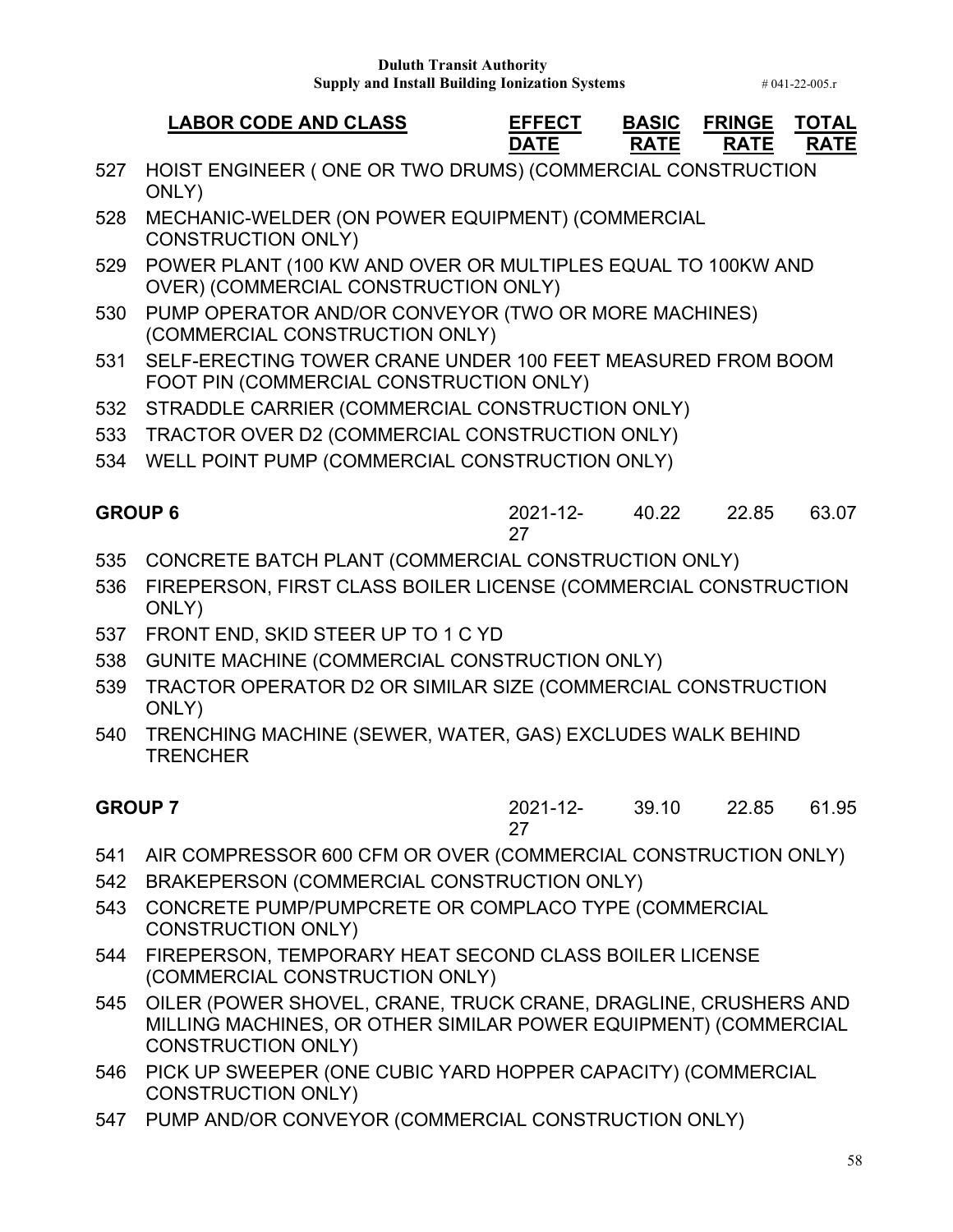|                | <b>LABOR CODE AND CLASS</b>                                                                           | <b>EFFECT</b><br><b>DATE</b> | <b>RATE</b> | <b>BASIC FRINGE</b><br><b>RATE</b> | <b>TOTAL</b><br><b>RATE</b> |  |
|----------------|-------------------------------------------------------------------------------------------------------|------------------------------|-------------|------------------------------------|-----------------------------|--|
| <b>GROUP 8</b> |                                                                                                       | 2021-12-<br>27               | 37.09       | 22.85                              | 59.94                       |  |
| 548            | ELEVATOR OPERATOR (COMMERCIAL CONSTRUCTION ONLY)                                                      |                              |             |                                    |                             |  |
| 549            | <b>GREASER (COMMERCIAL CONSTRUCTION ONLY)</b>                                                         |                              |             |                                    |                             |  |
| 550            | MECHANICAL SPACE HEATER (TEMPORARY HEAT NO BOILER LICENSE<br>REQUIRED) (COMMERCIAL CONSTRUCTION ONLY) |                              |             |                                    |                             |  |
|                | <b>TRUCK DRIVERS</b>                                                                                  |                              |             |                                    |                             |  |
|                | GROUP 1 *                                                                                             | $2021 - 12$<br>27            | 33.65       | 19.95                              | 53.60                       |  |
| 601            | <b>MECHANIC, WELDER</b>                                                                               |                              |             |                                    |                             |  |
| 602            | <b>TRACTOR TRAILER DRIVER</b>                                                                         |                              |             |                                    |                             |  |
| 603            | TRUCK DRIVER (HAULING MACHINERY INCLUDING OPERATION OF HAND AND<br>POWER OPERATED WINCHES)            |                              |             |                                    |                             |  |
|                | <b>GROUP 2</b>                                                                                        | $2021 - 12$<br>27            | 29.70       | 16.60                              | 46.30                       |  |
|                | 604 FOUR OR MORE AXLE UNIT, STRAIGHT BODY TRUCK                                                       |                              |             |                                    |                             |  |
|                | <b>GROUP 3</b>                                                                                        | $2021 - 12$<br>27            | 33.00       | 19.95                              | 52.95                       |  |
| 605            | <b>BITUMINOUS DISTRIBUTOR DRIVER</b>                                                                  |                              |             |                                    |                             |  |
| 606<br>607     | BITUMINOUS DISTRIBUTOR (ONE PERSON OPERATION)<br>THREE AXLE UNITS                                     |                              |             |                                    |                             |  |
|                | <b>GROUP 4 *</b>                                                                                      | 2021-12- 25.10<br>27         |             | 10.85                              | 35.95                       |  |
| 608            | BITUMINOUS DISTRIBUTOR SPRAY OPERATOR (REAR AND OILER)                                                |                              |             |                                    |                             |  |
| 609            | <b>DUMP PERSON</b>                                                                                    |                              |             |                                    |                             |  |
| 610            | <b>GREASER</b>                                                                                        |                              |             |                                    |                             |  |
| 611            | <b>PILOT CAR DRIVER</b>                                                                               |                              |             |                                    |                             |  |
| 612            | RUBBER-TIRED, SELF-PROPELLED PACKER UNDER 8 TONS                                                      |                              |             |                                    |                             |  |
| 613            | <b>TWO AXLE UNIT</b>                                                                                  |                              |             |                                    |                             |  |
| 614            | <b>SLURRY OPERATOR</b>                                                                                |                              |             |                                    |                             |  |
|                | 615 TANK TRUCK HELPER (GAS, OIL, ROAD OIL, AND WATER)                                                 |                              |             |                                    |                             |  |
| 616            | TRACTOR OPERATOR, UNDER 50 H.P.                                                                       |                              |             |                                    |                             |  |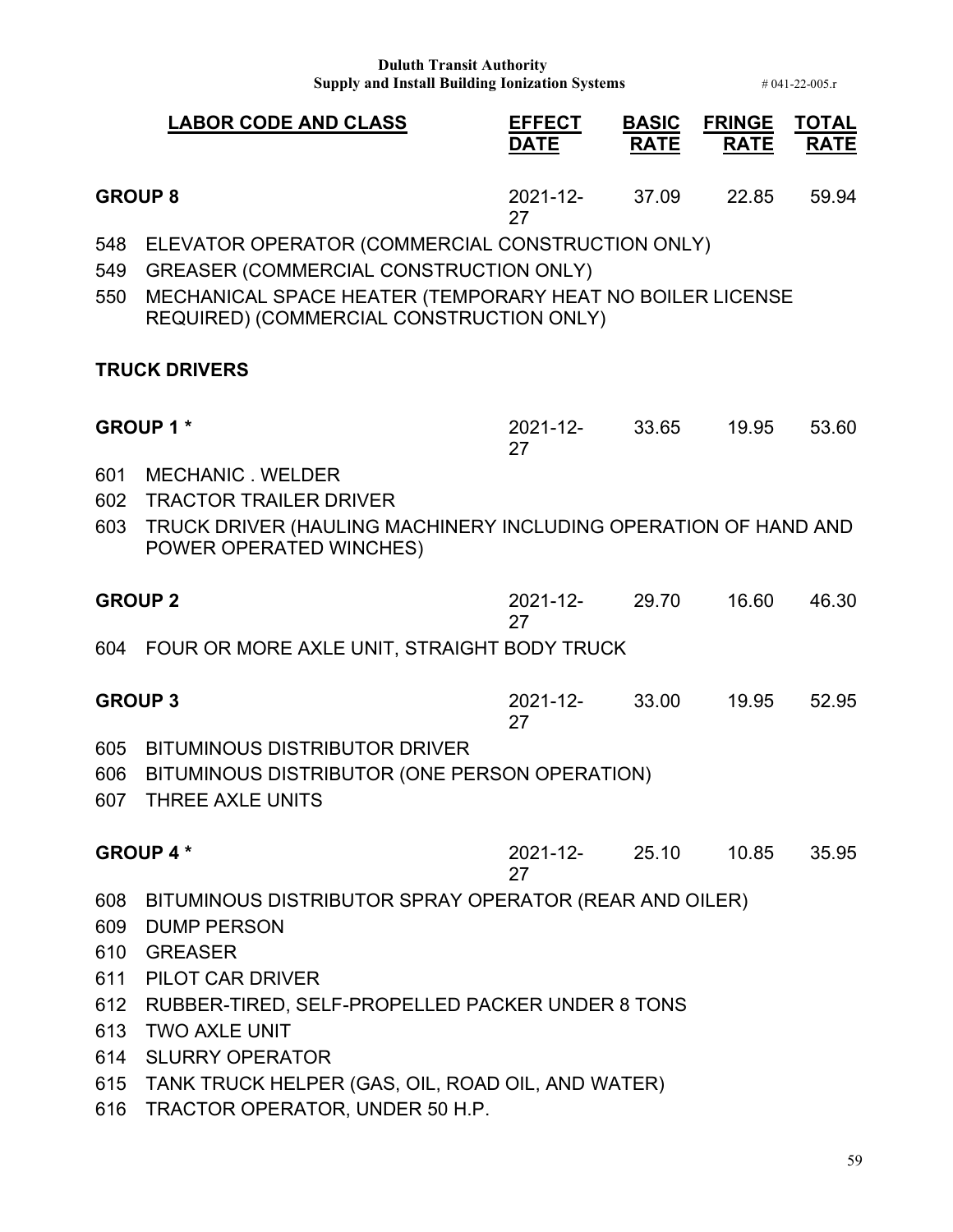|                       | <b>LABOR CODE AND CLASS</b>         | <b>EFFECT</b><br><b>DATE</b> | <b>BASIC</b><br><b>RATE</b> | <b>FRINGE</b><br><b>RATE</b> | <b>TOTAL</b><br><b>RATE</b> |  |
|-----------------------|-------------------------------------|------------------------------|-----------------------------|------------------------------|-----------------------------|--|
| <b>SPECIAL CRAFTS</b> |                                     |                              |                             |                              |                             |  |
| 701                   | <b>HEATING AND FROST INSULATORS</b> | 2021-12-<br>27               | 45.06                       | 20.70                        | 65.76                       |  |
|                       |                                     | 2022-06-<br>05               | 47.31                       | 20.70                        | 68.01                       |  |
| 702                   | <b>BOILERMAKERS</b>                 | 2021-12-<br>27               | 40.94                       | 29.28                        | 70.22                       |  |
|                       |                                     | 2022-01-<br>01               | 42.64                       | 29.28                        | 71.92                       |  |
| 703                   | <b>BRICKLAYERS</b>                  | 2021-12-<br>27               | 36.35                       | 30.54                        | 66.89                       |  |
| 704                   | <b>CARPENTERS</b>                   | 2021-12-<br>27               | 32.20                       | 23.58                        | 55.78                       |  |
|                       |                                     | 2022-05-<br>02               | 34.25                       | 23.58                        | 57.83                       |  |
| 705                   | <b>CARPET LAYERS (LINOLEUM)</b>     | 2021-12-<br>27               | 36.12                       | 21.57                        | 57.69                       |  |
| 706                   | <b>CEMENT MASONS</b>                | 2021-12-<br>27               | 35.76                       | 20.88                        | 56.64                       |  |
|                       |                                     | 2022-05-<br>01               | 37.71                       | 20.88                        | 58.59                       |  |
| 707                   | <b>ELECTRICIANS</b>                 | 2021-12-<br>27               | 41.37                       | 28.84                        | 70.21                       |  |
| 708                   | <b>ELEVATOR CONSTRUCTORS</b>        | 2021-12-<br>27               | 53.28                       | 41.79                        | 95.07                       |  |
|                       |                                     | 2022-01-<br>01               | 55.10                       | 43.00                        | 98.10                       |  |
| 709                   | <b>GLAZIERS</b>                     | 2021-12-<br>27               | 33.16                       | 23.18                        | 56.34                       |  |
|                       |                                     | 2022-05-<br>02               | 35.16                       | 23.18                        | 58.34                       |  |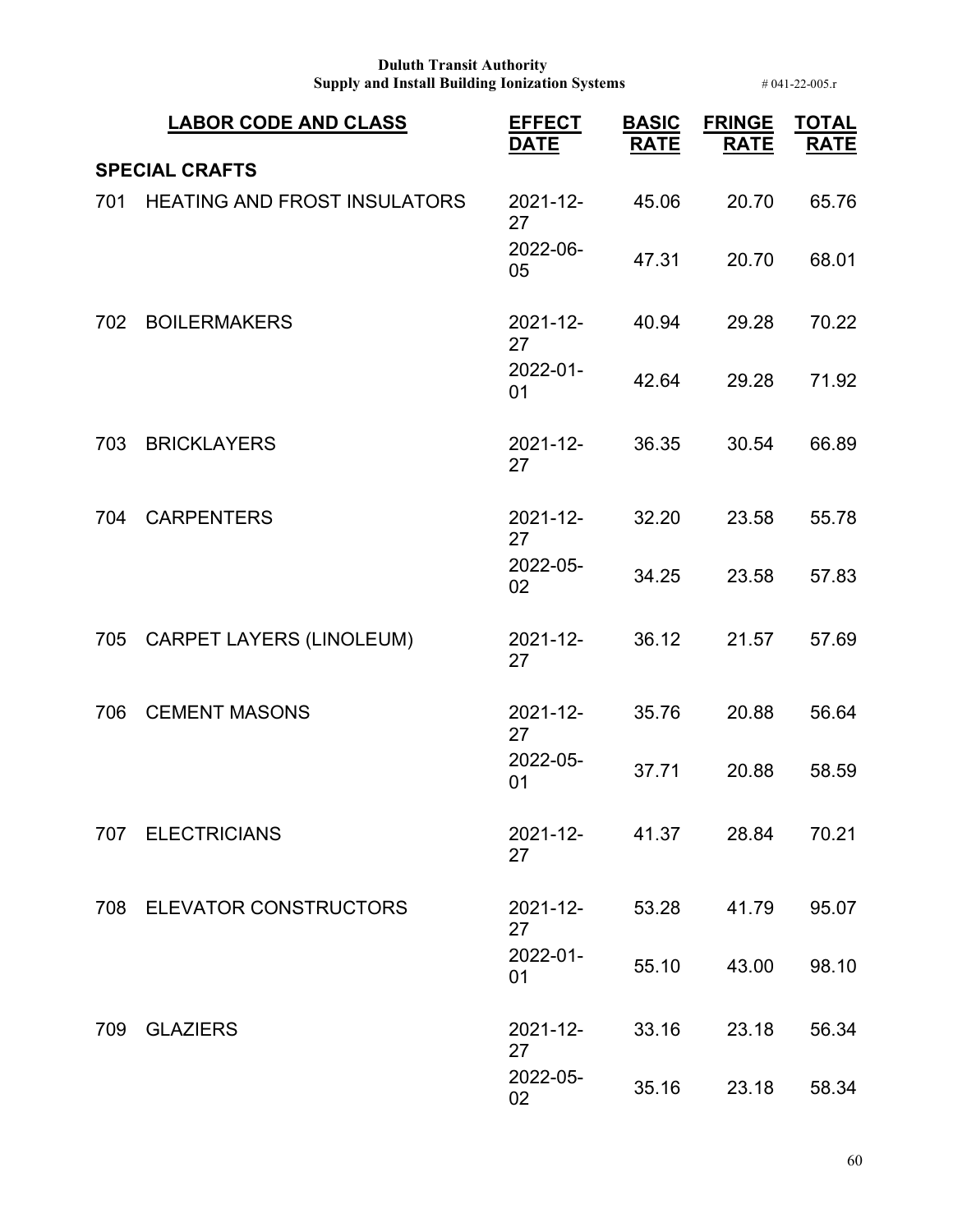|     | <b>LABOR CODE AND CLASS</b><br>710* LATHERS                                                                    | <b>EFFECT</b><br><u>DATE</u><br>2021-12- | <b>BASIC</b><br><b>RATE</b><br>31.44 | <b>FRINGE</b><br><b>RATE</b><br>18.43 | <b>TOTAL</b><br><b>RATE</b><br>49.87 |
|-----|----------------------------------------------------------------------------------------------------------------|------------------------------------------|--------------------------------------|---------------------------------------|--------------------------------------|
|     |                                                                                                                | 27                                       |                                      |                                       |                                      |
| 712 | <b>IRONWORKERS</b>                                                                                             | 2021-12-<br>27                           | 35.09                                | 31.80                                 | 66.89                                |
| 714 | <b>MILLWRIGHT</b>                                                                                              | 2021-12-<br>27                           | 36.10                                | 23.10                                 | 59.20                                |
|     |                                                                                                                | 2022-01-<br>01<br>2022-05-               | 36.10                                | 24.21                                 | 60.31                                |
|     |                                                                                                                | 02                                       | 38.25                                | 24.21                                 | 62.46                                |
| 715 | PAINTERS (INCLUDING HAND<br>BRUSHED, HAND SPRAYED, AND<br>THE TAPING OF PAVEMENT<br><b>MARKINGS)</b>           | 2021-12-<br>27                           | 33.64                                | 22.34                                 | 55.98                                |
|     |                                                                                                                | 2022-05-<br>01                           | 35.69                                | 22.34                                 | 58.03                                |
| 716 | PILEDRIVER (INCLUDING<br><b>VIBRATORY DRIVER OR</b><br><b>EXTRACTOR FOR PILING AND</b><br>SHEETING OPERATIONS) | 2021-12-<br>27                           | 40.00                                | 26.04                                 | 66.04                                |
|     |                                                                                                                | 2022-05-<br>02                           | 42.15                                | 26.04                                 | 68.19                                |
|     | 717 PIPEFITTERS. STEAMFITTERS                                                                                  | $2021 - 12 -$<br>27                      | 41.40                                | 23.95                                 | 65.35                                |
|     |                                                                                                                | 2022-05-<br>01                           | 43.55                                | 23.95                                 | 67.50                                |
|     | 718 PLASTERERS                                                                                                 | 2021-12-<br>27                           | 36.24                                | 21.13                                 | 57.37                                |
| 719 | <b>PLUMBERS</b>                                                                                                | 2021-12-<br>27                           | 41.40                                | 23.95                                 | 65.35                                |
|     |                                                                                                                | 2022-05-<br>02                           | 43.55                                | 23.95                                 | 67.50                                |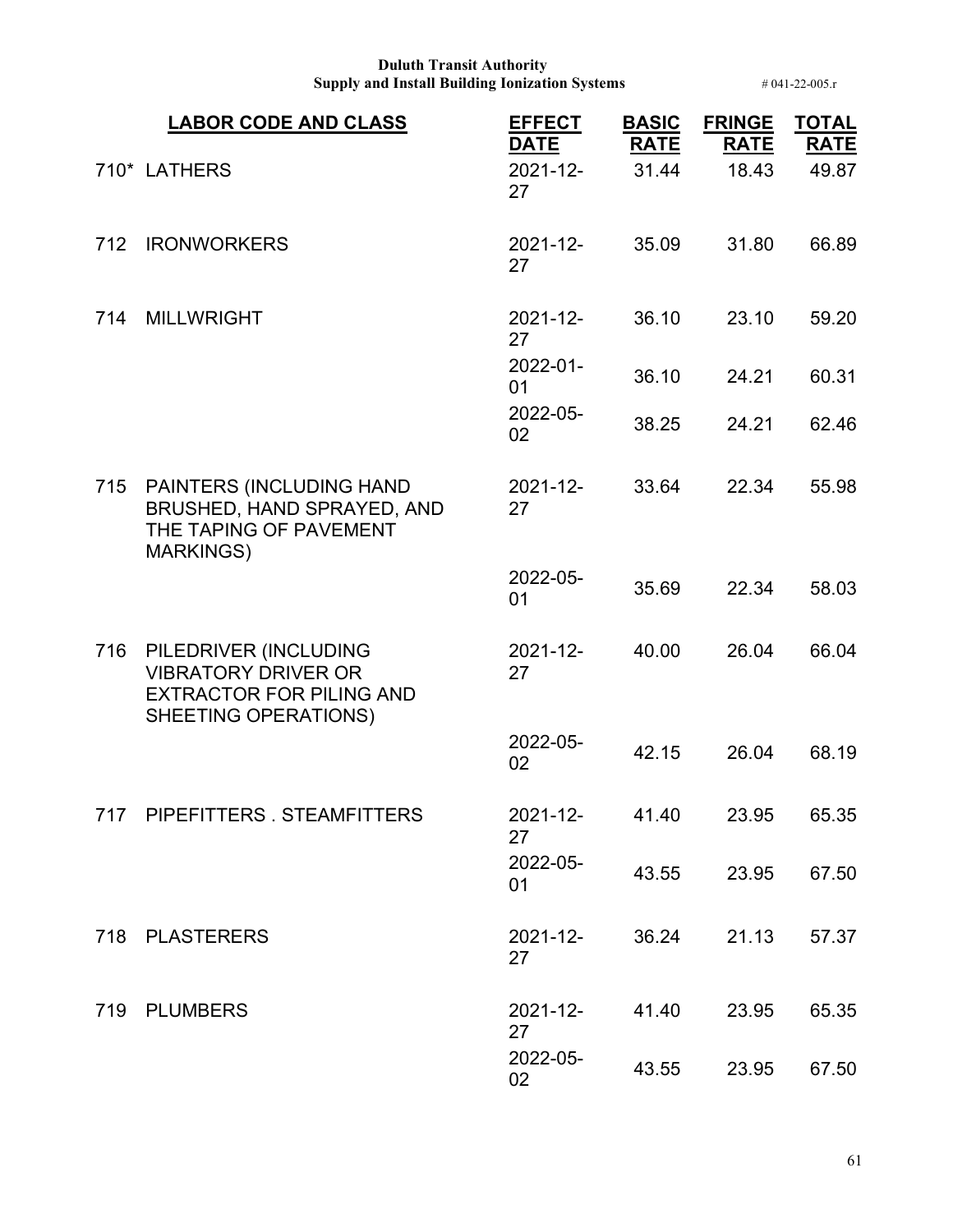| 720 | <b>LABOR CODE AND CLASS</b><br><b>ROOFER</b> | <b>EFFECT</b><br><b>DATE</b><br>2021-12-<br>27 | <b>BASIC</b><br><b>RATE</b><br>33.22 | <b>FRINGE</b><br><b>RATE</b><br>15.59 | <b>TOTAL</b><br><b>RATE</b><br>48.81 |
|-----|----------------------------------------------|------------------------------------------------|--------------------------------------|---------------------------------------|--------------------------------------|
|     |                                              | 2022-05-<br>01                                 | 35.17                                | 15.59                                 | 50.76                                |
| 721 | <b>SHEET METAL WORKERS</b>                   | $2021 - 12$<br>27                              | 35.07                                | 27.92                                 | 62.99                                |
|     | 722* SPRINKLER FITTERS                       | $2021 - 12$<br>27                              | 39.18                                | 23.22                                 | 62.40                                |
| 723 | <b>TERRAZZO WORKERS</b>                      | $2021 - 12$<br>27                              | 41.96                                | 22.50                                 | 64.46                                |
| 724 | TILE SETTERS                                 | 2021-12-<br>27                                 | 31.28                                | 26.24                                 | 57.52                                |
| 725 | <b>TILE FINISHERS</b>                        | $2021 - 12$<br>27                              | 21.72                                | 21.21                                 | 42.93                                |
| 726 | <b>DRYWALL TAPER</b>                         | 2021-12-<br>27                                 | 33.64                                | 22.44                                 | 56.08                                |
|     |                                              | 2022-05-<br>01                                 | 35.69                                | 22.44                                 | 58.13                                |
| 727 | <b>WIRING SYSTEM TECHNICIAN</b>              | $2021 - 12$<br>27                              | 42.46                                | 19.41                                 | 61.87                                |
|     |                                              | 2022-07-<br>01                                 | 43.52                                | 19.41                                 | 62.93                                |
| 728 | <b>WIRING SYSTEMS INSTALLER</b>              | 2021-12-<br>27                                 | 29.75                                | 16.08                                 | 45.83                                |
|     |                                              | 2022-07-<br>01                                 | 30.49                                | 16.08                                 | 46.57                                |
| 729 | <b>ASBESTOS ABATEMENT WORKER</b>             | 2021-12-<br>27                                 | 33.98                                | 20.75                                 | 54.73                                |
|     |                                              | 2022-01-<br>01                                 | 35.13                                | 21.55                                 | 56.68                                |